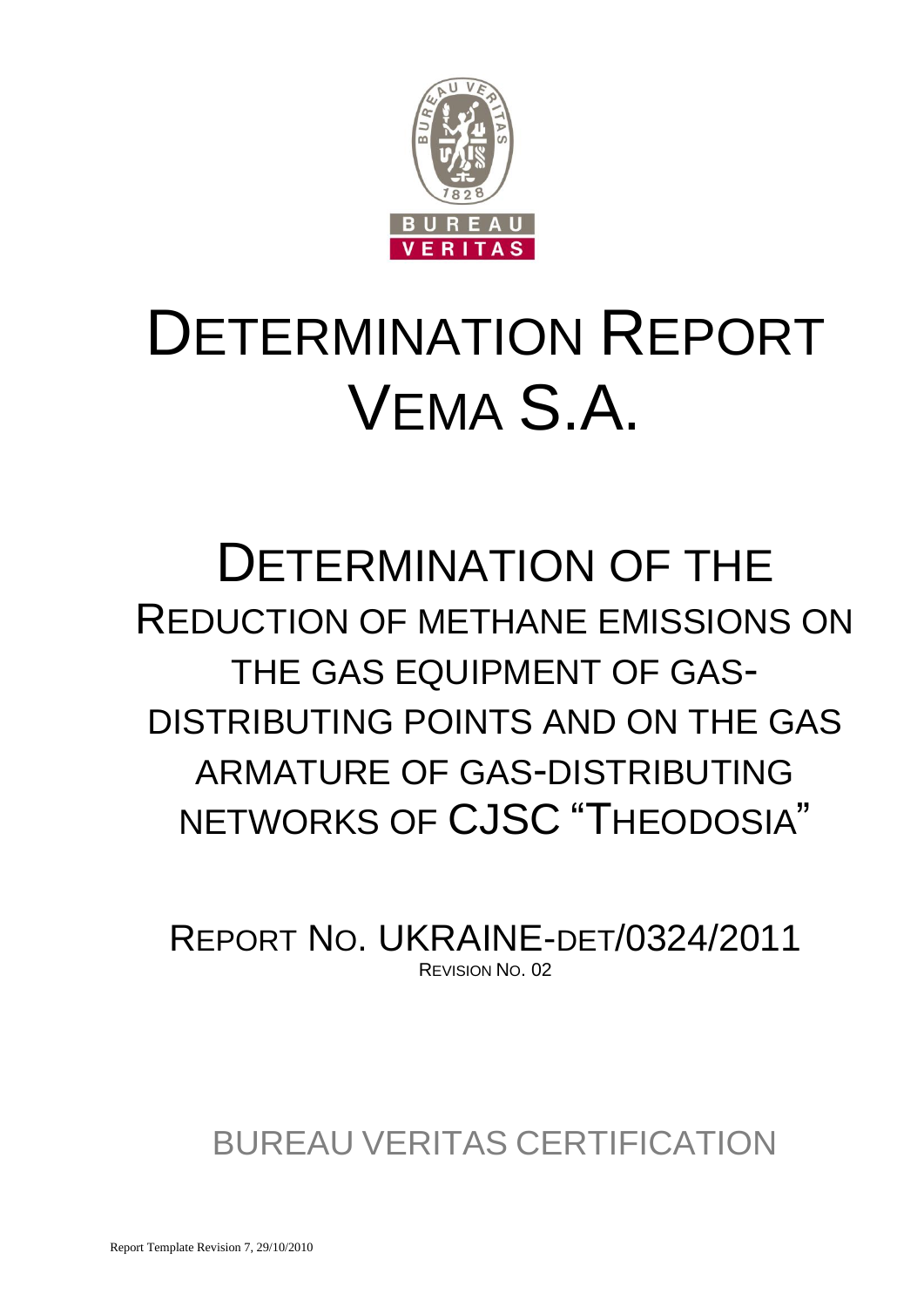**BUREAU VERITAS CERTIFICATION** 

#### Report No: UKRAINE-det/0324/2011



**DETERMINATION REPORT** 

| liable of first issue-<br>06/08/2011                                                                                                                                                                                                                                                                                                                                                                                                          | Organizational unit:<br><b>Bureau Veritas Certification</b><br><b>Holding SAS</b> |
|-----------------------------------------------------------------------------------------------------------------------------------------------------------------------------------------------------------------------------------------------------------------------------------------------------------------------------------------------------------------------------------------------------------------------------------------------|-----------------------------------------------------------------------------------|
| $\frac{1}{2} \left( \frac{1}{2} \right)^{2} \left( \frac{1}{2} \right)^{2} \left( \frac{1}{2} \right)^{2} \left( \frac{1}{2} \right)^{2} \left( \frac{1}{2} \right)^{2} \left( \frac{1}{2} \right)^{2} \left( \frac{1}{2} \right)^{2} \left( \frac{1}{2} \right)^{2} \left( \frac{1}{2} \right)^{2} \left( \frac{1}{2} \right)^{2} \left( \frac{1}{2} \right)^{2} \left( \frac{1}{2} \right)^{2} \left( \frac{1}{2} \right)^{2} \left( \frac$ | Client ref.:                                                                      |
| Vierma S.A.                                                                                                                                                                                                                                                                                                                                                                                                                                   | Fabian Knodel                                                                     |

Burgey Veritas Certification has made the determination of the "Reduction of methane emissions on the gas equipment of gas-distributing points and on the gas armature of gas-distributing networks of CJSC Theodosia" project of Vema S.A. located in Feodosiya town, settlements of city type Prymorskyy, Koktebel, Stratebetwka, Ordzhonikidze, villages Nasypne, Blyzhnye, Sonyachne, Krasnokamyanka, Pidgirne, Yuzhne, Stepne. Beregove, Autonomous Republic of Crimea, Ukraine on the basis of UNFCCC criteria for the JI, as well as orteria given to provide for consistent project operations, monitoring and reporting. UNFCCC criteria refer to Article 6 of the Kyoto Protocol, the JI rules and modalities and the subsequent decisions by the JI Supervisory Committee, as well as the host country criteria.

The determination scope is defined as an independent and objective review of the project design document, the project's baseline study, monitoring plan and other relevant documents, and consisted of the following These phases: i) desk review of the project design and the baseline and monitoring plan; ii) follow-up interviews with project stakeholders; iii) resolution of outstanding issues and the issuance of the final determination report and apinion. The overall determination, from Contract Review to Determination Report & Opinion, was statusted using Bureau Veritas Certification internal procedures.

The first cultout of the determination process is a list of Clarification and Corrective Actions Requests (CL and CAR presented in Appendix A. Taking into account this output, the project proponent revised its project design document.

In summary, it is Bureau Veritas Certification's opinion that the project correctly applies Guidance on criteria for asseme setting and monitoring and meets the relevant UNFCCC requirements for the JI and the relevant host country orberia.

| <b>Denver New</b><br>KFAINE-det/0324/2011                                                             | J۱             | Subject Group:                                                                                                                                 | Indexing terms                                                                           |
|-------------------------------------------------------------------------------------------------------|----------------|------------------------------------------------------------------------------------------------------------------------------------------------|------------------------------------------------------------------------------------------|
| <b>Project Mar</b><br>menworks of CJSC "Theodosia"                                                    |                | <b>Requision of methane emissions on the</b><br><b>THE equipment of gas-distributing points</b><br>and on the gas armature of gas-distributing |                                                                                          |
| Work camed out by:<br><b><i>USANTTISKE</i></b><br><b>Alexandria Kulakov - Team Member, Specialist</b> |                | <b>Clert Skitchyk - Team Leader, Lead Verifier MacCX</b><br><b>Katterwina Zinewych - Team member, Lead/</b>                                    | No distribution without permission from the<br>Client or responsible organizational unit |
| Work research by<br>Elena Maziova - Specialist                                                        |                | <b>Man Sckolov - Internal Technical Reviewer</b>                                                                                               | Limited distribution                                                                     |
| <b>AUDIOVEC DV</b><br>Flawin Gomes - Operational Manager                                              | MOIOIN         | $\sim$ / $\circ$                                                                                                                               | Unrestricted distribution                                                                |
| <b>Business reasons</b><br><b>USIOB 2011</b>                                                          | Rev. No:<br>02 | Number of pages:<br>64                                                                                                                         |                                                                                          |
|                                                                                                       |                |                                                                                                                                                |                                                                                          |
|                                                                                                       |                |                                                                                                                                                |                                                                                          |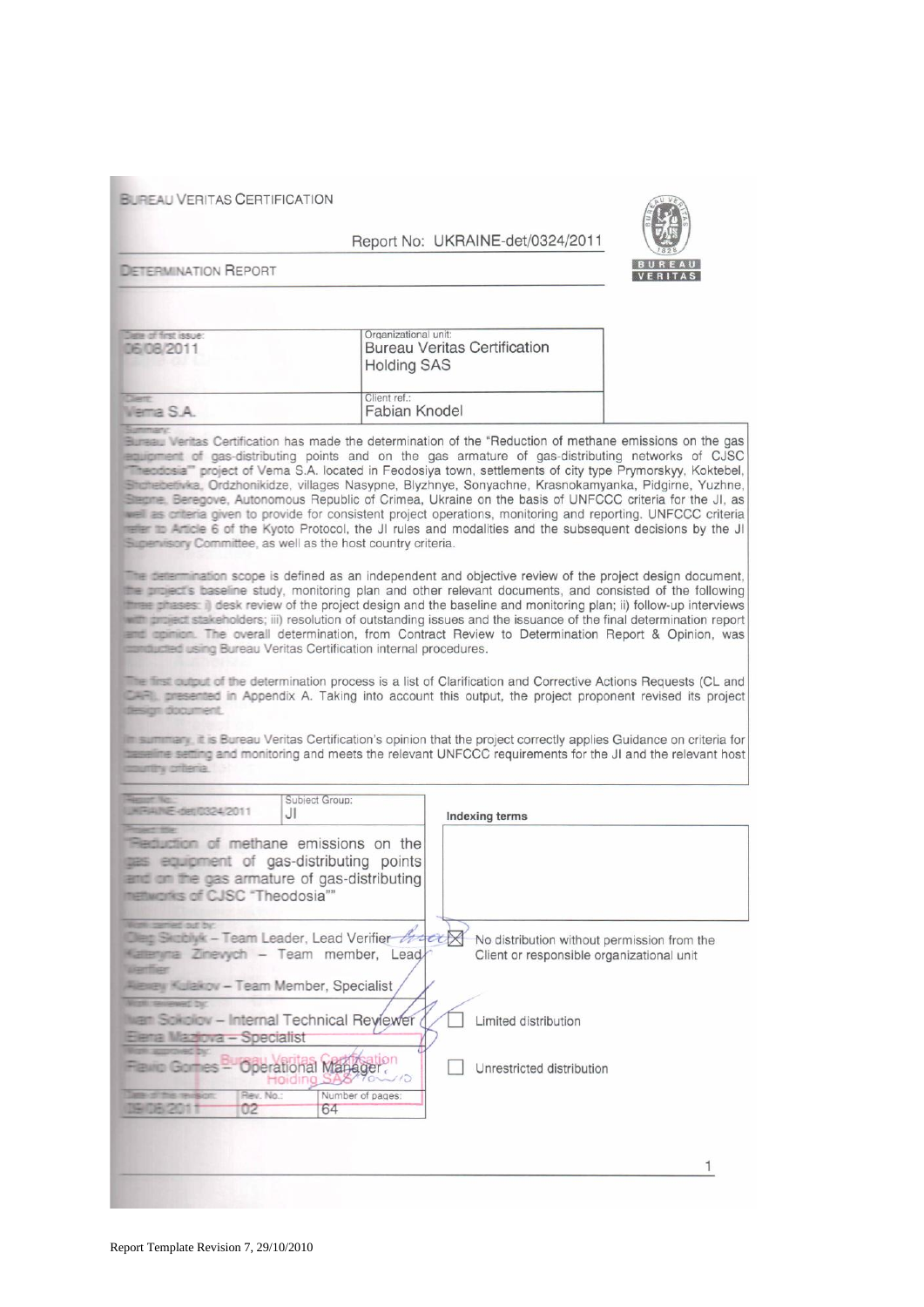DETERMINATION REPORT



APPENDIX A: COMPANY PROJECT DETERMINATION PROTOCOLOШИБКА! ЗАКЛАДКА НЕ

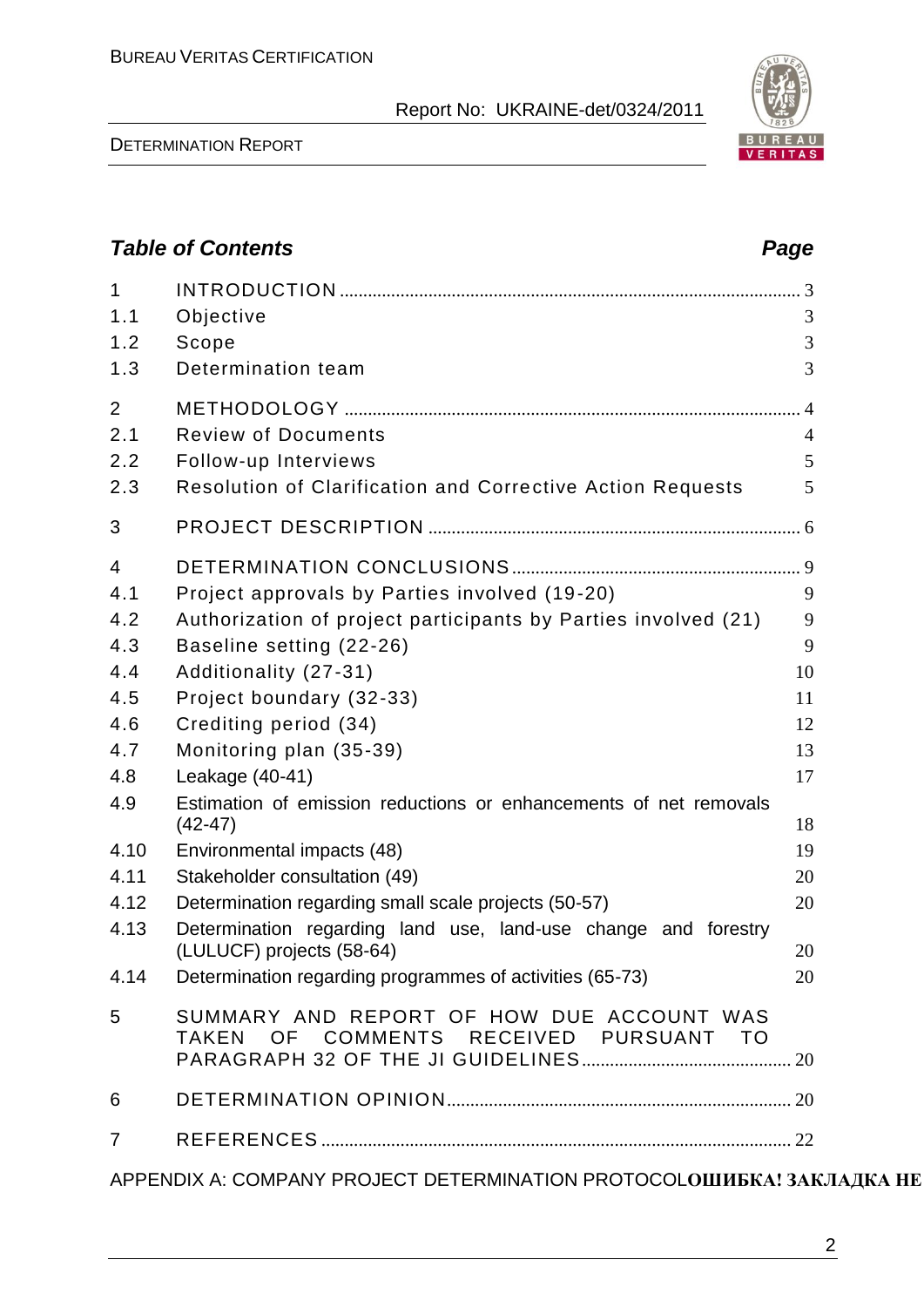



# **1 INTRODUCTION**

Vema S.A. has commissioned Bureau Veritas Certification to determine its JI project "Reduction of methane emissions on the gas equipment of gas distributing points and on the gas armature of gas-distributing networks of CJSC "Theodosia"" (hereafter called "the project") at the city of Feodosiya town, settlements of city type Prymorskyy, Koktebel, Shchebetivka, Ordzhonikidze, villages Nasypne, Blyzhnye, Sonyachne, Krasnokamyanka, Pidgirne, Yuzhne, Stepne, Beregove, Autonomous Republic of Crimea, Ukraine.

This report summarizes the findings of the determination of the project, performed on the basis of UNFCCC criteria, as well as criteria given to provide for consistent project operations, monitoring and reporting.

# **1.1 Objective**

The determination serves as project design verification and is a requirement of all projects. The determination is an independent third party assessment of the project design. In particular, the project's baseline, the monitoring plan (MP), and the project's compliance with relevant UNFCCC and host country criteria are determined in order to confirm that the project design, as documented, is sound and reasonable, and meets the stated requirements and identified criteria. Determination is a requirement for all JI projects and is seen as necessary to provide assurance to stakeholders of the quality of the project and its intended generation of emissions reductions units (ERUs).

UNFCCC criteria refer to Article 6 of the Kyoto Protocol, the JI rules and modalities and the subsequent decisions by the JI Supervisory Committee, as well as the host country criteria.

# **1.2 Scope**

The determination scope is defined as an independent and objective review of the project design document, the project's baseline study and monitoring plan and other relevant documents. The information in these documents is reviewed against Kyoto Protocol requirements, UNFCCC rules and associated interpretations.

The determination is not meant to provide any consulting towards the Client. However, stated requests for clarifications and/or corrective actions may provide input for improvement of the project design.

### **1.3 Determination team**

The determination team consists of the following personnel:

Oleg Skoblyk

Bureau Veritas Certification Team Leader, Climate Change Verifier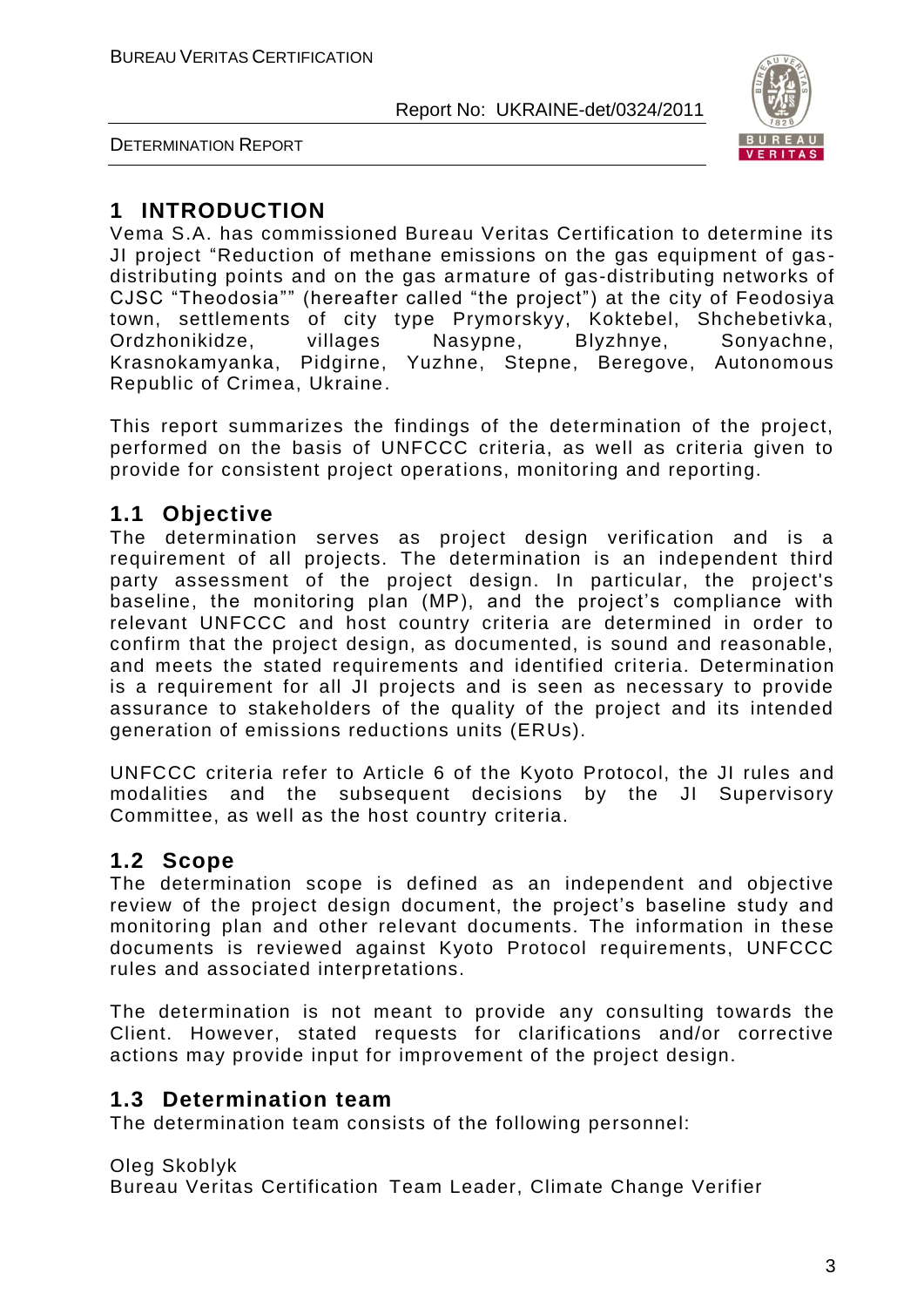

Kateryna Zinevych

Bureau Veritas Certification Team Member, Climate Change Lead Verifier

Alexey Kulakov

Bureau Veritas Certification Team Member, Climate Change Specialist

This determination report was reviewed by:

Ivan Sokolov

Bureau Veritas Certification, Internal Technical Reviewer

Elena Mazlova

Bureau Veritas Certification Team Member, Climate Change Specialist

# **2 METHODOLOGY**

The overall determination, from Contract Review to Determination Report & Opinion, was conducted using Bureau Veritas Certification internal procedures.

In order to ensure transparency, a determination protocol was customized for the project, according to the version 01 of the Joint Implementation Determination and Verification Manual, issued by the Joint Implementation Supervisory Committee at its 19 meeting on 04/12/2009. The protocol shows, in a transparent manner, criteria (requirements), means of determination and the results from determining the identified criteria. The determination protocol serves the following purposes:

- It organizes, details and clarifies the requirements a JI project is expected to meet;
- It ensures a transparent determination process where the determiner will document how a particular requirement has been determined and the result of the determination.

The completed determination protocol is enclosed in Appendix A to this report.

### **2.1 Review of Documents**

The Project Design Document (PDD) submitted by Vema S.A. and additional background documents related to the project design and baseline, i.e. country Law, Guidelines for users of the joint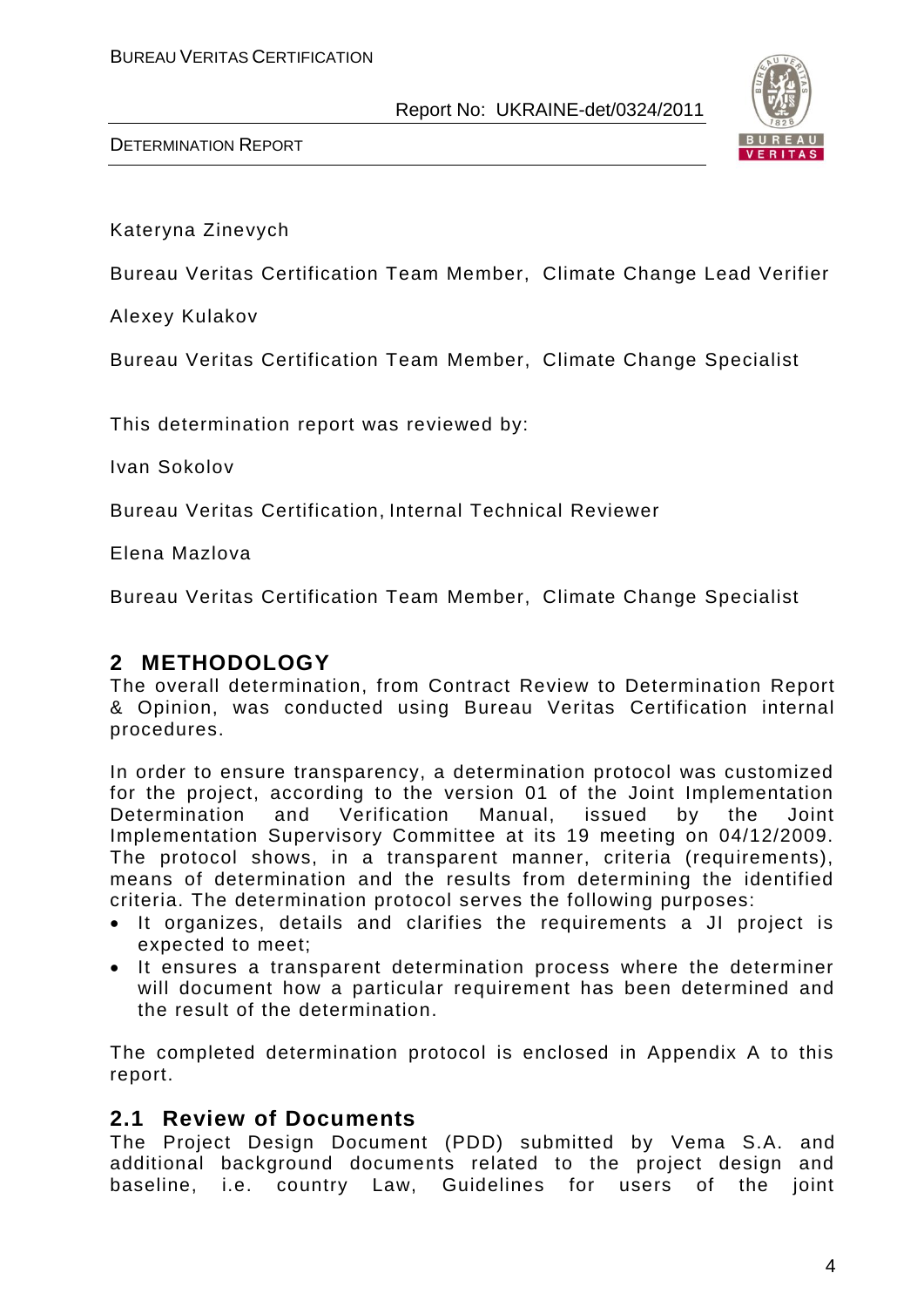

DETERMINATION REPORT

implementation project design document form, Approved CDM methodology and/or Guidance on criteria for baseline setting and monitoring, Kyoto Protocol, Clarifications on Determination Requirements to be Checked by an Accredited Independent Entity were reviewed.

To address Bureau Veritas Certification corrective action and clarification requests, Vema S.A. revised the PDD and resubmitted it on 02/08/2011.

The determination findings presented in this report relate to the project as described in the PDD versions 01, 02 and 03, 04, 05.

# **2.2 Follow-up Interviews**

On 28/07/2011 Bureau Veritas Certification performed on-site interviews with project stakeholders to confirm selected information and to resolve issues identified in the document review. Representatives of CJSC "Theodosia" and Vema S.A. were interviewed (see References). The main topics of the interviews are summarized in Table 1.

| <b>I ADIG I</b> IIIIGI VIGW LODICS |                                                |
|------------------------------------|------------------------------------------------|
| Interviewed<br>organization        | <b>Interview topics</b>                        |
| CJSC "Theodosia",                  | Additionality of the project,                  |
| Vema S.A.                          | Emission factor of the project,                |
|                                    | EIA and its approval,                          |
|                                    | Project design,                                |
|                                    | Consulting process for stakeholder's comments, |
|                                    | Approval status by the host country,           |
|                                    | Applicability of methodology,                  |
|                                    | Monitoring Plan,<br>⋗                          |
|                                    | QA issues,                                     |
|                                    | Baseline calculations.                         |

#### **Table 1 Interview topics**

### **2.3 Resolution of Clarification and Corrective Action Requests**

The objective of this phase of the determination is to raise the requests for corrective actions and clarification and any other outstanding issues that needed to be clarified for Bureau Veritas Certification positive conclusion on the project design.

Corrective Action Request (CAR) is issued, where:

(a) The project participants have made mistakes that will influence the ability of the project activity to achieve real, measurable additional emission reductions;

(b) The JI requirements have not been met;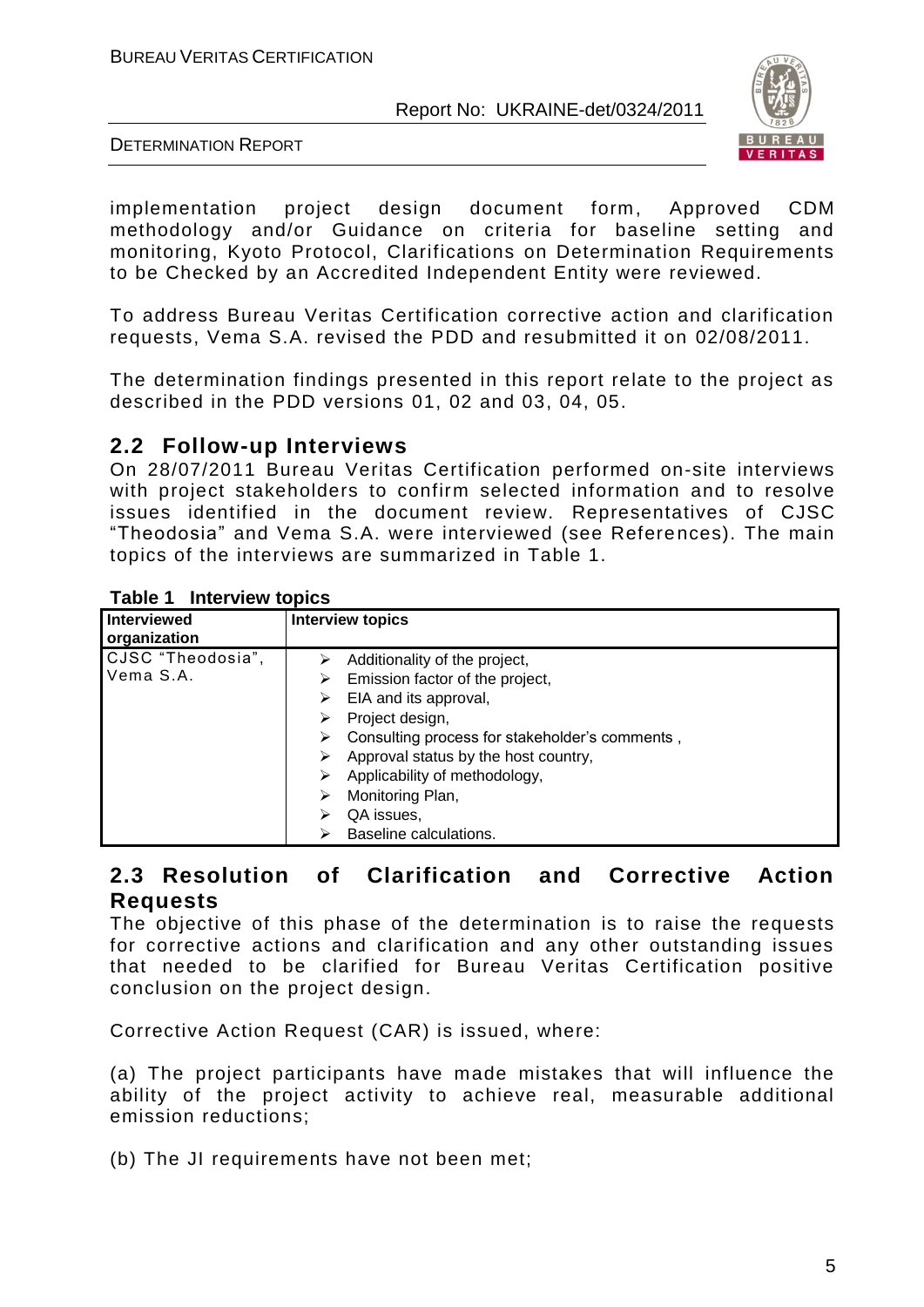

DETERMINATION REPORT

(c) There is a risk that emission reductions cannot be monitored or calculated.

The determination team may also issue Clarification Request (CL), if information is insufficient or not clear enough to determine whether the applicable JI requirements have been met.

The determination team may also issue Forward Action Request (FAR), informing the project participants of an issue that needs to be reviewed during the verification.

To guarantee the transparency of the determination process, the concerns raised are documented in more detail in the determination protocol in Appendix A.

# **3 PROJECT DESCRIPTION**

The purpose of the project is reduction of the natural gas emissions at gas-transport and gas-distributing infrastructure of CJSC "Theodosia", which are the result of leakage from gas equipment and gas armature. The basic sources of emissions, included into the project scope are:

- gas equipment (reducing gears, valves, filters, turning off devices and others like that), flanged and screw-thread connections which are in gas distributing points (GDP) and closet gas-distributing points (CGDP) CJSC "Theodosia";

- gas armature (faucets, bolts, valves and others like that), screw -thread and flanged connections located on gas pipelines CJSC "Theodosia".

General quantity of GDP included into the boundary of the project is 2 units, CGDP – 138 units, number of gas armature on gas pipelines is 424 units.

Main reason of natural gas emissions is death of sealing elements of equipment as a result of action of temperature vibrations and moisture. Basic component of natural gas, methane (92 - 95%), is greenhouse gas. Removal of sources of natural gas will result in reductions of emission of greenhouse gases. In future, for determination of sources of natural gas emissions «emissions of methane» is used, as instrumental measuring of emissions refer to methane directly.

CJSC "Theodosia" is an enterprise that provides transporting and supply of natural gas for industrial (271 enterprises), public -service (65 economies) users and population (23 034 apartments and individual estate owners) in Feodosiya town and settlements of city type and villages of Feodosiya area (settlements of city type Prymorskyy, Koktebel, Shchebetivka, Ordzhonikidze, villages Nasypne, Blyzhnye, Sonyachne, Krasnokamyanka, Pidgirne, Yuzhne, Stepne, Beregove), Autonomous Republic of Crimea, Ukraine.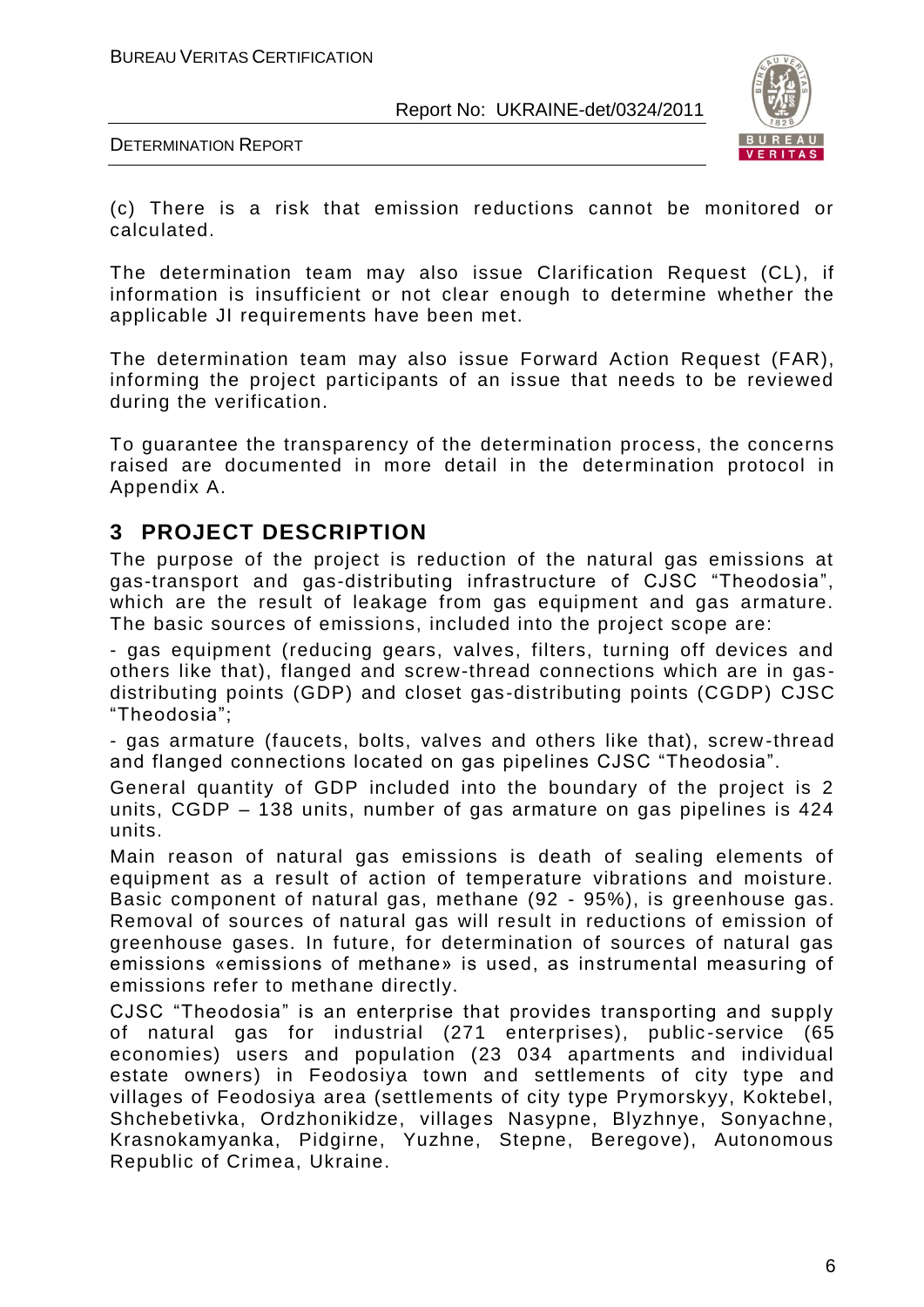

DETERMINATION REPORT

The structure of existent tariffs for transporting of gas, which are regulated by the state, does not take into account the depreciation and investment necessities of gas-distributing enterprises. It results in the shortage of finances for repair works and modernization of gas networks, purchase of the proper technological equipment and component parts, and, as a result, influences on the increase of natural gas emissions at CJSC "Theodosia" facilities.

Before the beginning of this project realization application of Joint Implementation mechanism was foreseen, stipulated by Kyoto Protocol. January, 2005 a Preliminary investment contract was signed in relation to the t JI project between company VEMA S.A. (Switzerland) and CJSC "Theodosia".

Project measures consist of reduction of methane emissions that occur in the gas equipment of GDP (CGDP) and gas armature of gas pipelines of CJSC "Theodosia".

Within the framework of JI project with the aim of elimination of methane emissions on gas equipment and on the gas armature there are three types of repairs used:

1. Complete substitution of out-of-date and morally threadbare gas equipment and gas armature by new units.

2. Repair of gas equipment components and gas armature;

3. Replacement of pressure-sealing elements with the use of modern sealing materials, changing practice of service and repair, that has become common, on the basis of paronite gaskets, and also sealing stuffing of cotton fibres with fatty impregnation and asbestos -graphite filler.

The existent practice of service and repair that has become common, on the basis of paronite gaskets, and also the sealing stuffing of cotton fibres with fatty impregnation and asbestos-graphite filler does not give longlasting effect of methane emissions reduction. As a result of activities due to JI project in addition to methane emissions reduction there will be natural gas technical losses reduced and contribution to ecological situation improvement, the risk of emergency and explosive situations will be reduced.

Project activities include:

• Introduction of Purposeful Examination and Technical Maintenance (PETM) of gas equipment of GDP (CGDP) and gas armature, flanged and threaded joints - modern and most economically-effective practice, that allows not only to find out the places of emissions but also to determine their volumes (i. e. potential volume of reduction of gas losses). This key information is necessary for grounding of efficiency of repairs and priority choice of its objects, which is important at the insufficient financing for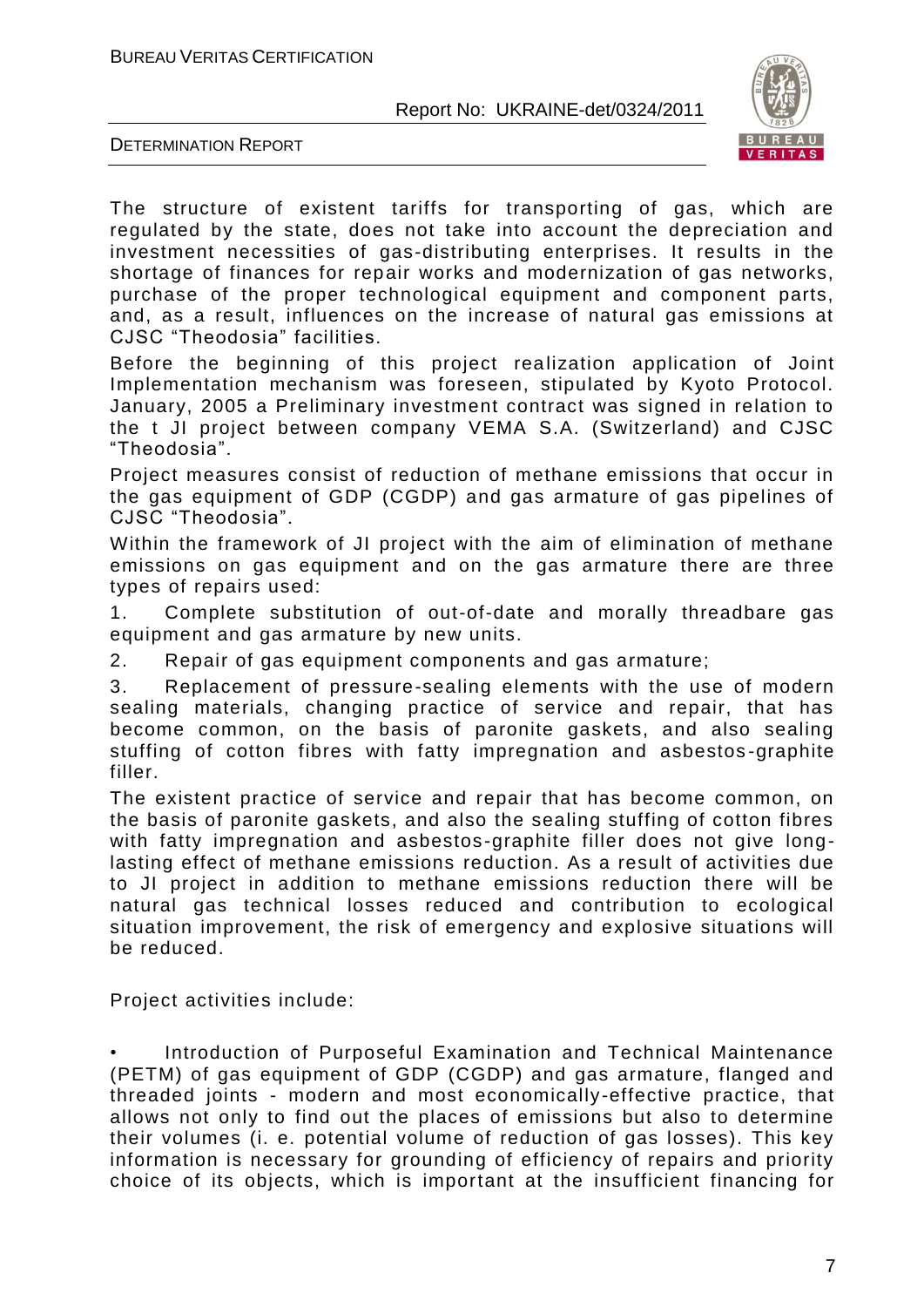

DETERMINATION REPORT

the removal of all emissions. This activity will include purchase and calibration of modern measuring equipment, corresponding studies of workers, monitoring of every gas equipment and gas armature, flanged and threaded connection, creation of the system of collection and storage of methane sources and also input of internal audit and system for providing of removal quality and account of methane emissions volumes.

Exposure and methane emissions measuring: monitoring system of emissions on all gas equipment of GDP (CGDP), on gas armature (bolts, faucets, valves), on flanged and threaded connections, including the removed methane emissions (repaired components of equipment). Monitoring will be performed on regular basis by the specially taught personnel. The found out emissions will be properly marked by individual numbers, the volumes of methane emissions will be measured and registered in a database.

• Removal of found out emissions: repairs of gas equipment of GDP (CGDP) and gas armature on gas pipelines with emissions within the framework of this project will be varied from replacement of sealing elements or pressure-sealing, to major repairs and replacement of gas equipment and gas armature by a new, modern equipment. The repaired components of gas equipment GDP (CGDP) and gas armature of gas pipelines will be inspected regularly, as component part of standard monitoring activity, to ascertain, that they did not become the source of emissions again.

The project was initiated in January 2005:

In January 2005 there was inspection of gas equipment of GDP (CGDP) and gas armature, flanged and threaded joints of gas pipelines CJSC "Theodosia" performed and primary measuring of emissions done, the results of which made the basis for setting the project baseline.

A Preliminary investment contract was signed on January, 18, 2005 in relation to JI project between company VEMA S.A. (Switzerland) and CJSC "Theodosia". It was also foreseen by the contract, that company VEMA S.A. develops the monitoring program of emissions and JI Project Design Documentation (PDD).

On January 22, 2005 - the Working group was organized with the basic tasks of provision of JI project implementation.

On February 07, 2005 by the participants of project PDD was approved (version 01), which included the program of emissions monitoring.

February 2005 - beginning inspection and repair works of gas equipment GDP (CGDP) and gas armature, flanged and threaded joints of gas distributing networks of CJSC "Theodosia".

Durations of project is unlimited, as PETM program, monitoring and emissions removal program were aimed at becoming a component part of CJSC "Theodosia" day by day work. Reduction of CО2 -equ emissions is confirmed for the period of 18 years in accordance with modality and procedures of JI Mechanism.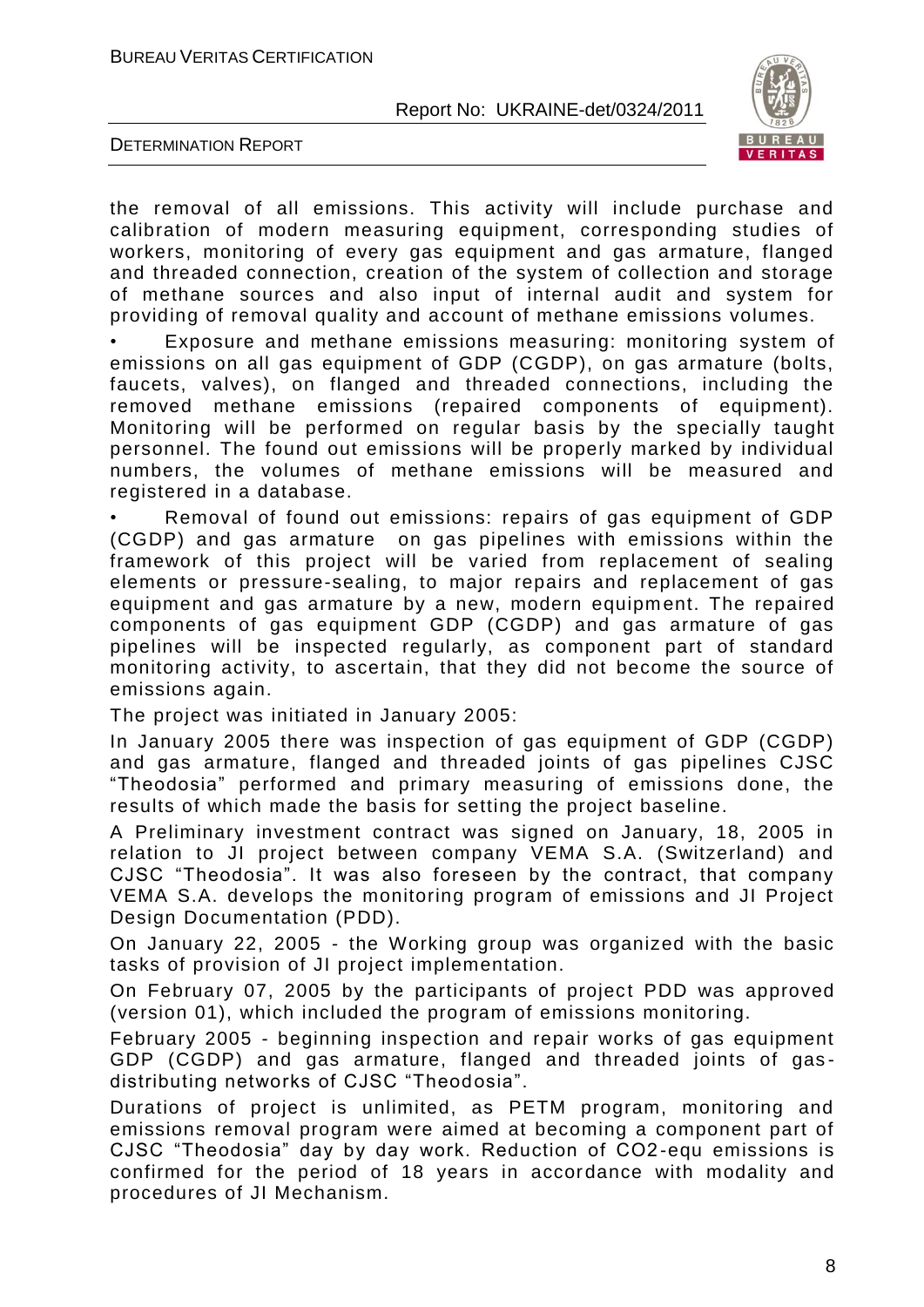

DETERMINATION REPORT

# **4 DETERMINATION CONCLUSIONS**

In the following sections, the conclusions of the determination are stated.

The findings from the desk review of the original project design documents and the findings from interviews during the follow up visit are described in the Determination Protocol in Appendix A.

The Clarification and Corrective Action Requests are stated, where applicable, in the following sections and are further documented in the Determination Protocol in Appendix A. The determination of the Project resulted in 10 Corrective Action Requests and 1 Clarification Request.

The number between brackets at the end of each section correspond to the DVM paragraph

# **4.1 Project approvals by Parties involved (19-20)**

A letter of approval has not been received yet, which is described in the CAR 4 in the Determination protocol below.

But the project is already supported by the Ukrainian NFP, namely by State Environmental Investment Agency of Ukraine, which has issued a Letter of Endorsement for the JI Project № 1778/23/7 of 08.07.2011.

On receipt of Determination Report from the Accredited Independent Entity project documentation will be presented to the State Enviro nmental Investment Agency of Ukraine for the receipt of the Letter of Approval. Second Letter of Approval will be received from the other project participant party.

Outstanding issues (CAR 01, CAR 02, CAR 04, CL 01) concerning project implementation and project approval are stated in the Appendix A below.

# **4.2 Authorization of project participants by Parties involved (21)**

The participation for each of the legal entities listed as project participants in the PDD will be authorized by a Party involved, which is also listed in the PDD, through a written project approval. A letter of approval has not been received yet, which is described in the CAR 4 in the Determination protocol below.

# **4.3 Baseline setting (22-26)**

The PDD explicitly indicates that using a methodology for baseline setting and monitoring developed in accordance with appendix B of the JI guidelines (hereinafter referred to as JI specific approach) was the selected approach for identifying the baseline. Baseline determination (measurement and calculation of natural gas leaks) has been performed using JI Specific Approach on the basis of the approved baseline methodology AM0023 version 3 «Leak reduction from natural gas pipeline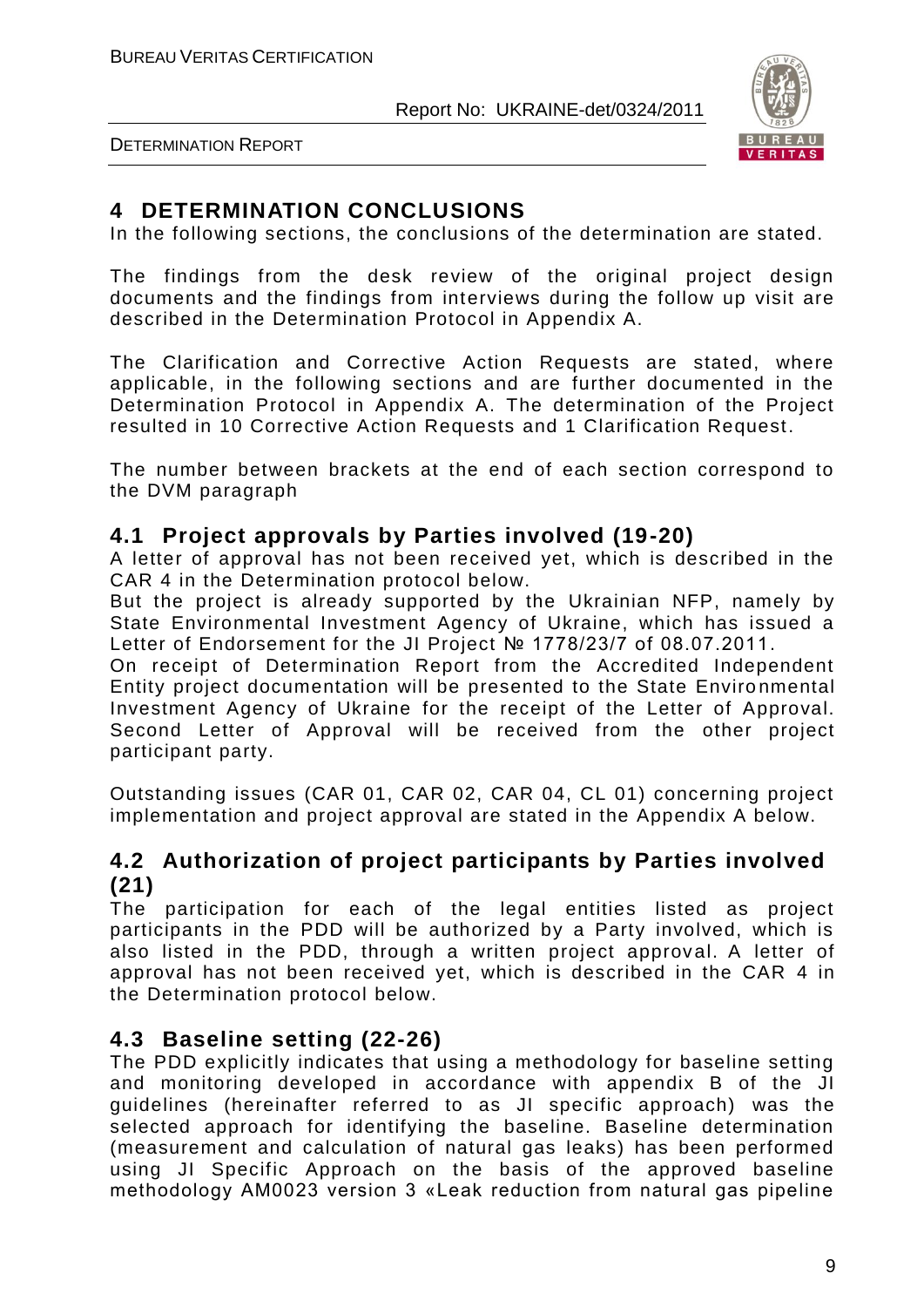

DETERMINATION REPORT

compressor or gate stations». The modification of methodology AM0023 version 3 connected with application of more exact method of measu ring of methane leakages.

The PDD provides a detailed theoretical description in a complete and transparent manner, as well as justification, that the baseline is established:

- (a) By listing and describing the following plausible future scenarios on the basis of conservative assumptions and selecting the most plausible one:
	- a. Keeping the current system for detection and elimination of leaks;
	- b. Implementation of this Project not as JI project.

(b) Taking into account relevant national and/or sectoral policies and circumstances, such as sectoral reform initiatives, local fuel availability, power sector expansion plans, and the economic situation in the project sector the AIE hereby confirms that the selected baseline and monitoring methodology based on approved baseline methodology AM0023 version 3 «Leak reduction from natural gas pipeline compressor or gate stations» is applicable to the project activity, which, complies with all the applicability conditions therein.

All explanations, descriptions and analyses pertaining to the baseline in the PDD were found adequate and the baseline is identified appropriately.

Outstanding issues (CAR 05) concerning baseline setting are stated in the Appendix A below.

# **4.4 Additionality (27-31)**

The most recent version of the "Tool for the demonstration and assessment of additionality" approved by the CDM Executive Board was used. All explanations, descriptions and analyses are made in accordance with the selected tool or method.

The PDD provides a justification of the applicability of the approach with a clear and transparent description, as per item 4.3 above. Since the "Guidance on Criteria for Baseline Setting and Monitoring (Version 2)" allows PP to use any of the three Options (a,b,c) so in order to prove additionality Option (c) was used.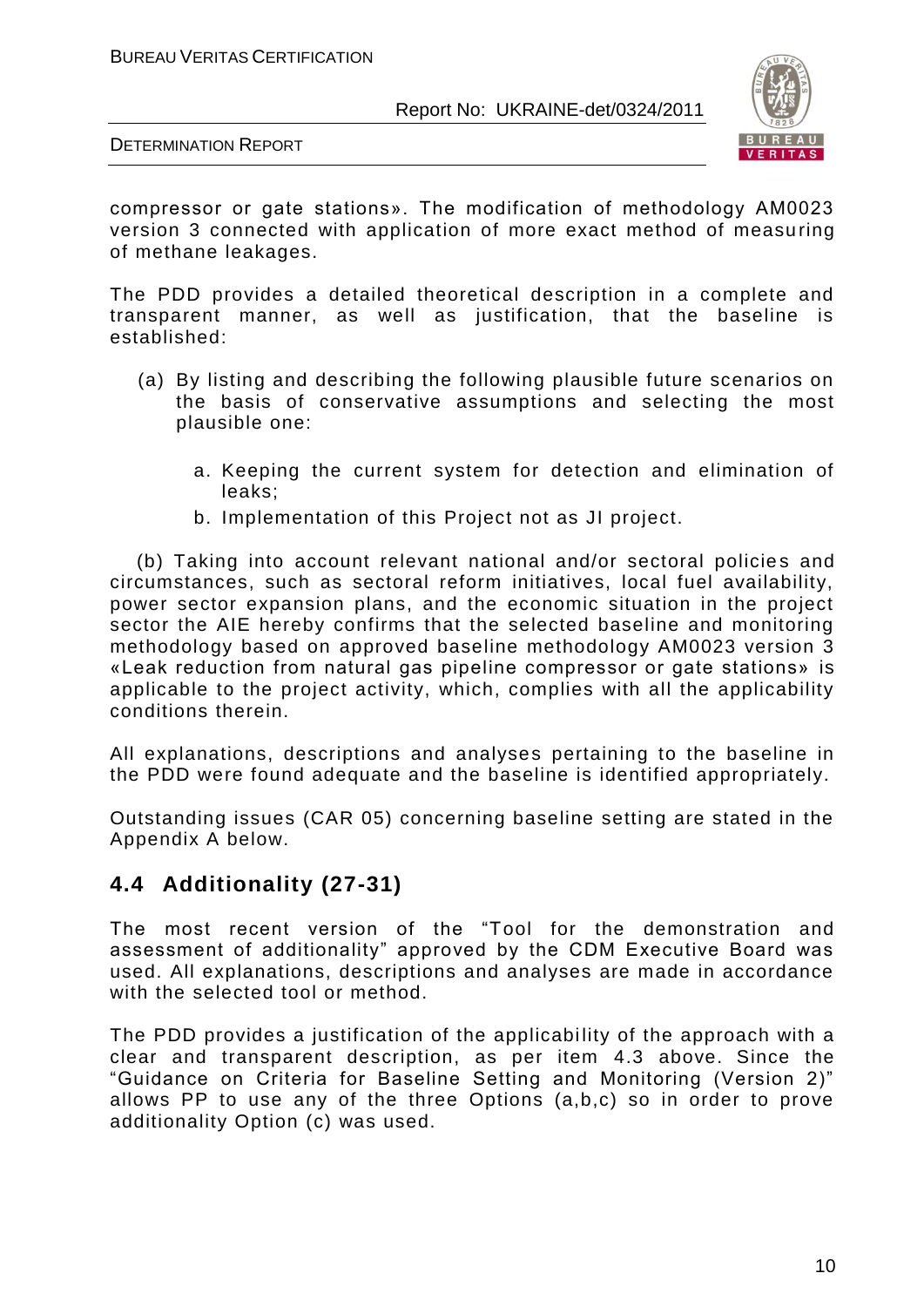

DETERMINATION REPORT

In order to demonstrate that the project is not a plausible baseline scenario without being registered as a JI project, a three-step process was undertaken:

- *Identification of alternatives*: Only two variants of initial terms can be examined as acceptable to Project.
- *Barrier Analysis*: It is demonstrated that the project faces technological, organisational and financial barriers regarding technology upgrades
- *Common Practice Analysis*: Measures similar to the measures of this particular Project, at current time can be conducted only on condition of receipt of predictable profit from realization of the mechanism set by the article 6 of Kyoto protocol up to UNFCCC.

Additionality is demonstrated appropriately as a result of the analysis using the approach chosen.

Outstanding issues (CAR 06) concerning additionality are stated in the Appendix A below.

# **4.5 Project boundary (32-33)**

The project boundary defined in the PDD, which is only methane emissions sources, encompasses all anthropogenic emissions by sources of greenhouse gases (GHGs) that are:

- (i) Under the control of the project participants: technological methane emissions during plan repair of gas pipeline;
- (ii)Reasonably attributable to the project: methane emissions from gas fittings of house distribution networks;
- (iii) Significant:
- leaks on gas equipment (reducing gears, valves, filters and others like that) of gas-distributing points (cabinet-type gas-distributing points) and
- leaks on gas armature (faucets, bolts and others like that), threaded and flanged connections that are located on gas-distributing networks of CJSC "Theodosia".

Only methane emissions sources type (iii) are including to the JI project boundary:

- leaks on gas equipment of gas-distributing points (cabinet-type gasdistributing points);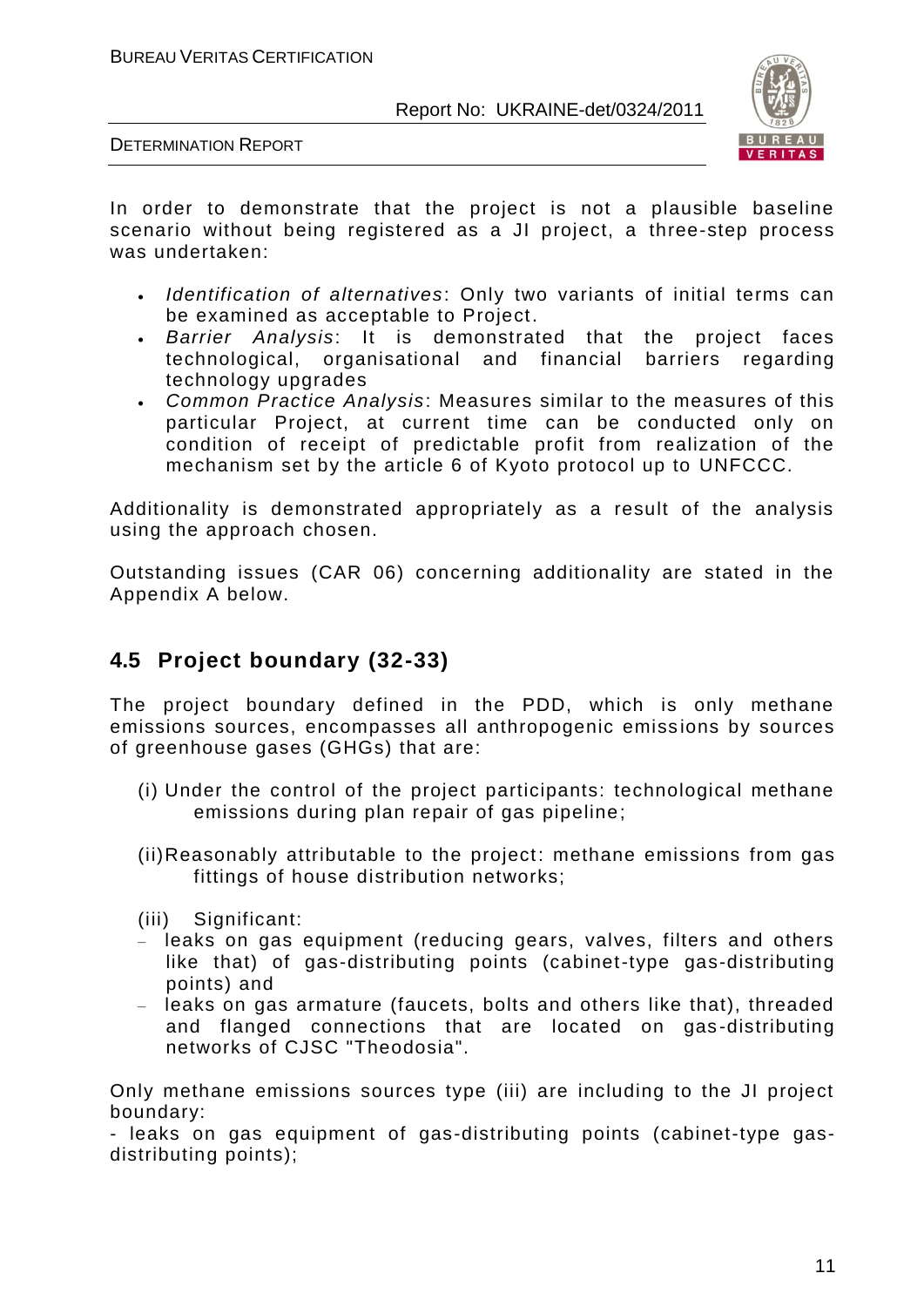

DETERMINATION REPORT

- leaks on gas armature, threaded and flange joints that are located on gas-distributing networks of CJSC "Theodosia".

Complete list of gas-distributing points (2 units), cabinet-type gasdistributing points (138 units) and gas armature  $(424 \text{ units})$ , that are including into the JI project boundary, are set in the Accompanying document 1.

Sources of leaks of type (i) - technological leaks of gas at repair of pipes of gas pipelines - are not included in project boundary as CJSC "Theodosia" does not apply technology which allow not to suppose such leaks.

Sources of leaks of type (ii) - gas leaks in house distributing networks are not included in the JI project boundary as first, volumes of such leaks it is much less, than volumes of leaks of sources of type (iii), and secondly, sources of these leaks, as a rule, are in private houses (apartments).

The delineation of the project boundary and the gases and sources included are appropriately described and justified in the PDD.

No outstanding issues considering crediting period were issued during the determination process.

# **4.6 Crediting period (34)**

The PDD states the starting date of the project as the date on which the implementation or construction or real action of the project will begin or began, and the starting date is 18/01/2005, which is after the beginning of 2000.

The PDD states the expected operational lifetime of the project in years and months, which is 18 years or 215 months.

The PDD states the length of the crediting period in years and months, which is 18 years or 215 months, and its starting date as 07/02/2005, which is on the date the first emission reductions or enhancements of net removals are generated by the project.

The PDD states that the crediting period for the issuance of ERUs starts only after the beginning of 2008 and does not extend beyond the operational lifetime of the project.

The PDD states that the extension of its crediting period beyond 2012 is subject to the host Party approval, and the estimates of emission reductions or enhancements of net removals are presented separately for those until 2012 and those after 2012 in all relevant sections of the PDD.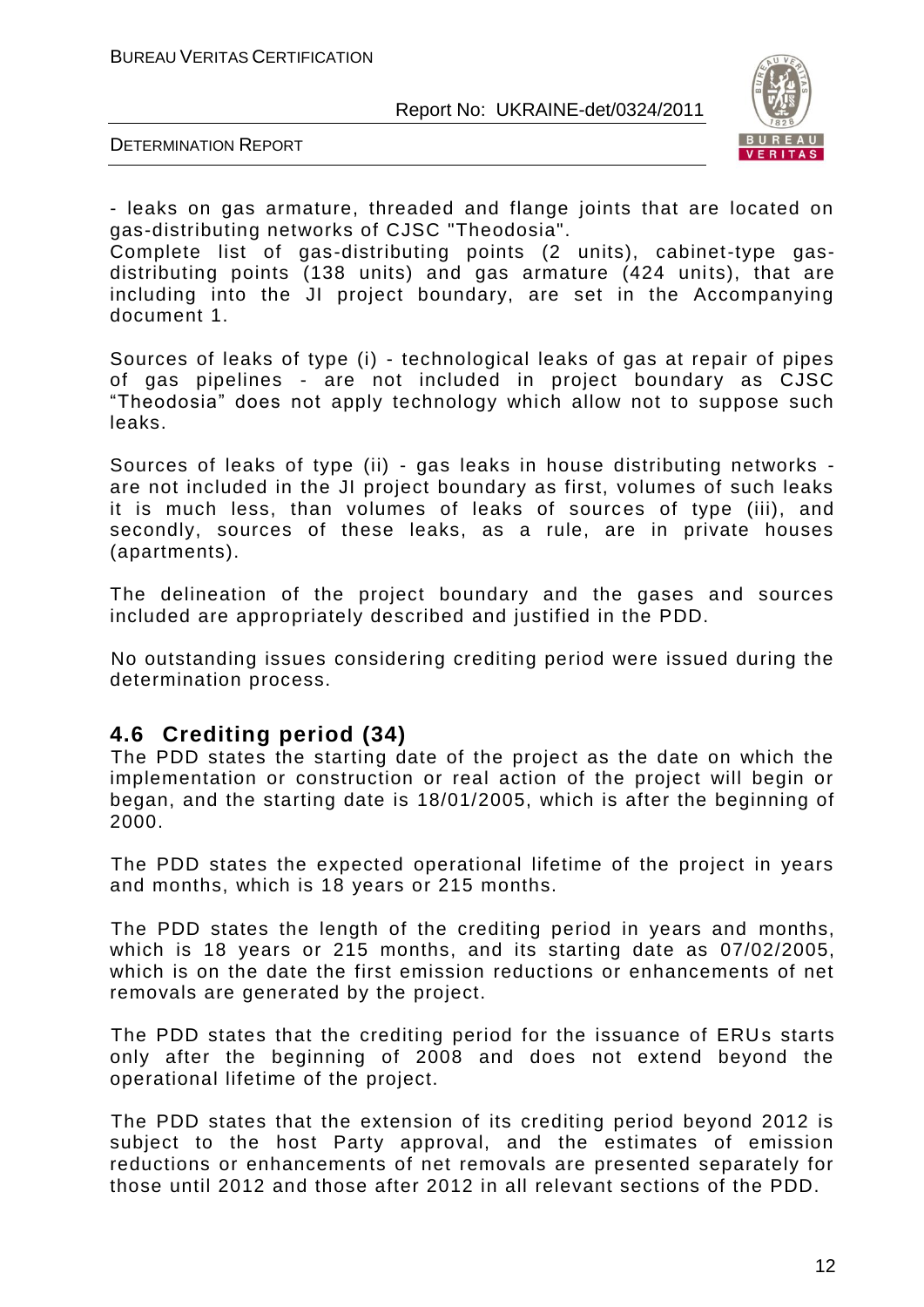

Outstanding issues (CAR 03) concerning crediting period are stated in the Appendix A below.

# **4.7 Monitoring plan (35-39)**

The PDD, in its monitoring plan section, explicitly indicates that JI specific approach was selected.

The monitoring plan describes all relevant factors and key characteristics that will be monitored, and the period in which they will be monitored, in particular also all decisive factors for the control and reporting of project performance.

The monitoring plan specifies the indicators, constants and variables that are reliable (i.e. provide consistent and accurate values), valid (i.e. be clearly connected with the effect to be measured), and that provide a transparent picture of the emission reductions or enhancements of net removals to be monitored such as Potential of global warming, Factor of vagueness of emissions measuring equipment.

The monitoring plan draws on the list of standard variables contained in appendix B of "Guidance on criteria for baseline setting and monitoring" developed by the JISC, as appropriate GWP<sub>CH4</sub>, Ti, F<sub>CH4, I</sub>,  $W_{\text{sampleCH4,1}}$ .

The monitoring plan explicitly and clearly distinguishes:

(i) Data and parameters that are not monitored throughout the crediting period, but are determined only once (and thus remain fixed throughout the crediting period), and that are available already at the stage of determination, such as (not applicable for this project).

(ii) Data and parameters that are not monitored throughout the crediting period, but are determined only once (and thus remain fixed throughout the crediting period), but that are not already available at the stage of determination, such as (not applicable for this project).

(iii) Data and parameters that are monitored throughout the crediting period, such as (The sequence number of gas equipment GDP (CGDP), gas armature, where methane emissions are found, removed, and then checked; Time; Date; Potential of global warming; Speed of emissions for every found source; Temperature and gas pressure; Factor of vagueness of emissions measuring equipment; Tank capacity; Methane concentration in a sample; Period during which methane concentration in a tank reaches a certain level).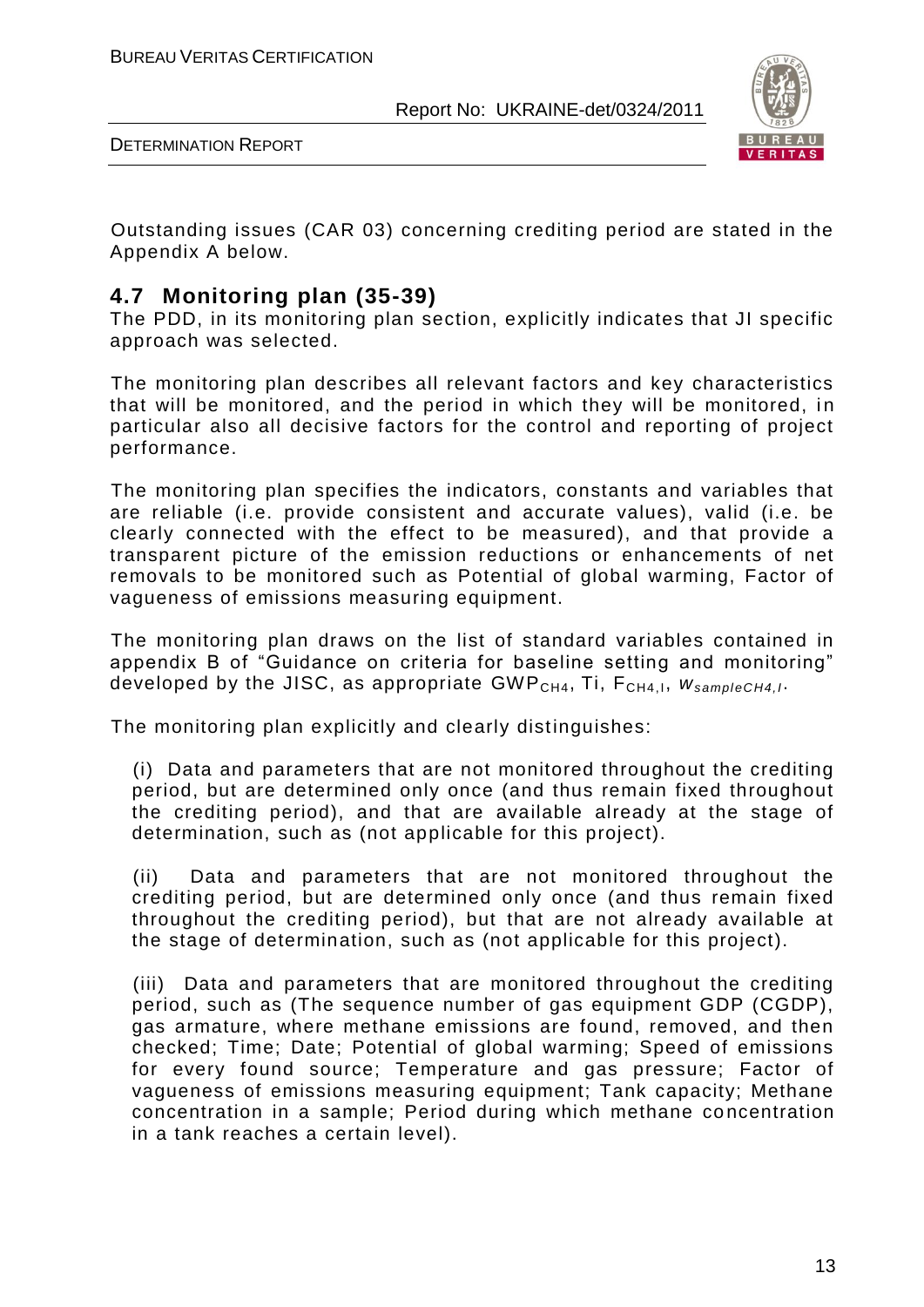

DETERMINATION REPORT

After detection and measuring of methane emissions the monitoring program was worked out for all gas equipment GDP (CGDP), locking regulating gas armature, flanged and threaded connections of gas pipelines of CJSC "Theodosia". Implementation of such program is component part of the project activity. Monitoring embraces both emissions from the sources of leakages that appear again and control after the already repaired gas equipment, on which methane emissions were observed before. Within the framework of JI Project a working group of CJSC "Theodosia" the Register of gas-distributing points and gas armature of JI project "Reduction of methane emissions" was drawn for the gas equipment of gas-distributing points and on the gas armature of gas-distributing networks of CJSC "Theodosia" (see the Supporting document 1), that includes complete information about all GDP (CGDP), locking-regulating gas armature, flanged and threaded connections that enter to the Project boundary. All corresponding data related to the calculation of reduction of methane emissions are kept in an electronic database. Every monitoring report will include all necessary information from this database. The Project data and documents in a paper a nd/or electronic kind, in accordance with the CJSC "Theodosia" heads orders of 22.01.2005 № 22/01-05 and of 12/05/2011 № 283 are kept till 31.12.2024.

The monitoring plan elaborates all algorithms and formulae used for the estimation/calculation of baseline emissions/removals and project emissions/removals or direct monitoring of emission reductions from the project, leakage, as appropriate, such as:

#### *Project emissions*

 $F^+$ <sub>CH4,i</sub> = Vbag \* w<sub>sampleCH4,i</sub> \* 3600 /  $\tau_i$  , where

 $F^+$ - speed of methane emissions (emission volume) through leaking equipment and after the repair (substitution)  $(m^3/hour.)$ ;

Vbag - leakage-proof tank volume for measuring  $(m^3)$ ;

 $W_{sampleCH4,i}$  - methane concentration in the emission sample, which is the difference of concentrations at the beginning and the end of measuring  $(%);$ 

 $T_i$  - average duration of filling the tank for emission and up to the determined concentration (seconds).

$$
F_{CH_{4,i,P}} = \frac{F^+_{CH_{4,i}} \cdot 273 \cdot P}{0,1013 \cdot (273+t)}
$$
, where

 $F_{CH_{4,i,P}}$ – speed (volume) of project (after repair, substitution) of methane emission for i- equipment, adjusted to the normal conditions  $(m^3/hours.)$ ;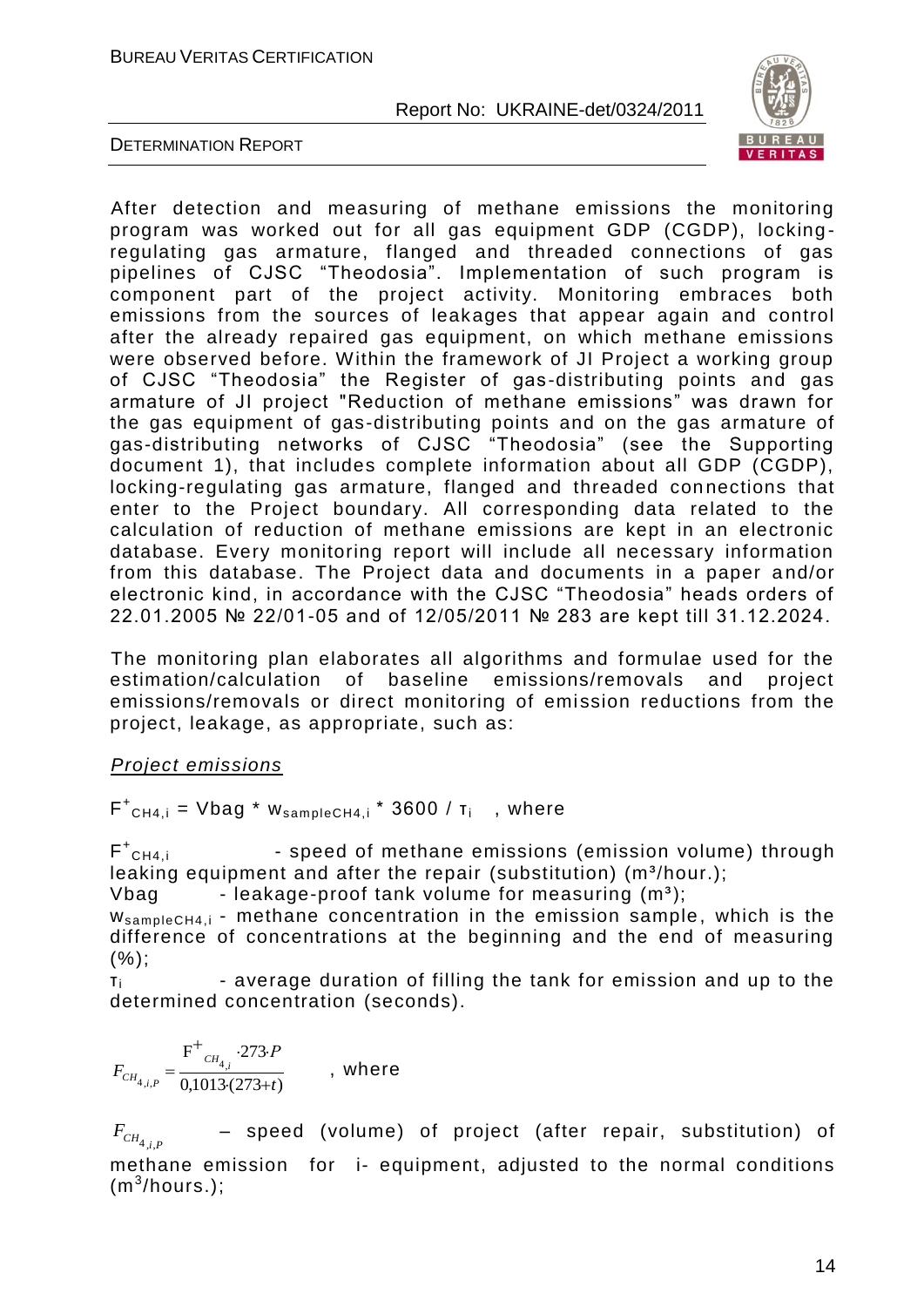

DETERMINATION REPORT

Р – gas pressure in the tank, МPа;

t – temperature of gas in the tank, °C.

 ${\sf Q}_{\sf yP}$  = ConvFactor \*Σ[  $F_{\mathit{CH}_{4,j,P}}$  \* Ti,y \* URi]\*GWP<sub>CH4</sub>\*0,9  $\qquad$  , where

 $QyP$  - methane emissions during the period y, for equipment, which was repaired (substituted) (tCO2eq);

ConvFactor - coefficient of transformation m<sup>3</sup>CH4 in tCH4. Under normal conditions (0 °С and 0.1013 MPа) it equals 0.0007168  $tCH4/m<sup>3</sup>CH4$ ;

URi - coefficient which takes into account the vagueness of measuring method (equals to 95%);

Ti,y - time (in hours) for i-equipment, which functioned during period y (period of monitoring) being repaired (substituted);

GWPCH4 - Global Warming Potential for methane (equals to 21 tCO2eq/tCH4);

0,9 *-* coefficient which takes into account the error of measuring devices.

*Baseline Emissions*

 $F^{-}$ <sub>*CH*<sub>4,*i*</sub></sup></sub>  $=$  Vbag  $*$  w $_{\sf sampleCH4, i}$   $*$  3600 /  $\sf r_i$  , where

 $F^{-}$ <sub>*CH*<sub>4,*i*</sub></sup></sub> speed (volume) of methane emissions through leaking

equipment and before repair  $(m^3/hours)$ ;

Vbag volume of impermeable tank for measuring  $(m<sup>3</sup>)$ ;

ws ampleCH4, i concentration of methane in the sample of emission *i* that is the difference of concentrations at the beginning and at the end of measuring (%);

τi average duration of filling to the tank for emissions i before its repair (seconds).

$$
F_{CH_{4,i,B}} = \frac{F^{-}{}_{CH_{4,i}} \cdot 273 \cdot P}{0,1013 \cdot (273+t)}, \text{ where}
$$

 $F_{CH_{4,i,B}}$ is speed (volume) of base methane emission for i element, corrected to the normal conditions(m3/hours); Р is pressure of gas in a tank, МPа; t is a gas temperature in a tank, °C.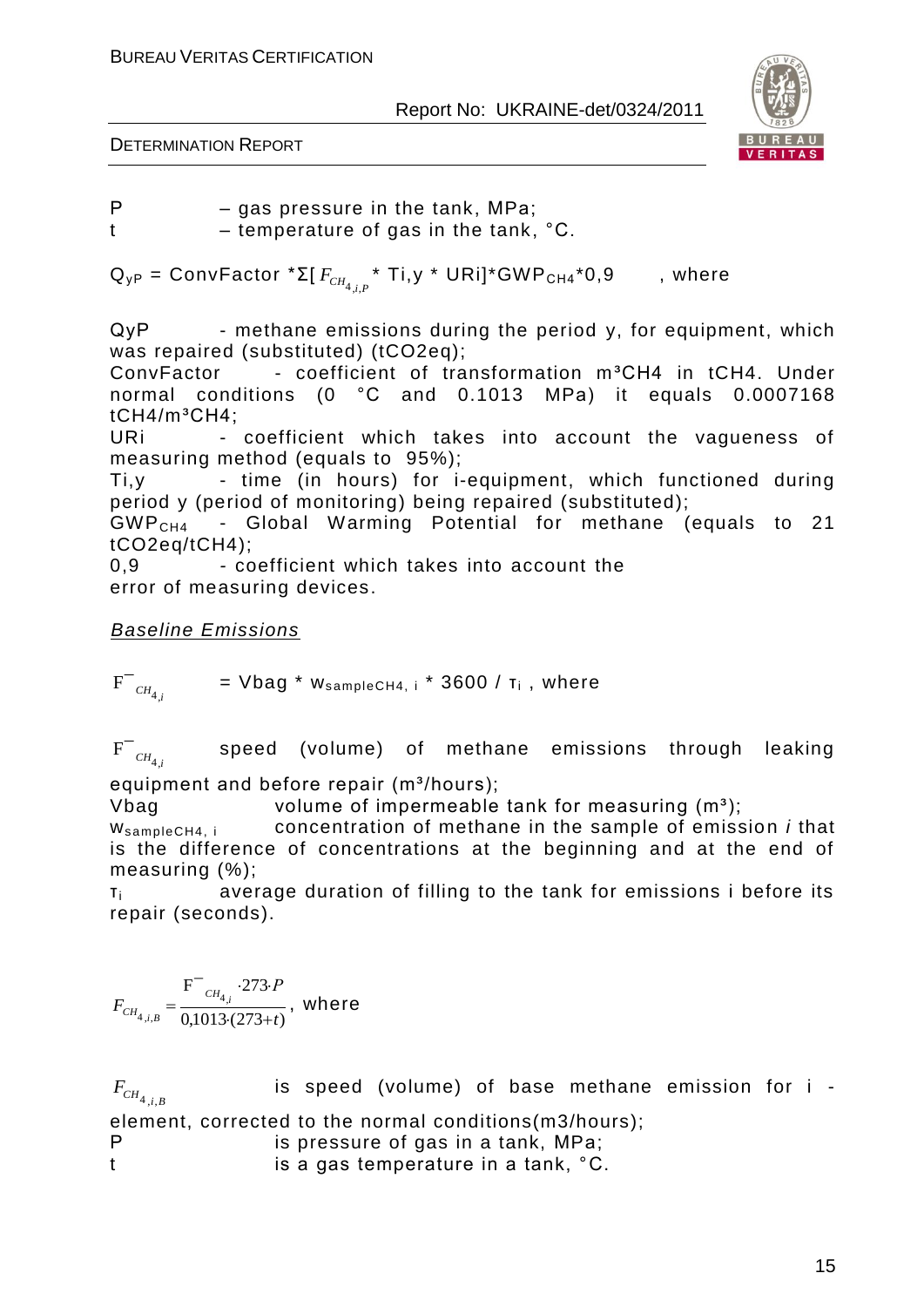

DETERMINATION REPORT

 $QVB = ConvFactor * \Sigma[ * Ti, y * of URi]*GWPCH4*0.9$ , where

QyВ base extrass of methane on gas equipment for the period y (tCO2 equivalents);

ConvFactor coefficient of counting of m<sup>3</sup>of CH4 in tCH4 at normal terms (0 degrees celsius and 101.3 kPa). It equals 0,0007168 tCH4/m<sup>3</sup>  $CH4$ ;

URi coefficient that takes into account the vagueness of method of measuring;

Ti, y time (in hours) for the equipment of i that functioned during the considered period y (monitoring period) before its repair (replacements);

GWP<sub>CH4</sub> Potential of Global Warming for methane (21 tCO2eq/equals tCH4);

0,9 coefficient that takes into account the error of measuring devices.

*Emission Reductions*

 $ERU = \sum [ Q_{VB} - Q_{VP} ]$ , where

ERU– Emissions unit reduction, t  $CO<sub>2</sub>$ ;  $Q_{VP}$  – project emissions, t CO<sub>2</sub>;  $Q_{VB}$  – base emissions, t CO<sub>2</sub>.

The monitoring plan presents the quality assurance and control procedures for the monitoring process, which is properly described in the PDD version 05. This includes, as appropriate, information on calibration and on how records on data and/or method validity and accuracy are kept and made available on request.

The monitoring plan clearly identifies the responsibilities and the authority regarding the monitoring activities.

Co-ordination of work of all departments and services of CJSC "Theodosia" is carried out in relation to introduction of JI project by the Working group created by Order of CJSC "Theodosia" General Director of 22.01.2005 No. 22/01-05. The update structure of the Working group was approved by Order of General director №283 of 12.05.2011 and is presented on Fig. 5.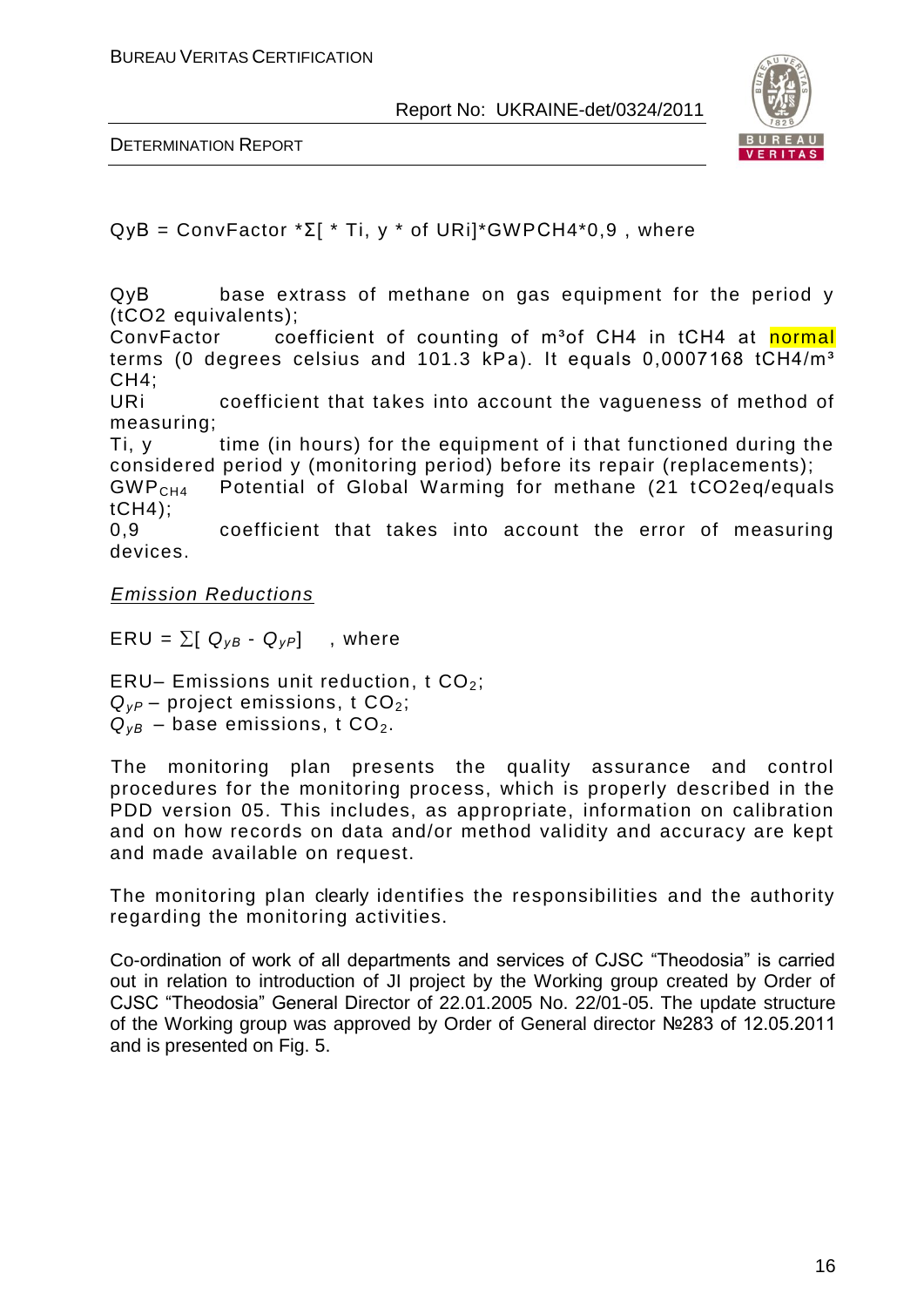#### BUREAU VERITAS CERTIFICATION

Report No: UKRAINE-det/0324/2011



#### DETERMINATION REPORT



*Fig.5. Structure of the Working group*.

Voytenko T.O. is responsible for collection of all information provided for by monitoring plan, and for making all necessary calculations. Vsyuhin A.I. is responsible for storage and archiving of all got information as a result of the conducted measuring and calculations. The head of working team (Yemelyanenko Ye.V.) determines plan of measurements under the Project and volume of necessary resources on the basis of received information. Bariyev R.R. is responsible for organization of monitoring measurements of leakages and their removal. Bildanov A.G. provides presence of calibrated measuring equipment and makes technical support.

On the whole, the monitoring report reflects good monitoring practices appropriate to the project type.

The monitoring plan provides, in tabular form, a complete compilation of the data that need to be collected for its application, including data that are measured or sampled and data that are collected from other sources (e.g. official statistics, expert judgment, proprietary data, IPCC, commercial and scientific literature etc.) but not including data that are calculated with equations

The monitoring plan indicates that the data monitored and required for verification are to be kept for two years after the last transfer of ERUs for the project.

Outstanding issues (CAR 07, CAR 08) concerning monitoring plan are stated in the Appendix A below.

# **4.8 Leakage (40-41)**

The PDD appropriately describes an assessment of the potential leakage of the project and appropriately explains which sources of leakage a re to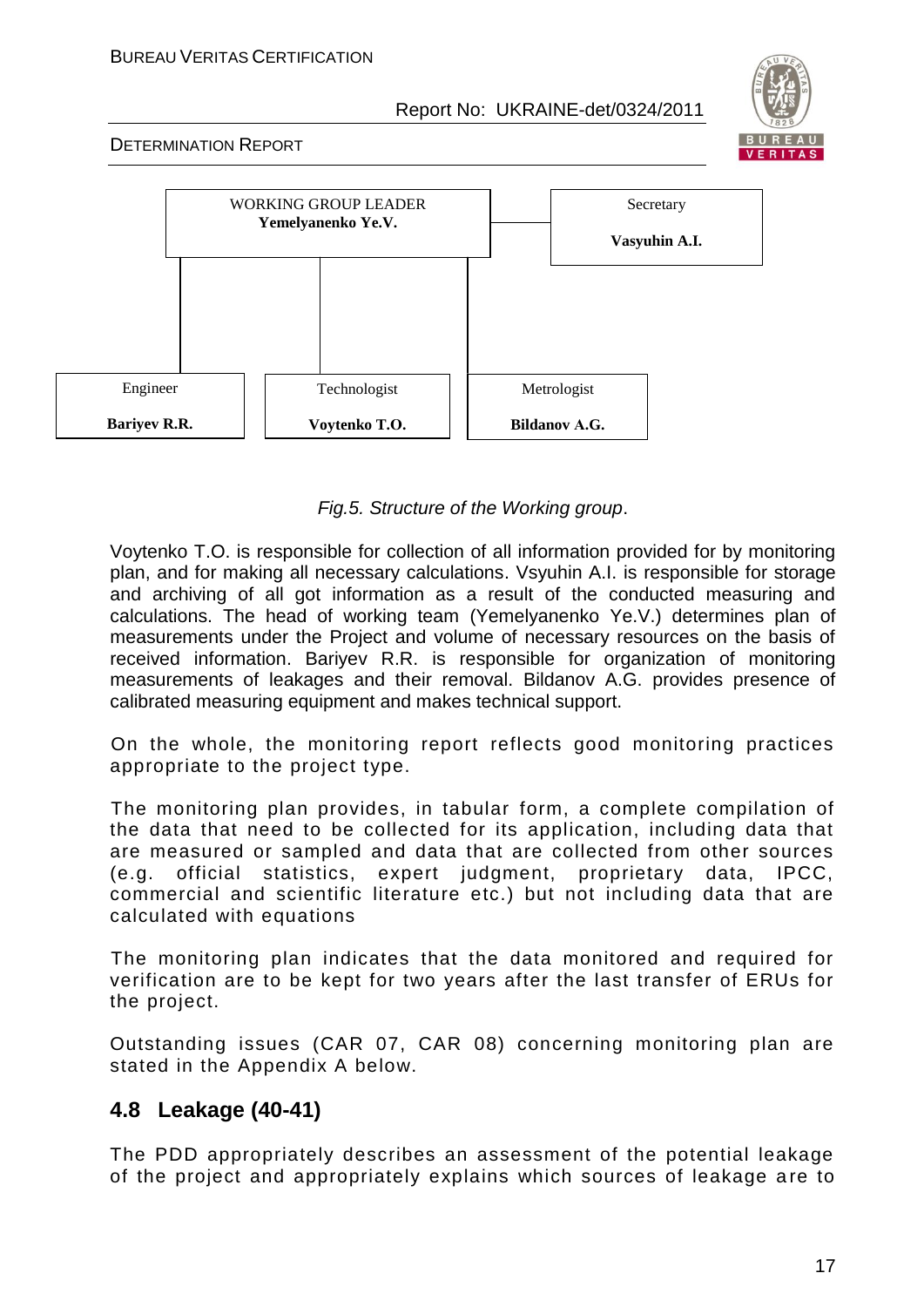

DETERMINATION REPORT

be calculated, and which can be neglected. By the JI Specific Approach chosen leakage is not foreseen.

No outstanding issues considering leakage were issued during the determination process.

### **4.9 Estimation of emission reductions or enhancements of net removals (42-47)**

The PDD indicates assessment of emissions in the baseline scenario and in the project scenario as the approach chosen to estimate the emission reductions or enhancement of net removals generated by the project.

The PDD provides the ex ante estimates of:

(a) Emissions for the project scenario (within the project boundary), which are 12286 tons of CO2eq for 2005 – 2007, 72111 tons of CO2eq for 2008 – 2012 and 160248 tons of CO2eq for 2013-2022;

(b) Leakage, as applicable, which are 0 tons of CO2eq for the before Kyoto, crediting and post Kyoto period;

(c) Emissions for the baseline scenario (within the project boundary), which are 69491 tons of CO2eq for 2005 – 2007, 407882 tons of CO2eq for 2008 – 2012 and 906404 tons of CO2eq for 2013-2022;

(d) Emission reductions adjusted by leakage (based on (a)-(c) above), which are 57205 tons of CO2eq for 2005 – 2007, 335771 tons of CO2eq for 2008 – 2012 and 746156 tons of CO2eq for 2013-2022.

The estimates referred to above are given:

- (a) On an annual basis;
- (b) From 07/02/2005 to 31/12/2022, covering the whole crediting period;
- (c) On a source-by-source basis;
- (d) For each GHG gas, which in this case is CH4

(e) In tonnes of CO2 equivalent, using global warming potentials defined by decision 2/CP.3 or as subsequently revised in accordance with Article 5 of the Kyoto Protocol;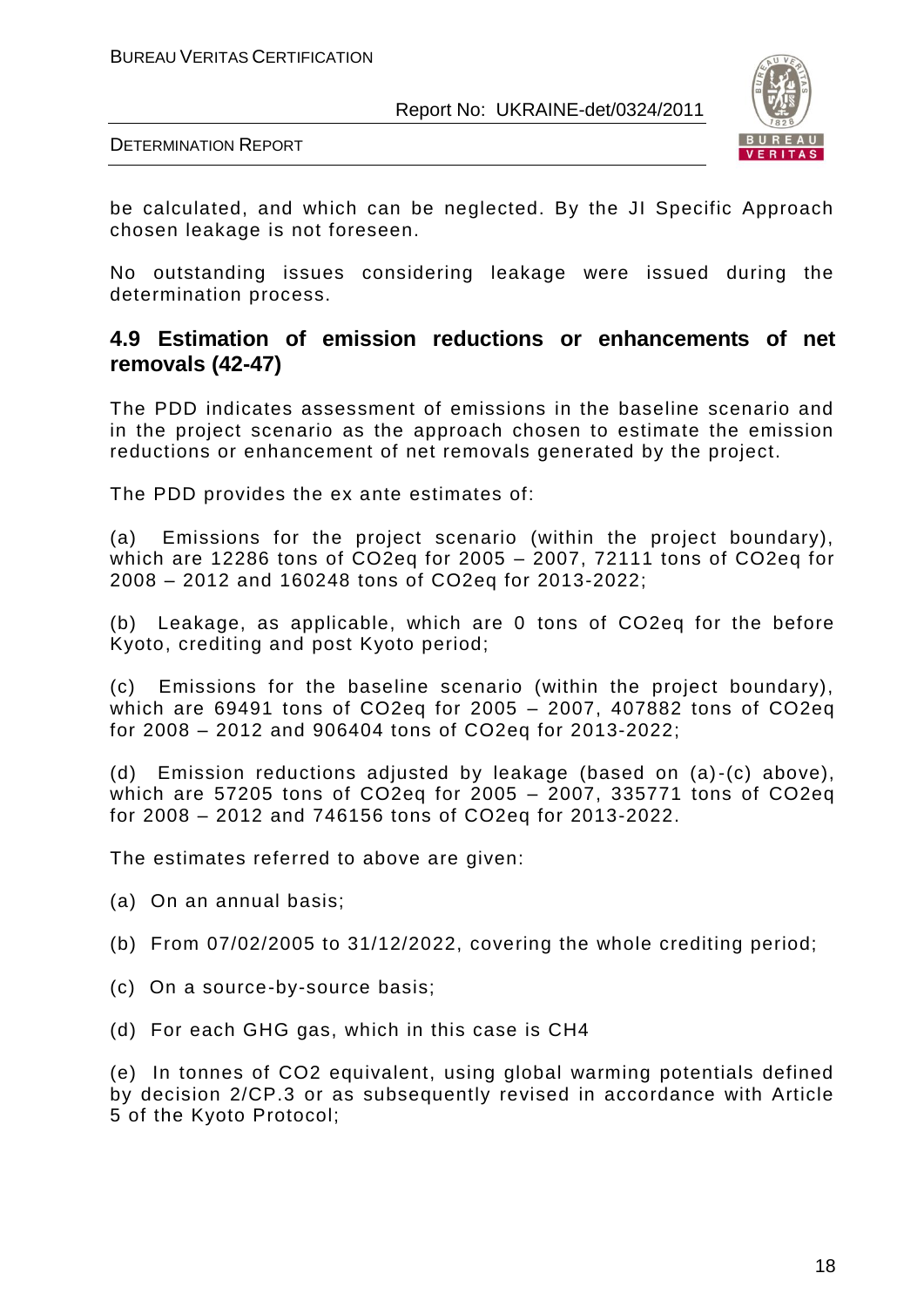

DETERMINATION REPORT

The formula used for calculating the estimates referred above, which are clearly described in the section 4.7 of this report, are consistent throughout the PDD.

For calculating the estimates referred to above, key factors, e.g. (amount of natural gas leakage to the atmosphere) influencing the baseline emissions or removals and the activity level of the project and the emissions or net removals as well as risks associated with the project were taken into account, as appropriate.

Data sources used for calculating the estimates referred to above, such as (measurement reports) are clearly identified, reliable and transparent.

Emission factors were selected by carefully balancing accuracy and reasonableness, and appropriately justified of the choice.

The estimation referred to above is based on conservative assumptions and the most plausible scenarios in a transparent manner.

The estimates referred to above are consistent throughout the PDD.

The annual average of estimated emission reductions or enhancements of net removals over the crediting period is calculated by dividing the total estimated emission reductions or enhancements of net removals over the crediting period by the total months of the crediting period, and multiplying by twelve.

Outstanding issues (CAR 09, CAR 10) concerning estimation of emission reductions are stated in the Appendix A below.

### **4.10 Environmental impacts (48)**

The PDD lists and attaches documentation on the analysis of the environmental impacts of the project, including transboundary impacts, in accordance with procedures as determined by the host Party.

According to the ecological norms of Ukraine the emissions of natural gas to the atmosphere are not pollutants. Therefore no ecological permissions on transporting and supply of natural gas are needed. The only influence on environment by the project implementation is reduction of emissions of natural gas to the atmosphere.

Introduction of this project will allow promoting safety of exploitation of gas-distributing networks that will decrease probability of explosions or fires.

Transboundary influence by the project activity, in accordance with their determination in text of the "Convention on transboundary contamination at long range", ratified by Ukraine, will not occur.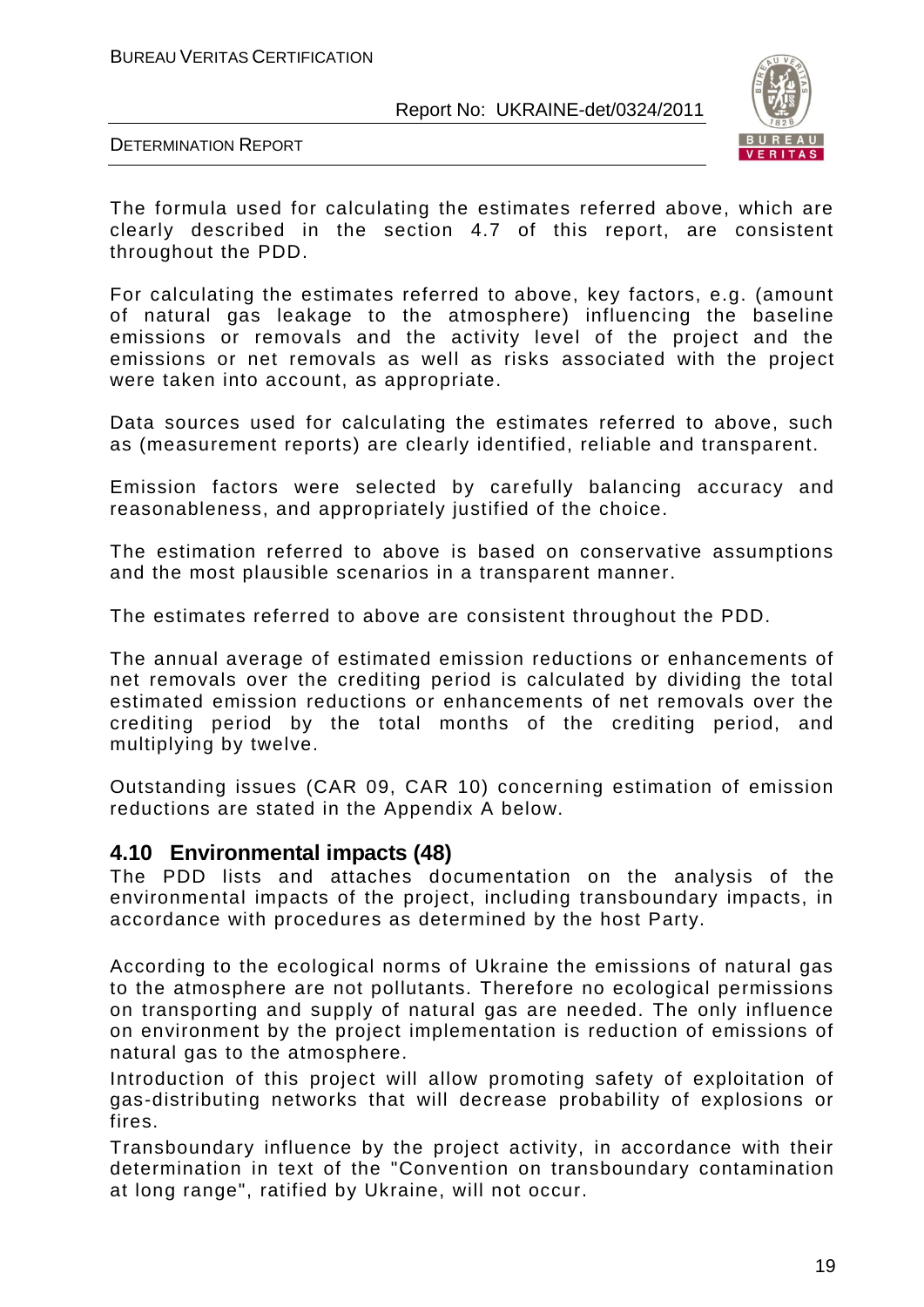

DETERMINATION REPORT

The Project activity does not cause harmful influence to the environment.

The PDD provides conclusion and all references to supporting documentation of an environmental impact assessment undertaken in accordance with the procedures as required by the host Party, if the analysis referred to above indicates that the environmental impacts are considered significant by the project participants or the host Party.

No outstanding issues considering environmental impact were issued during the determination process.

# **4.11 Stakeholder consultation (49)**

Consultations were conducted with the specialists of Institute of General Energy of NАS of Ukraine. Comments from local Stakeholders were not received. The project activity does not foresee negative influence on the environment and negative social effect.

No outstanding issues considering stakeholder consultation were issued during the determination process.

# **4.12 Determination regarding small scale projects (50-57)**

Not applicable.

# **4.13 Determination regarding land use, land-use change and forestry (LULUCF) projects (58-64)**

Not applicable.

# **4.14 Determination regarding programmes of activities (65-73)**

Not applicable.

# **5 SUMMARY AND REPORT OF HOW DUE ACCOUNT WAS TAKEN OF COMMENTS RECEIVED PURSUANT TO PARAGRAPH 32 OF THE JI GUIDELINES**

No comments, pursuant to paragraph 32 of the JI Guidelines, were received.

### **6 DETERMINATION OPINION**

Bureau Veritas Certification has performed a determination of the "Reduction of methane emissions on the gas equipment of gas -distributing points and on the gas armature of gas -distributing networks of CJSC "Theodosia"" Project in Ukraine. The determination was performed on the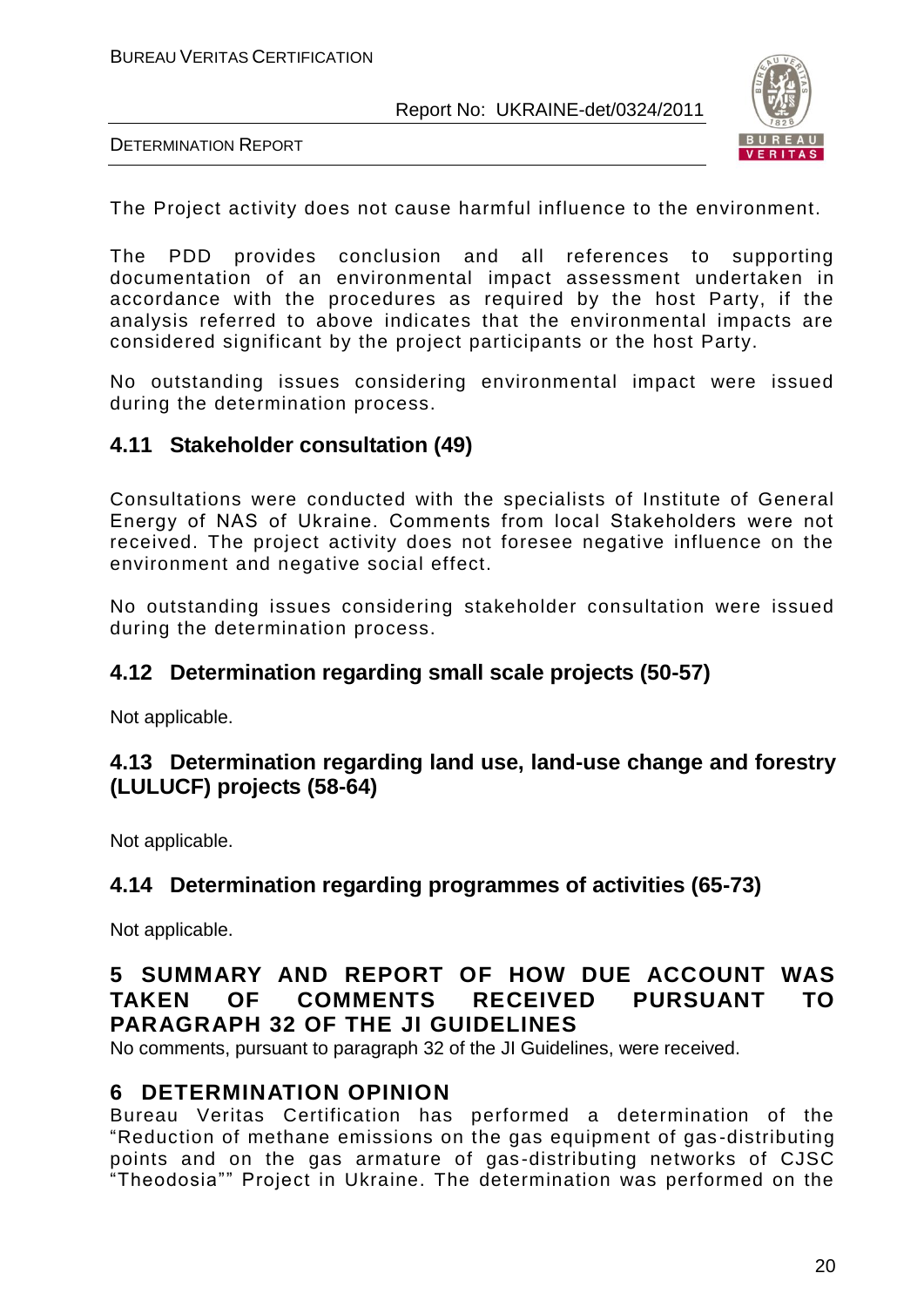

DETERMINATION REPORT

basis of UNFCCC criteria and host country criteria and also on the criteria given to provide for consistent project operations, monitoring and reporting.

The determination consisted of the following three phases: i) a desk review of the project design and the baseline and monitoring plan; ii) follow-up interviews with project stakeholders; iii) the resolution of outstanding issues and the issuance of the final determination report and opinion.

Project participants used the latest tool for demonstration of the additionality. In line with this tool, the PDD provides barrier analysis AND common practice analysis to determine that the project activity itself is not the baseline scenario.

Emission reductions attributable to the project are hence additional to any that would occur in the absence of the project activity. Given that the project is implemented and maintained as designed, the project is likely to achieve the estimated amount of emission reductions.

The determination revealed two pending issues related to the current determination stage of the project: the issue of the written approval of the project and the authorization of the project participant by the host Party. If the written approval and the authorization by the host Party are awarded, it is our opinion that the project as described in the Project Design Document, Version 05 meets all the relevant UNFCCC requirements for the determination stage and the relevant host Party criteria.

The review of the project design documentation (version 05) and the subsequent follow-up interviews have provided Bureau Veritas Certification with sufficient evidence to determine the fulfillment of stated criteria. In our opinion, the project correctly applies and meets the relevant UNFCCC requirements for the JI and the relevant host country criteria.

The determination is based on the information made available to us and the engagement conditions detailed in this report.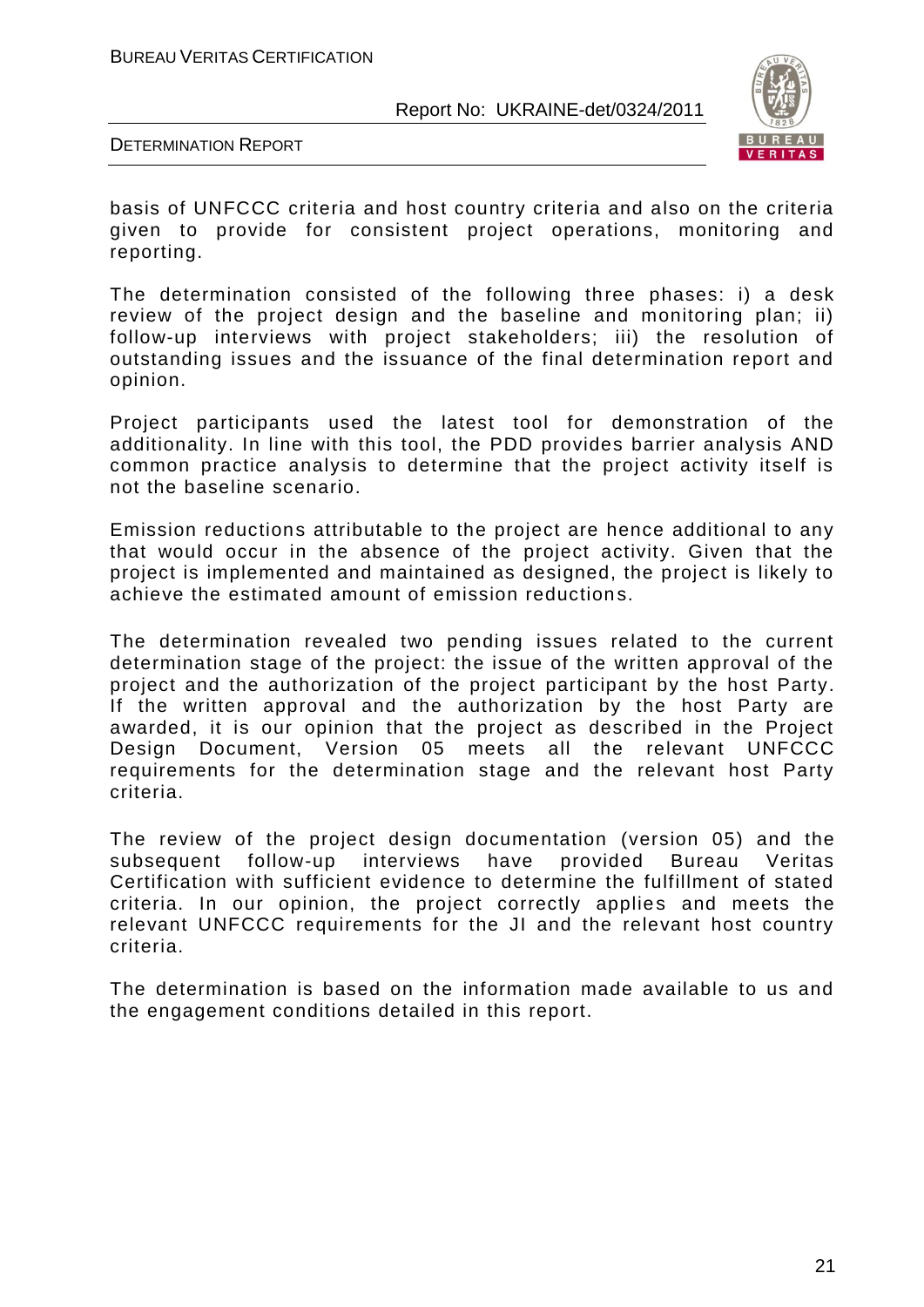

# **7 REFERENCES**

#### **Category 1 Documents:**

Documents provided by Vema S.A. that relate directly to the GHG components of the project.

- /1/ PDD «Reduction of methane emissions on the gas equipment of gasdistributing points and on the gas armature of gas-distributing networks of CJSC "Theodosia"». Version 01, February  $07<sup>th</sup>$ , 2005.
- /2/ PDD « Reduction of methane emissions on the gas equipment of gasdistributing points and on the gas armature of gas-distributing networks of CJSC "Theodosia"». Version 02, July  $25<sup>th</sup>$ , 2011.
- /3/ PDD « Reduction of methane emissions on the gas equipment of gasdistributing points and on the gas armature of gas-distributing networks of CJSC "Theodosia"». Version 03, August 2<sup>nd</sup>, 2011.
- /4/ PDD « Reduction of methane emissions on the gas equipment of gasdistributing points and on the gas armature of gas-distributing networks of CJSC "Theodosia"». Version 04, August 05<sup>th</sup>, 2011.
- /5/ PDD « Reduction of methane emissions on the gas equipment of gasdistributing points and on the gas armature of gas-distributing networks of CJSC "Theodosia"». Version 05, August 08<sup>th</sup>, 2011.
- /6/ Guidelines for Users of the Join Implementation Project Design Document Form, version 04, JISC
- /7/ Joint Implementation Project Design Document Form, version 01
- /8/ Glossary of JI terms, version 03, JISC.
- /9/ Guidance on Criteria for Baseline Setting and Monitoring, version 02, JISC.
- /10/ JISC "Clarification regarding the public availability of documents under the verification procedure under the Joint Implementation Supervisory Committee." Version 03
- /11/ Determination and Verification Manual, version 01
- /12/ Letter of Endorsement from National Environmental Investment Agency of Ukraine № 1778/23/7 dated 08.07.2011.

#### **Category 2 Documents:**

Background documents related to the design and/or methodologies employed in the design or other reference documents.

- /1/ Register of the gas distribution points, gas armature and gas distribution networks CJSC "Theodosia" dated 2005
- /2/ Monitoring Plan dated 2005
- /3/ Previous investment agreement considering Joint Implementation Project between CJSC "Theodosia" and Vema S.A. dated 18/01/2005
- /4/ Order #283 on the providing changes to the working group on the control of natural gas leaks at the gas distributing networks and their removal according to JI project dated 28.05.2011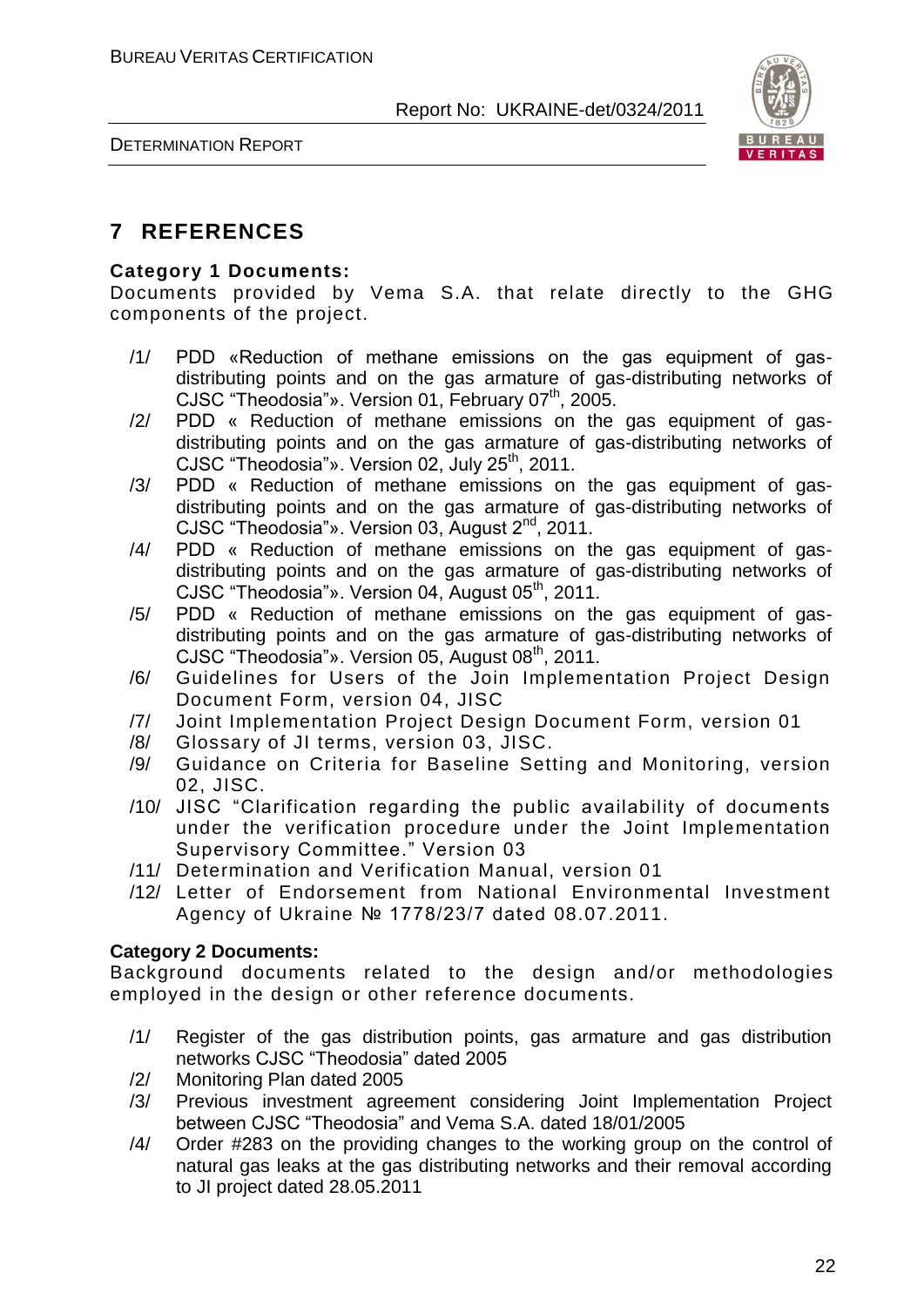

DETERMINATION REPORT

- /5/ Order #22-01/05 on the creation of the working group on the control of natural gas leaks at the gas distributing networks and their removal according to JI project dated 22/01/2005
- /6/ Register of the gas distribution points according to the JI project «Reduction of methane emissions on the gas equipment of gas-distributing points and on the gas armature of gas-distributing networks of CJSC "Theodosia" »
- /7/ Emission Reductions Calculations version 2
- /8/ Emission Reductions Calculations version 3
- /9/ Emission Reductions Calculations version 4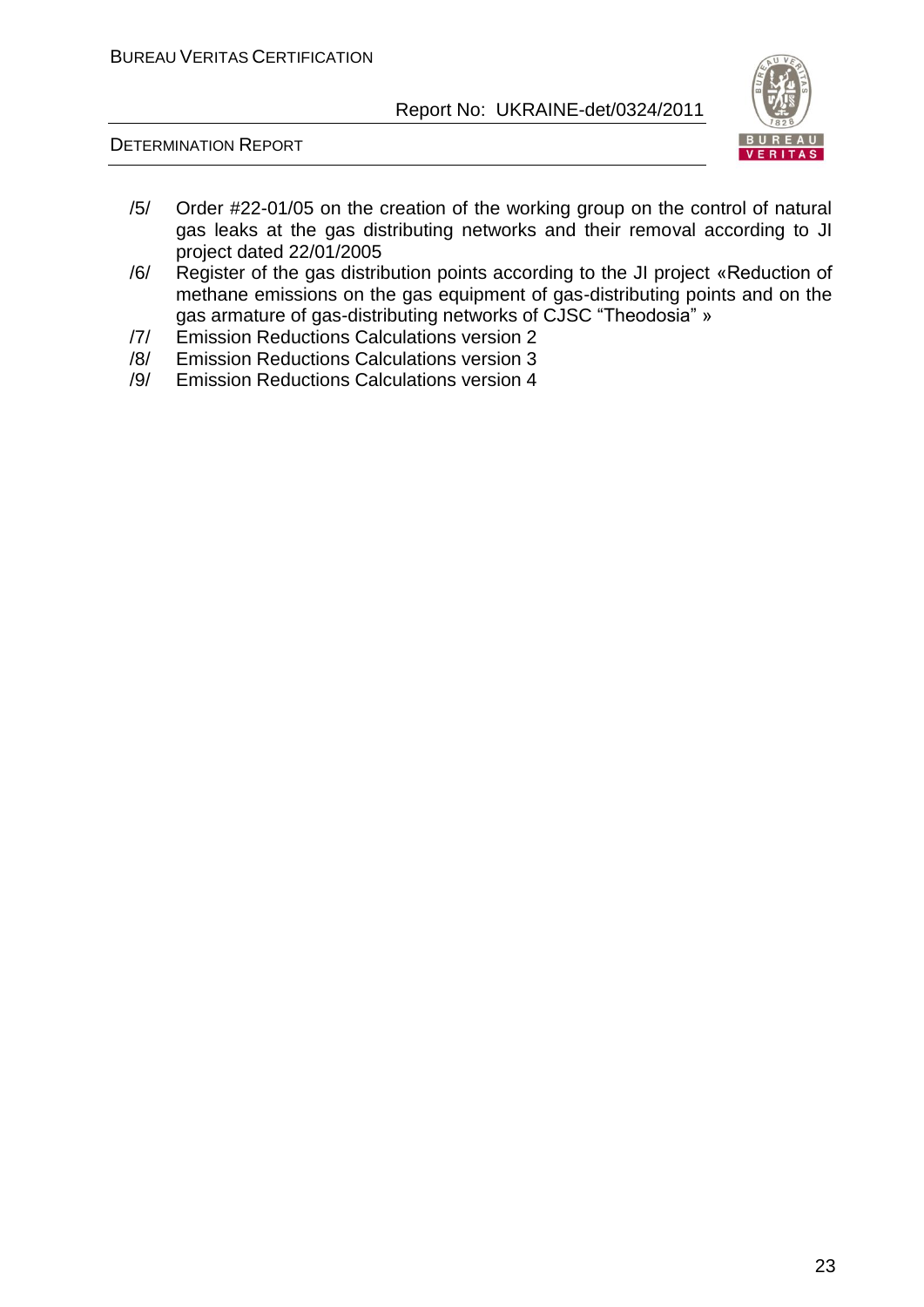DETERMINATION REPORT



#### **Persons interviewed:**

List persons interviewed during the determination or persons that contributed with other information that are not included in the documents listed above.

- /1/ Kozlovskiy Ye.V. acting general director
- $\frac{12}{1}$  Yemelyanenko Ye.V. chief engineer, head of the working group
- $/3/$  Vasyuhin A.I. engineer, secretary of working group
- $/4/$  Voytenko T.O. chief of production and technical department, member of the working group
- /5/ Belov E.V. technical consultant, Vema S.A.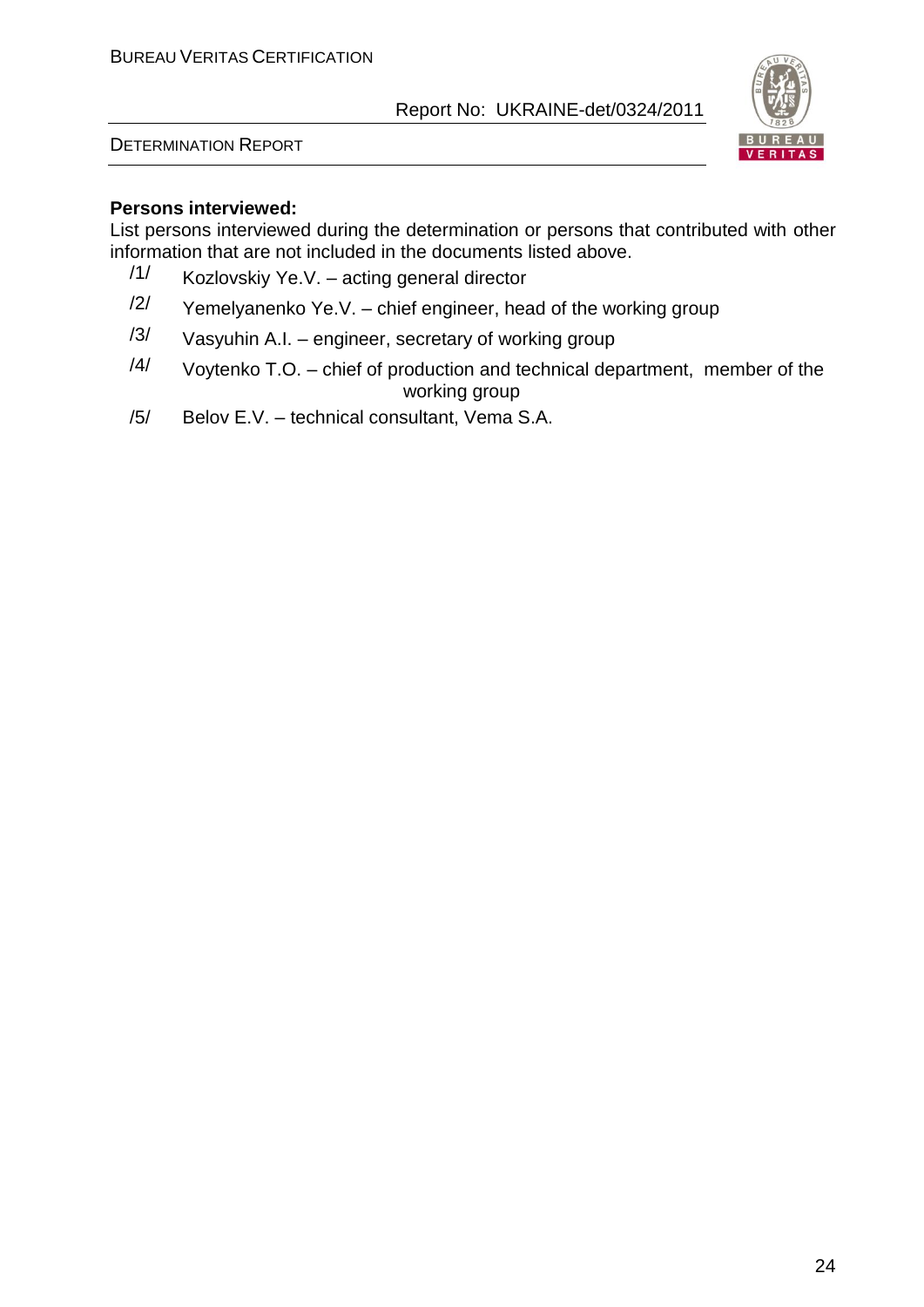

### DETERMINATION REPORT

#### **DETERMINATION PROTOCOL**

#### **Check list for determination, according JOINT IMPLEMENTATION DETERMINATION AND VERIFICATION MANUAL (Version 01)**

| <b>DVM</b><br><b>Paragrap</b><br>h. | <b>Check Item</b>                                                                                                                                                                                                                                                                                    | <b>Initial finding</b>                                                                                                                                                                                                                                                                                                               | <b>Draft</b><br><b>Conclusion</b> | <b>Final</b><br><b>Conclusion</b> |
|-------------------------------------|------------------------------------------------------------------------------------------------------------------------------------------------------------------------------------------------------------------------------------------------------------------------------------------------------|--------------------------------------------------------------------------------------------------------------------------------------------------------------------------------------------------------------------------------------------------------------------------------------------------------------------------------------|-----------------------------------|-----------------------------------|
|                                     | <b>General description of the project</b>                                                                                                                                                                                                                                                            |                                                                                                                                                                                                                                                                                                                                      |                                   |                                   |
| Title of the project                |                                                                                                                                                                                                                                                                                                      |                                                                                                                                                                                                                                                                                                                                      |                                   |                                   |
|                                     | Is the title of the project presented?                                                                                                                                                                                                                                                               | Reduction of methane emissions on the gas equipment<br>of gas-distributing points and on the gas armature of<br>gas-distributing networks of CJSC "Theodosia"                                                                                                                                                                        |                                   |                                   |
|                                     | Is the sectoral scope to which the project<br>pertains presented?                                                                                                                                                                                                                                    | Yes, Scope 10. Volatile emissions from fuels (solid,<br>liquid fuels and gases)                                                                                                                                                                                                                                                      |                                   |                                   |
|                                     | Is the current version number of the<br>document presented?                                                                                                                                                                                                                                          | Version of Project Design Documentation: 02.                                                                                                                                                                                                                                                                                         |                                   |                                   |
|                                     | Is the date when the document was<br>completed presented?                                                                                                                                                                                                                                            | Date: July 25, 2011.                                                                                                                                                                                                                                                                                                                 |                                   |                                   |
|                                     | <b>Description of the project</b>                                                                                                                                                                                                                                                                    |                                                                                                                                                                                                                                                                                                                                      |                                   |                                   |
|                                     | Is the purpose of the project included with  <br>a concise, summarizing explanation (max.<br>1-2 pages) of the:<br>a) Situation existing prior to the starting<br>date of the project;<br>b) Baseline scenario; and<br>c) Project scenario (expected outcome,<br>including a technical description)? | The purpose of the project is reduction of the natural<br>gas emissions at gas-transport and gas-distributing<br>infrastructure of CJSC "Theodosia", which are the<br>result of leakage from gas equipment and gas<br>armature.<br>Situation existing prior to the project, baseline and<br>project scenario are properly described. |                                   |                                   |
|                                     | Is the history of the project (incl. its JI<br>component) briefly summarized?                                                                                                                                                                                                                        | Yes, the history of the project (incl. its JI component) is<br>briefly summarized                                                                                                                                                                                                                                                    |                                   |                                   |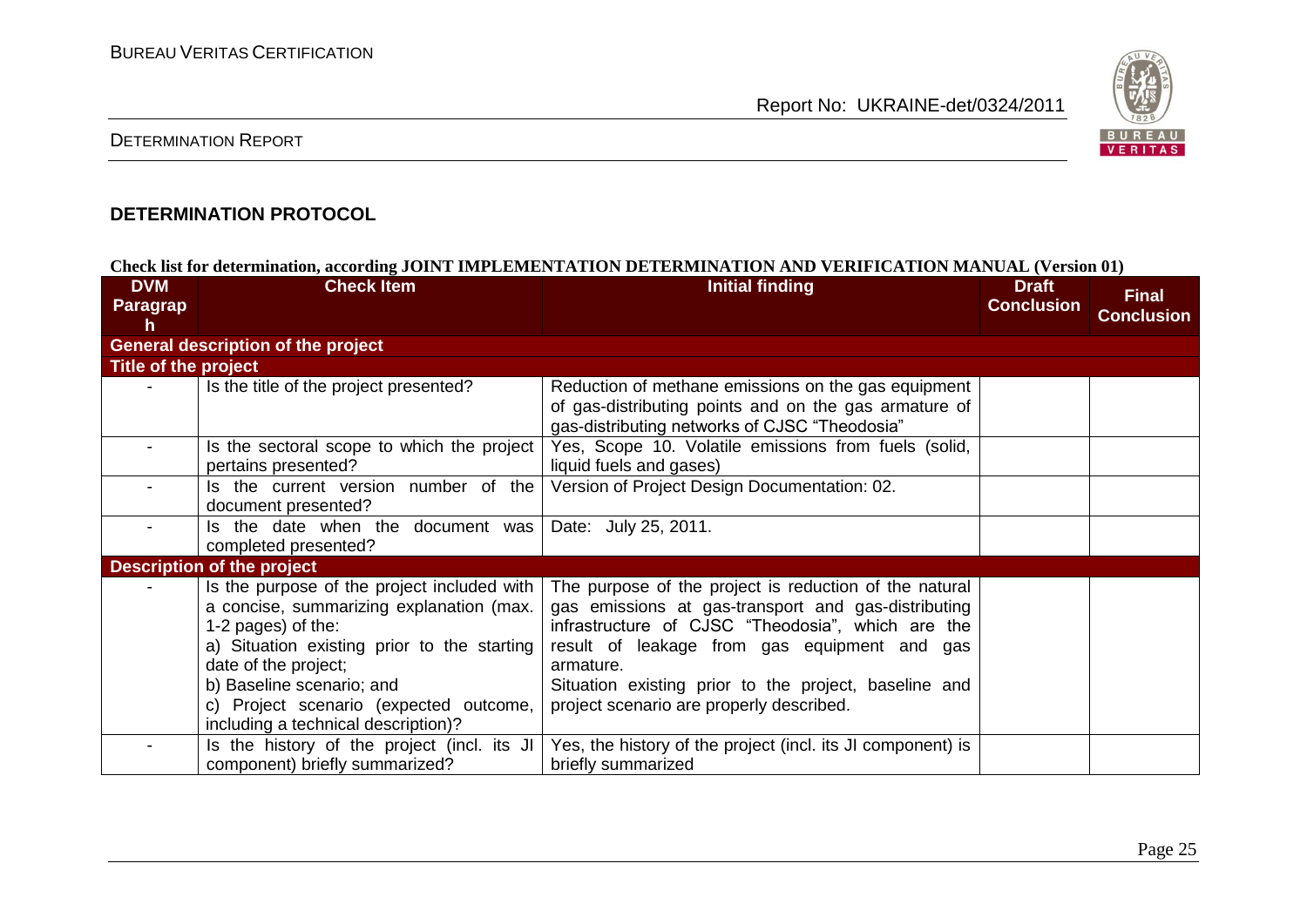

| <b>DVM</b><br><b>Paragrap</b><br>h | <b>Check Item</b>                                                                                                                                                                      | <b>Initial finding</b>                                                                                                                                                                                                                                                              | <b>Draft</b><br><b>Conclusion</b> | <b>Final</b><br><b>Conclusion</b> |
|------------------------------------|----------------------------------------------------------------------------------------------------------------------------------------------------------------------------------------|-------------------------------------------------------------------------------------------------------------------------------------------------------------------------------------------------------------------------------------------------------------------------------------|-----------------------------------|-----------------------------------|
| <b>Project participants</b>        |                                                                                                                                                                                        |                                                                                                                                                                                                                                                                                     |                                   |                                   |
|                                    | Are project participants and Party(ies)<br>involved in the project listed?                                                                                                             | CJSC "Theodosia", VEMA S.A.                                                                                                                                                                                                                                                         |                                   |                                   |
| $\blacksquare$                     | Is the data of the project participants<br>presented in tabular format?                                                                                                                | Yes, the data of the project participants is presented in<br>tabular format                                                                                                                                                                                                         |                                   |                                   |
|                                    | Is contact information provided in Annex 1<br>of the PDD?                                                                                                                              | Yes, contact information is provided in Annex 1 of the<br><b>PDD</b>                                                                                                                                                                                                                |                                   |                                   |
|                                    | Is it indicated, if it is the case, if the Party<br>involved is a host Party?                                                                                                          | Yes, the host Party is not a project participant                                                                                                                                                                                                                                    |                                   |                                   |
|                                    | <b>Technical description of the project</b>                                                                                                                                            |                                                                                                                                                                                                                                                                                     |                                   |                                   |
|                                    | <b>Location of the project</b>                                                                                                                                                         |                                                                                                                                                                                                                                                                                     |                                   |                                   |
| $\blacksquare$                     | Host Party(ies)                                                                                                                                                                        | Ukraine                                                                                                                                                                                                                                                                             |                                   |                                   |
|                                    | Region/State/Province etc.                                                                                                                                                             | Autonomous Republic of Crimea                                                                                                                                                                                                                                                       |                                   |                                   |
| $\overline{\phantom{a}}$           | City/Town/Community etc.                                                                                                                                                               | Feodosiya town and settlements of city type and<br>villages of Feodosiya area (settlements ot city type<br>Prymorskyy, Koktebel, Shchebetivka, Ordzhonikidze,<br>villages<br>Nasypne,<br>Blyzhnye,<br>Sonyachne,<br>Krasnokamyanka,<br>Pidgirne,<br>Yuzhne,<br>Stepne,<br>Beregove) |                                   |                                   |
|                                    | Detail of the physical location, including<br>information<br>allowing<br>the<br>unique<br>identification of the project. (This section<br>should not exceed one page)                  | Detail of the physical location, including information<br>allowing the unique identification of the project is<br>present in the section A.4.1.4                                                                                                                                    |                                   |                                   |
|                                    |                                                                                                                                                                                        | Technologies to be employed, or measures, operations or actions to be implemented by the project                                                                                                                                                                                    |                                   |                                   |
|                                    | Are the technology (ies) to be employed, or $ $<br>measures, operations or actions to be<br>implemented by the project, including all<br>relevant<br>technical<br>data<br>and<br>the I | The technology(ies) to be employed, or measures,<br>operations or actions to be implemented by the project,<br>including all relevant technical data and the<br>implementation schedule are properly described                                                                      | <b>CAR 01</b>                     |                                   |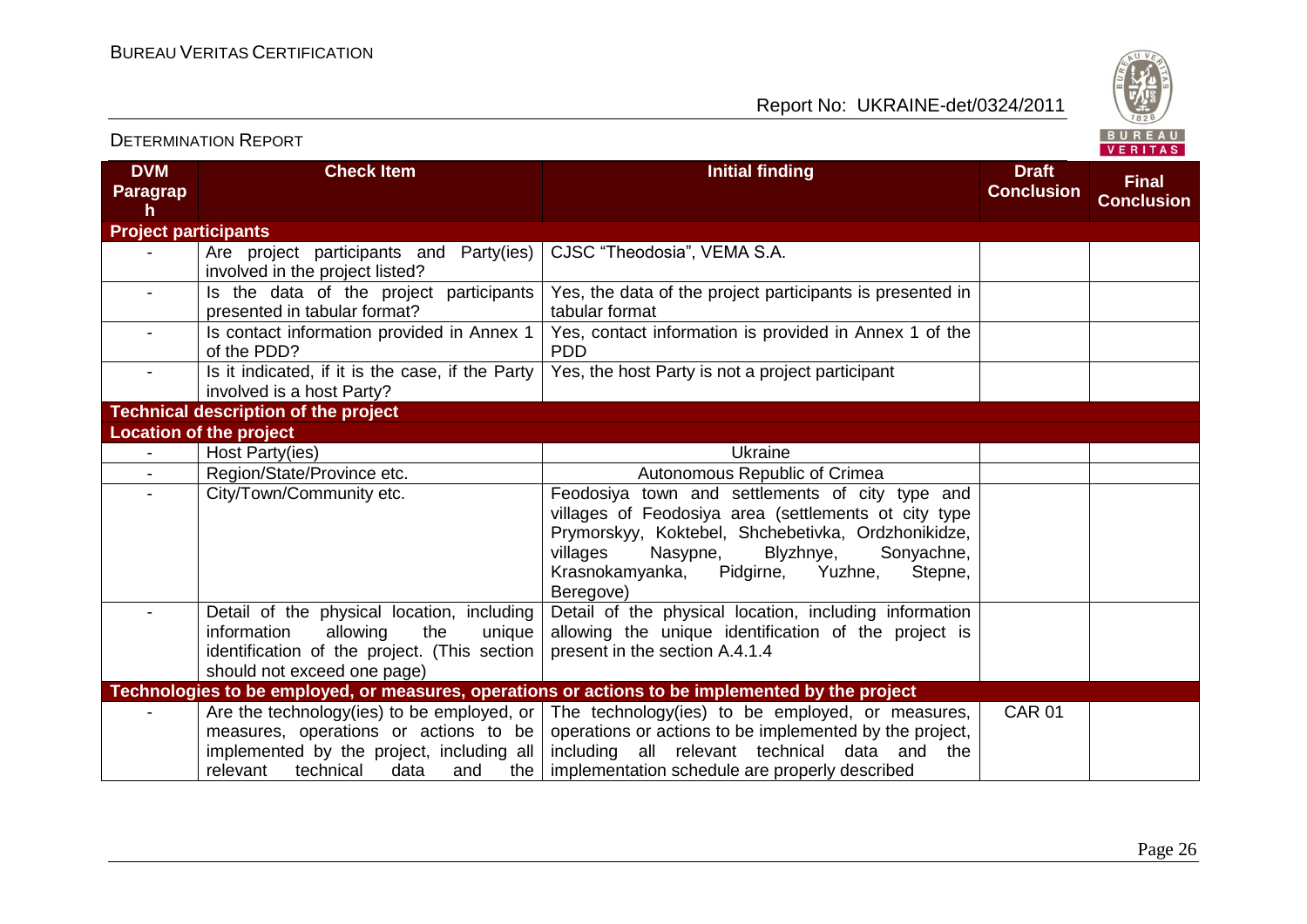

| <b>DVM</b><br><b>Paragrap</b><br>h. | <b>Check Item</b>                                                                                                          | <b>Initial finding</b>                                                                                                                                                                                                                                                                                                                                                                                                                                                                                                                                                                                                                                                                                                                                                                                                                                                                                                                                                                                                         | <b>Draft</b><br><b>Conclusion</b> | <b>Final</b><br><b>Conclusion</b> |
|-------------------------------------|----------------------------------------------------------------------------------------------------------------------------|--------------------------------------------------------------------------------------------------------------------------------------------------------------------------------------------------------------------------------------------------------------------------------------------------------------------------------------------------------------------------------------------------------------------------------------------------------------------------------------------------------------------------------------------------------------------------------------------------------------------------------------------------------------------------------------------------------------------------------------------------------------------------------------------------------------------------------------------------------------------------------------------------------------------------------------------------------------------------------------------------------------------------------|-----------------------------------|-----------------------------------|
|                                     | implementation schedule described?                                                                                         | CAR 01. Please provide all the documentation that<br>proves implementation schedule dates.                                                                                                                                                                                                                                                                                                                                                                                                                                                                                                                                                                                                                                                                                                                                                                                                                                                                                                                                     |                                   |                                   |
|                                     | sectoral policies and circumstances                                                                                        | Brief explanation of how the anthropogenic emissions of greenhouse gases by sources are to be reduced by the proposed JI project,<br>including why the emission reductions would not occur in the absence of the proposed project, taking into account national and/or                                                                                                                                                                                                                                                                                                                                                                                                                                                                                                                                                                                                                                                                                                                                                         |                                   |                                   |
|                                     | Is it stated how anthropogenic GHG<br>emission reductions are to be achieved?<br>(This section should not exceed one page) | Project activity includes:<br>- repair (replacement) of gas equipment GDP (CGDP),<br>gas armature, pressurizing of the threaded and flanged<br>connections of gas pipelines of CJSC "Theodosia" with<br>the use of modern equipment of the European<br>producers and their analogues of home productions, by<br>the use of modern sealing materials;<br>- monitoring of methane emissions aimed at the<br>exposure of methane emissions through the leakage;<br>- next renewal of leakage of gas equipment GDP<br>(CGDP), gas armature, threaded and flanged<br>connections of gas pipelines.<br>Reduction of natural gas emissions will result in<br>reduction of methane that is greenhouse gas<br>emissions.<br>Absence of project activity means that all equipment,<br>including the old is morally threadbare, but yet capable<br>of working with less leak-proofness than it is foreseen<br>by project activity, will be exploited long in the ordinary<br>mode that does impossible reduction of methane<br>emissions. |                                   |                                   |
|                                     | Is it provided the estimation of emission<br>reductions over the crediting period?                                         | Yes, it is provided the estimation of emission<br>reductions over the crediting period                                                                                                                                                                                                                                                                                                                                                                                                                                                                                                                                                                                                                                                                                                                                                                                                                                                                                                                                         |                                   |                                   |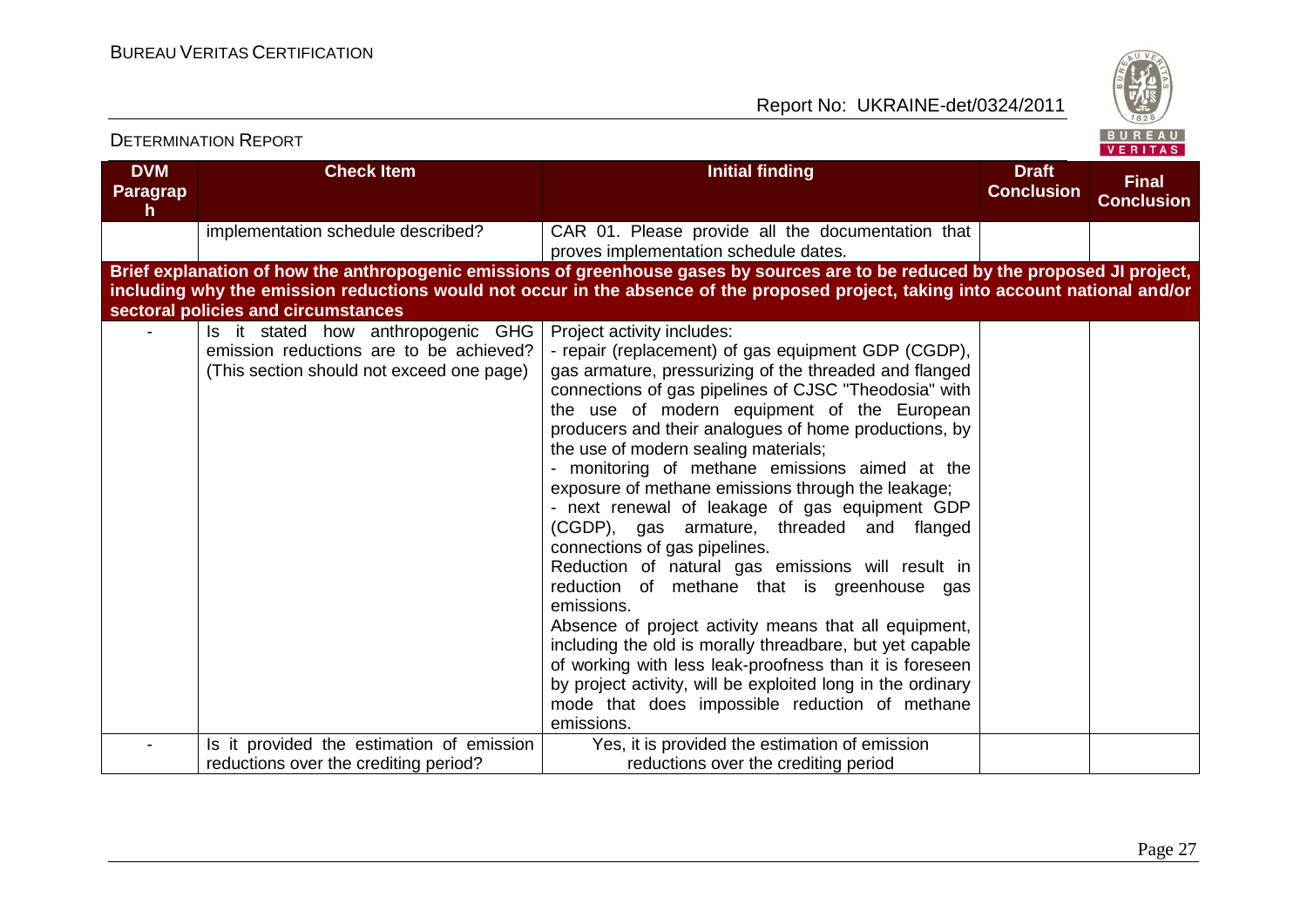

#### **DVM Paragrap h Check Item Initial finding Initial finding Draft Conclusion Final Conclusion** - Is it provided the estimated annual reduction for the chosen credit period in tCO2e? Yes, it is provided the estimated annual reduction for the chosen credit period in tCO2e - Are the data from questions above presented in tabular format? Yes, the data from questions above are presented in tabular format CAR 02. Please provide the data for 2013-2022 in one table.  $CAR 02$ **Estimated amount of emission reductions over the crediting period** Is the length of the crediting period Indicated? CAR 03. Please indicate specific start date of the crediting period because in two different abstracts two different date are indicated 01.01.2008 and 22.01.2008. Please clarify and correct. CAR 03. Are estimates of total as well as annual and average annual emission reductions in tonnes of CO2 equivalent provided? Yes, estimates of total as well as annual and average annual emission reductions in tonnes of CO2 equivalent are provided **Project approvals by Parties** 19 **Have the DFPs of all Parties listed as** "Parties involved" in the PDD provided written project approvals? CAR 04. Please provide evidence of project approval by the parties involved. CL 01. Please clarify why project approval from the other Party can not be obtained in the moment. CAR 04, CL 01 19 Does the PDD identify at least the host Party as a "Party involved"? Yes, Ukraine is indicated as party involved and a host party. 19 Has the DFP of the host Party issued a written project approval? Please refer to CAR 04. 20 Are all the written project approvals by Parties involved unconditional? Please refer to CAR 04 **Authorization of project participants by Parties involved** 21 Is each of the legal entities listed as project | Please refer to CAR 04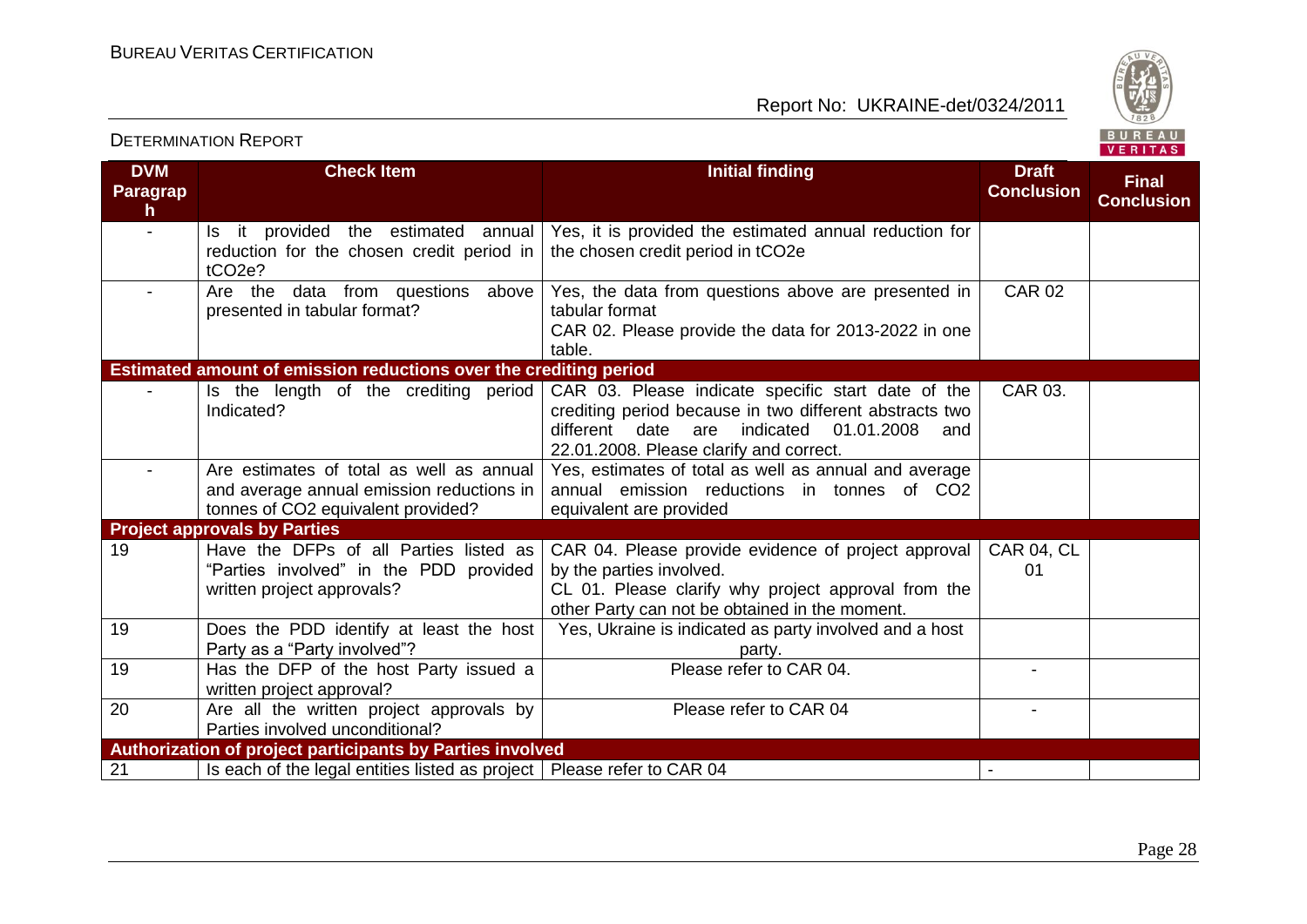

|                                     | <b>DETERMINATION REPORT</b>                                                                                                                                                                                                                                                                                                                                 |                                                                                                                                                                                                                                                                                                                                                                                                                        |                                   | BUREAU<br><b>VERITAS</b>          |
|-------------------------------------|-------------------------------------------------------------------------------------------------------------------------------------------------------------------------------------------------------------------------------------------------------------------------------------------------------------------------------------------------------------|------------------------------------------------------------------------------------------------------------------------------------------------------------------------------------------------------------------------------------------------------------------------------------------------------------------------------------------------------------------------------------------------------------------------|-----------------------------------|-----------------------------------|
| <b>DVM</b><br><b>Paragrap</b><br>h. | <b>Check Item</b>                                                                                                                                                                                                                                                                                                                                           | <b>Initial finding</b>                                                                                                                                                                                                                                                                                                                                                                                                 | <b>Draft</b><br><b>Conclusion</b> | <b>Final</b><br><b>Conclusion</b> |
|                                     | participants in the PDD authorized by a<br>Party<br>involved, which is also listed in the PDD,<br>through:<br>- A written project approval by a Party<br>involved, explicitly indicating the name of<br>the legal entity? or<br>- Any other form of project participant<br>authorization in writing, explicitly indicating<br>the name of the legal entity? |                                                                                                                                                                                                                                                                                                                                                                                                                        |                                   |                                   |
| <b>Baseline setting</b>             |                                                                                                                                                                                                                                                                                                                                                             |                                                                                                                                                                                                                                                                                                                                                                                                                        |                                   |                                   |
| 22                                  | Does the PDD explicitly indicate which of<br>the following approaches is used for<br>identifying the baseline?<br>- JI specific approach<br>- Approved CDM methodology approach                                                                                                                                                                             | The project uses JI Specific Approach, which is clearly<br>indicated in the section B.1.                                                                                                                                                                                                                                                                                                                               |                                   |                                   |
|                                     | JI specific approach only                                                                                                                                                                                                                                                                                                                                   |                                                                                                                                                                                                                                                                                                                                                                                                                        |                                   |                                   |
| 23                                  | Does the PDD provide a detailed<br>theoretical description in a complete and<br>transparent manner?                                                                                                                                                                                                                                                         | The PDD provides a detailed theoretical description in<br>a complete and transparent manner in the section B.1.                                                                                                                                                                                                                                                                                                        |                                   |                                   |
| 23                                  | Does the PDD provide justification that the<br>baseline is established:<br>(a) By listing and describing plausible<br>future scenarios<br>on the<br>basis of<br>conservative assumptions and selecting<br>the most plausible one?<br>(b) Taking into account relevant national<br>and/or sectoral policies and circumstance?                                | Only two options of initial terms can be examined as<br>possible and reliable alternatives for the Project:<br>Option 1: The continuation of the current situation;<br>Option 2: Measures foreseen by Project will be carried<br>out without the use of the mechanism set by the article<br>6 of Kyoto protocol of UN Framework Convention On<br>Climate Change.<br>Arguments are presented in this PDD (see Paragraph |                                   |                                   |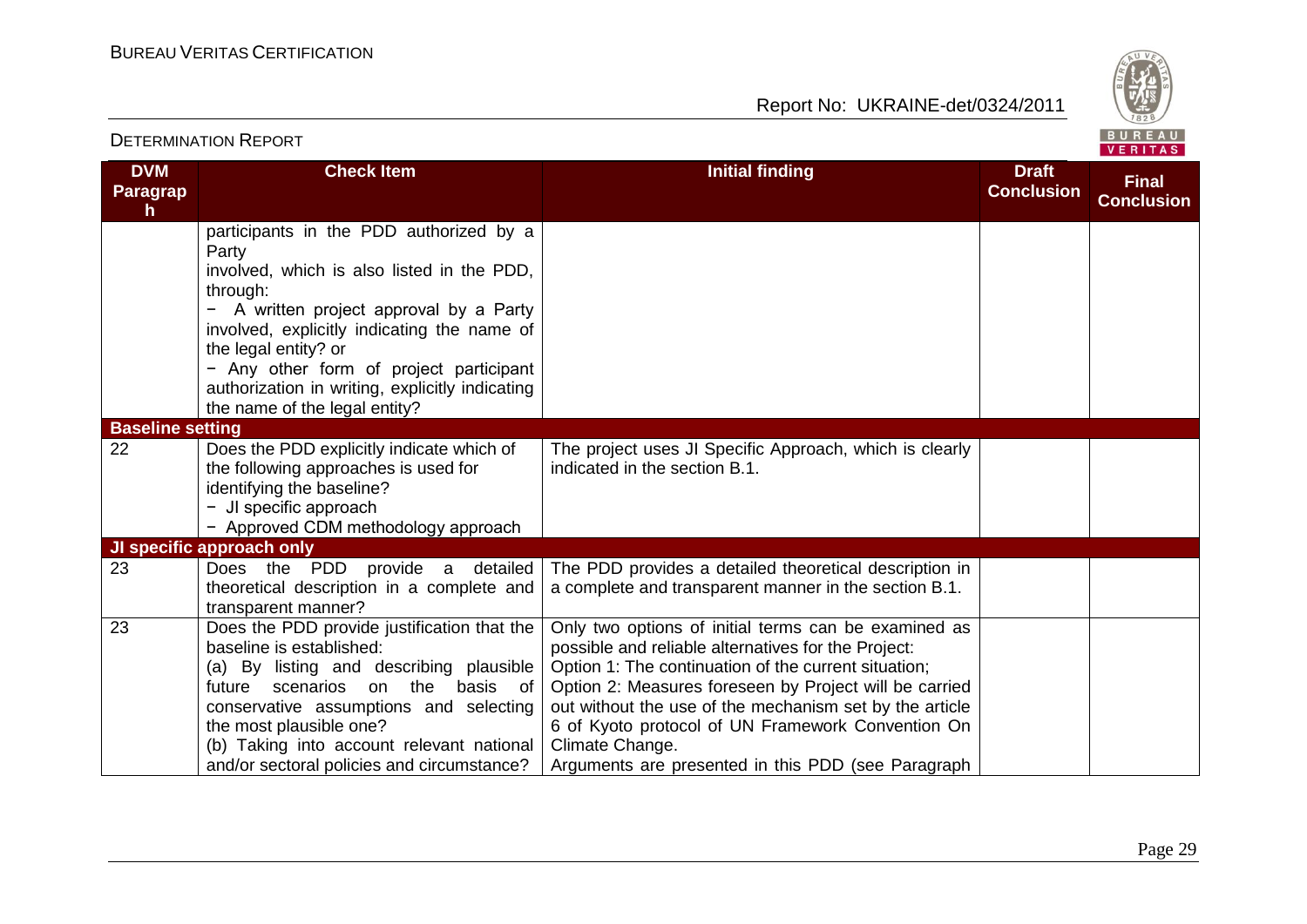

#### **DVM Paragrap h Check Item Initial finding Initial finding Draft Conclusion Final Conclusion** − Are key factors that affect a baseline taken into account? (c) In a transparent manner with regard to the choice of approaches, assumptions, methodologies, parameters, date sources and key factors? (d) Taking into account of uncertainties and using conservative assumptions? (e) In such a way that ERUs cannot be earned for decreases in activity levels outside the project or due to force majeure? (f) By drawing on the list of standard variables contained in appendix B to "Guidance on criteria for baseline setting and monitoring", as appropriate? B.2) prove that maintenance of the existent system on exposure and elimination of emissions is the most credible scenario of development on condition of absence of the Project. All the key factors are properly described in the PDD version 01 section B.1. 24 If selected elements or combinations of approved CDM methodologies or methodological tools for baseline setting are used, are the selected elements or combinations together with the elements supplementary developed by the project participants in line with 23 above? Yes, selected elements or combinations of approved CDM methodologies or methodological tools for baseline setting are used, are the selected elements or<br>combinations together with the elements combinations together with the elements supplementary developed by the project participants are in line with 23 above 25 | If a multi-project emission factor is used, does the PDD provide appropriate justification? n/a **Approved CDM methodology approach only**  $26$  (a)  $\Box$  Does the PDD provide the title, reference  $\Box$  N\a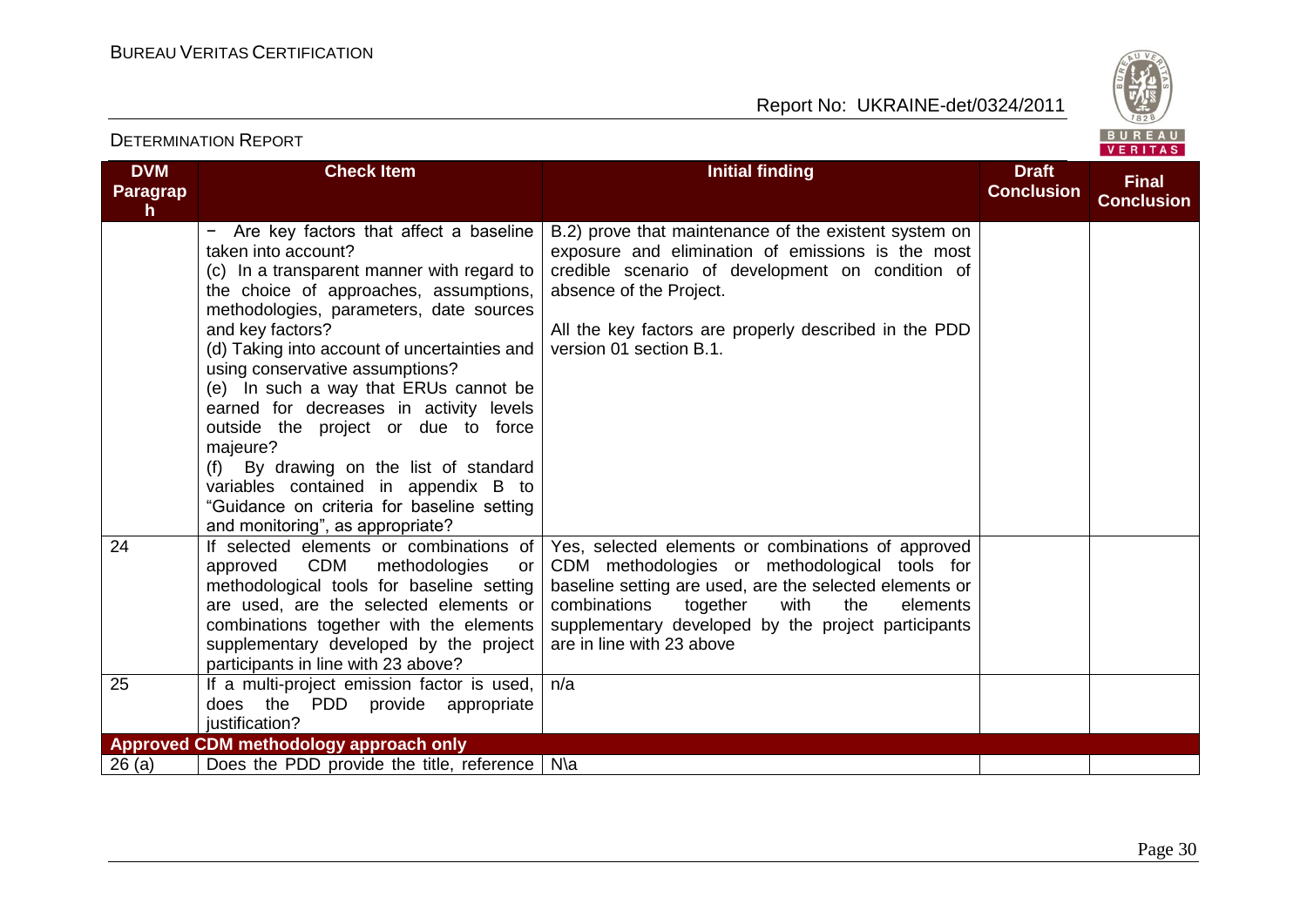

|                                     | <b>DETERMINATION REPORT</b>                                                                                                                                                                                                                                          |                                                                                                                         |                                   | BUREAU<br><b>VERITAS</b>          |
|-------------------------------------|----------------------------------------------------------------------------------------------------------------------------------------------------------------------------------------------------------------------------------------------------------------------|-------------------------------------------------------------------------------------------------------------------------|-----------------------------------|-----------------------------------|
| <b>DVM</b><br><b>Paragrap</b><br>h. | <b>Check Item</b>                                                                                                                                                                                                                                                    | <b>Initial finding</b>                                                                                                  | <b>Draft</b><br><b>Conclusion</b> | <b>Final</b><br><b>Conclusion</b> |
|                                     | number and version of the approved CDM<br>methodology used?                                                                                                                                                                                                          |                                                                                                                         |                                   |                                   |
| 26(a)                               | Is the approved CDM methodology the<br>most recent valid version when the PDD is<br>submitted for publication? If not, is the<br>methodology still within the grace period<br>(was the methodology revised to a newer<br>version in the past two months)?            | $N\$                                                                                                                    |                                   |                                   |
| 26(b)                               | Does the PDD provide a description of why  <br>the approved CDM methodology is<br>applicable to the project?                                                                                                                                                         | $N\$                                                                                                                    |                                   |                                   |
| 26(c)                               | Are all explanations, descriptions and<br>analyses pertaining to the baseline in the<br>PDD made in accordance with the<br>referenced<br>approved CDM methodology?                                                                                                   | $N\$                                                                                                                    |                                   |                                   |
| $26$ (d)                            | Is the baseline identified appropriately as a $ $<br>result?                                                                                                                                                                                                         | $N\$                                                                                                                    |                                   |                                   |
| <b>Additionality</b>                |                                                                                                                                                                                                                                                                      |                                                                                                                         |                                   |                                   |
| 28                                  | JI specific approach only<br>Does the PDD indicate which of the<br>following approaches for demonstrating<br>additionality is used?<br>(a) Provision of traceable and transparent<br>information showing the baseline was<br>identified on the basis of conservative | The most recent version of the "Tool for the<br>demonstration and assessment of additionality"<br>ver.05.2. is applied. |                                   |                                   |
|                                     | assumptions, that the project scenario is<br>not part of the identified baseline scenario                                                                                                                                                                            |                                                                                                                         |                                   |                                   |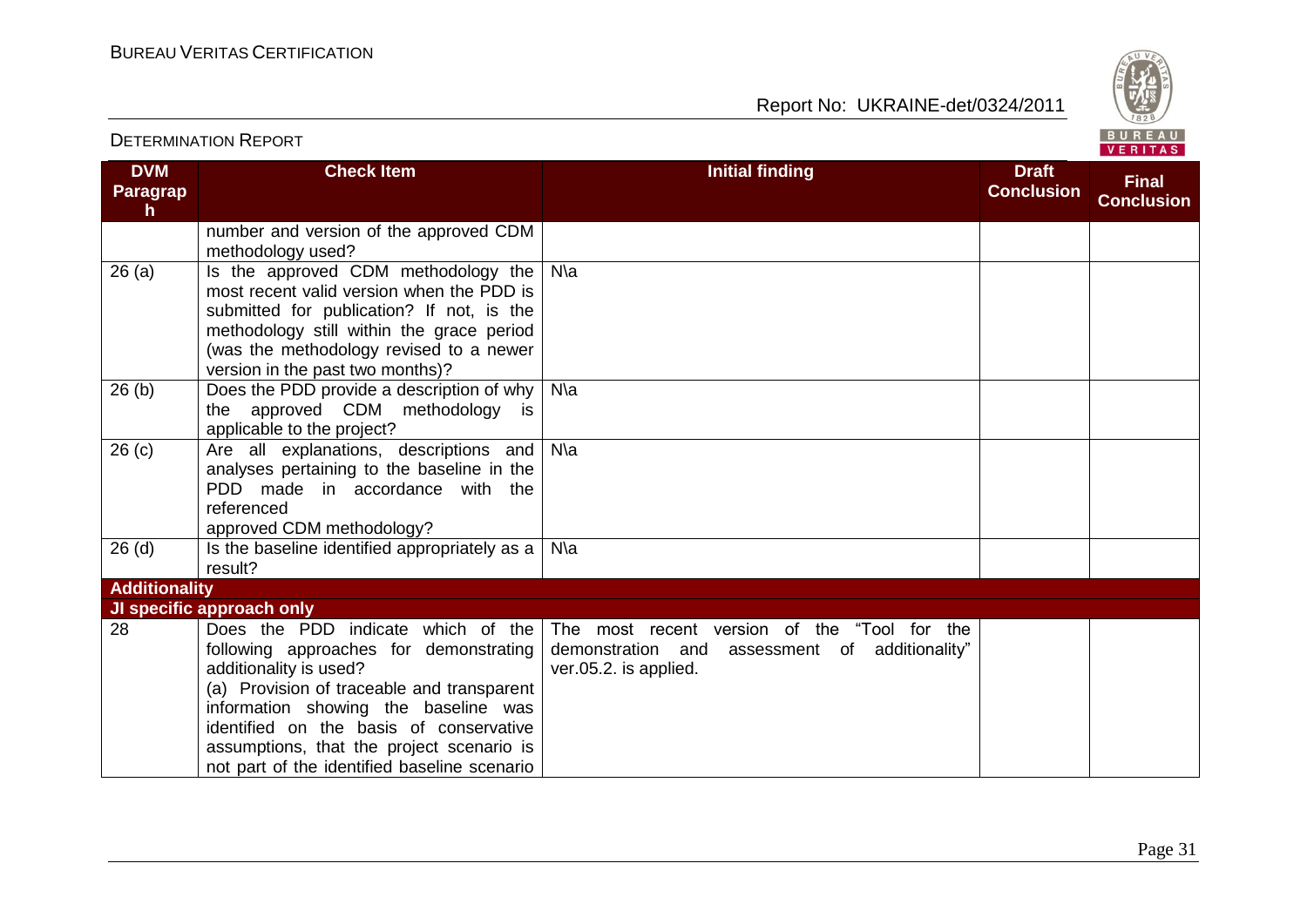

| <b>DETERMINATION REPORT</b>  |                                                                                                                                                                                                                                                                                                                                                                                                                                                                                                                                                                                                                                       |                                                                                                                                                                                                                                                                                                                 |                                   | BUREAU<br>VERITAS                 |
|------------------------------|---------------------------------------------------------------------------------------------------------------------------------------------------------------------------------------------------------------------------------------------------------------------------------------------------------------------------------------------------------------------------------------------------------------------------------------------------------------------------------------------------------------------------------------------------------------------------------------------------------------------------------------|-----------------------------------------------------------------------------------------------------------------------------------------------------------------------------------------------------------------------------------------------------------------------------------------------------------------|-----------------------------------|-----------------------------------|
| <b>DVM</b><br>Paragrap<br>h. | <b>Check Item</b>                                                                                                                                                                                                                                                                                                                                                                                                                                                                                                                                                                                                                     | <b>Initial finding</b>                                                                                                                                                                                                                                                                                          | <b>Draft</b><br><b>Conclusion</b> | <b>Final</b><br><b>Conclusion</b> |
| 29(a)                        | and that the project will lead to emission<br>reductions or enhancements of removals;<br>(b) Provision of traceable and transparent<br>information that an AIE has already<br>positively determined that a comparable<br>project (to be) implemented<br>under<br>comparable<br>circumstances<br>has<br>additionality;<br>(c) Application of the most recent version<br>of the "Tool for the demonstration and<br>assessment of additionality. (allowing for a<br>two-month grace period) or any other<br>method for proving additionality approved<br>by the CDM Executive Board".<br>Does the PDD provide a justification of the $ $ | CAR 05. Please provide a justification of the                                                                                                                                                                                                                                                                   | <b>CAR 05</b>                     |                                   |
|                              | applicability of the approach with a clear<br>and transparent description?                                                                                                                                                                                                                                                                                                                                                                                                                                                                                                                                                            | applicability of the approach chosen.                                                                                                                                                                                                                                                                           |                                   |                                   |
| 29(b)                        | Are additionality proofs provided?                                                                                                                                                                                                                                                                                                                                                                                                                                                                                                                                                                                                    | Yes, the projects additionality is proved by the barrier  <br>analysis.<br>CAR 06. Please show that identified barriers would not<br>prevent the implementation of at least one of the<br>alternatives (except the proposed project activity)<br>because in the respectful section analysis is not<br>provided. | <b>CAR 06</b>                     |                                   |
| 29 <sub>(c)</sub>            | the<br>ls.<br>additionality<br>demonstrated<br>appropriately as a result?                                                                                                                                                                                                                                                                                                                                                                                                                                                                                                                                                             | Yes, after all additionality is demonstrated appropriately                                                                                                                                                                                                                                                      |                                   |                                   |
| 30                           | If the approach 28 (c) is chosen, are all   Please refer to CAR 5 and CAR 6<br>explanations, descriptions and analyses                                                                                                                                                                                                                                                                                                                                                                                                                                                                                                                |                                                                                                                                                                                                                                                                                                                 |                                   |                                   |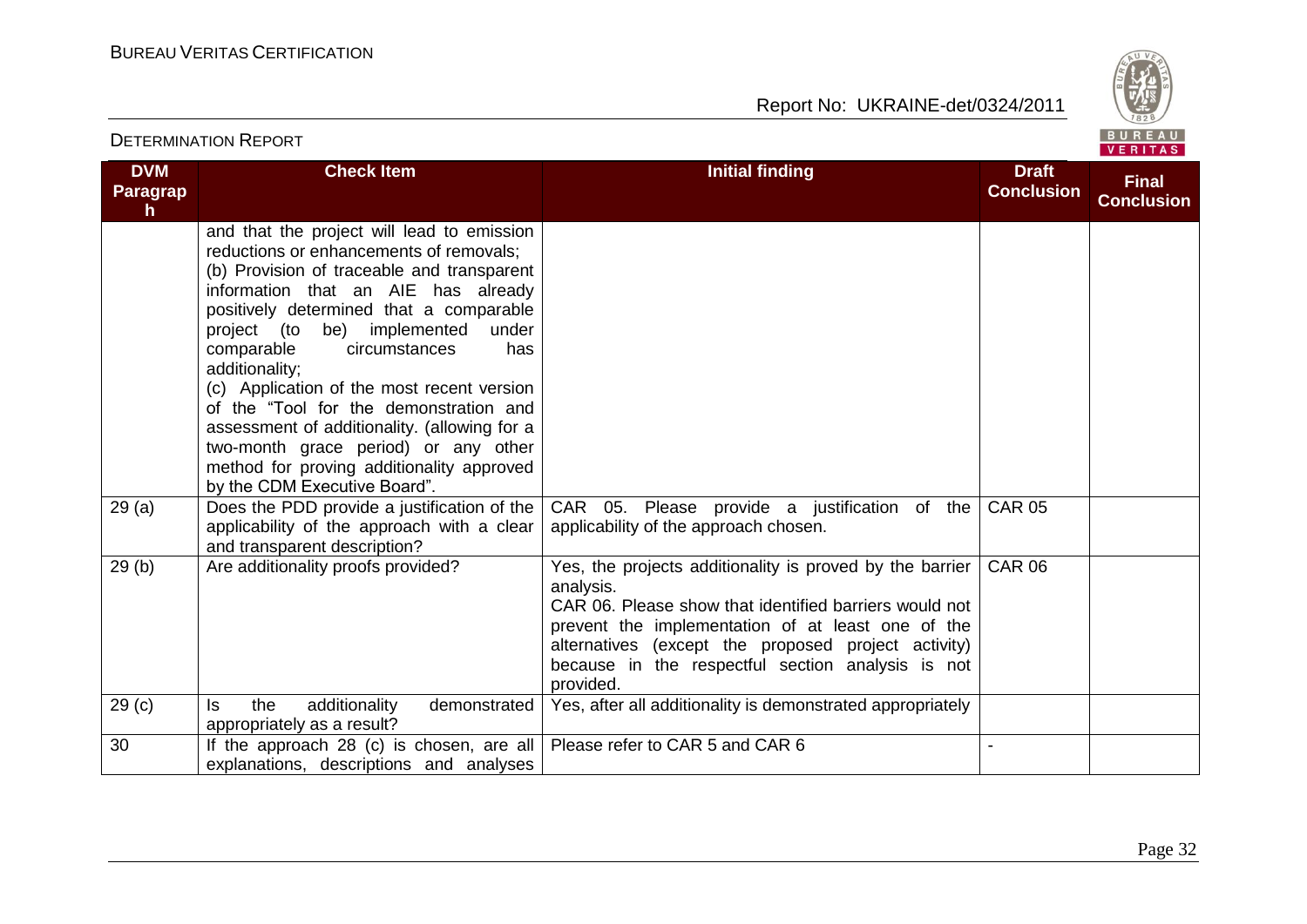

|                             |                                                                                                                                                                                                                                                            |                                                                                                                                                                                                                                                                                                                                                                                                     |                                   | VERITAS                           |
|-----------------------------|------------------------------------------------------------------------------------------------------------------------------------------------------------------------------------------------------------------------------------------------------------|-----------------------------------------------------------------------------------------------------------------------------------------------------------------------------------------------------------------------------------------------------------------------------------------------------------------------------------------------------------------------------------------------------|-----------------------------------|-----------------------------------|
| <b>DVM</b><br>Paragrap<br>h | <b>Check Item</b>                                                                                                                                                                                                                                          | <b>Initial finding</b>                                                                                                                                                                                                                                                                                                                                                                              | <b>Draft</b><br><b>Conclusion</b> | <b>Final</b><br><b>Conclusion</b> |
|                             | made in accordance with the selected tool<br>or method?                                                                                                                                                                                                    |                                                                                                                                                                                                                                                                                                                                                                                                     |                                   |                                   |
|                             | Approved CDM methodology approach only                                                                                                                                                                                                                     |                                                                                                                                                                                                                                                                                                                                                                                                     |                                   |                                   |
| 31(a)                       | Does the PDD provide the title, reference<br>number and version of the approved CDM<br>methodology used?                                                                                                                                                   | $N\$                                                                                                                                                                                                                                                                                                                                                                                                |                                   |                                   |
| 31(b)                       | Does the PDD provide a description of why<br>and how the referenced approved CDM<br>methodology is applicable to the project?                                                                                                                              | $N\$                                                                                                                                                                                                                                                                                                                                                                                                |                                   |                                   |
| 31 <sub>(c)</sub>           | Are all explanations, descriptions and<br>analyses with regard to additionality made<br>accordance<br>the selected<br>with<br>in.<br>methodology?                                                                                                          | $N\$ a                                                                                                                                                                                                                                                                                                                                                                                              |                                   |                                   |
| 31 <sub>(d)</sub>           | Are additionality proofs provided?                                                                                                                                                                                                                         | $N\$                                                                                                                                                                                                                                                                                                                                                                                                |                                   |                                   |
| 31(e)                       | additionality<br>demonstrated<br>the<br>ls.<br>appropriately as a result?                                                                                                                                                                                  | $N\$                                                                                                                                                                                                                                                                                                                                                                                                |                                   |                                   |
|                             | Project boundary (applicable except for JI LULUCF projects                                                                                                                                                                                                 |                                                                                                                                                                                                                                                                                                                                                                                                     |                                   |                                   |
|                             | JI specific approach only                                                                                                                                                                                                                                  |                                                                                                                                                                                                                                                                                                                                                                                                     |                                   |                                   |
| 32(a)                       | Does the project boundary defined in the<br>PDD encompass all anthropogenic<br>emissions<br>by sources of GHGs that are:<br>Under the control of the project<br>(i)<br>participants?<br>(ii) Reasonably attributable to the project?<br>(iii) Significant? | There are three types of methane emission sources in<br>the JI Project:<br>Under the control of the project participants:<br>(i)<br>technological methane emissions during plan repair of<br>gas pipeline;<br>Reasonably attributable to the project: methane<br>(ii)<br>emissions gas fittings of house distribution networks;<br>Significant:<br>(iii)<br>leaks on gas equipment (reducing gears, |                                   |                                   |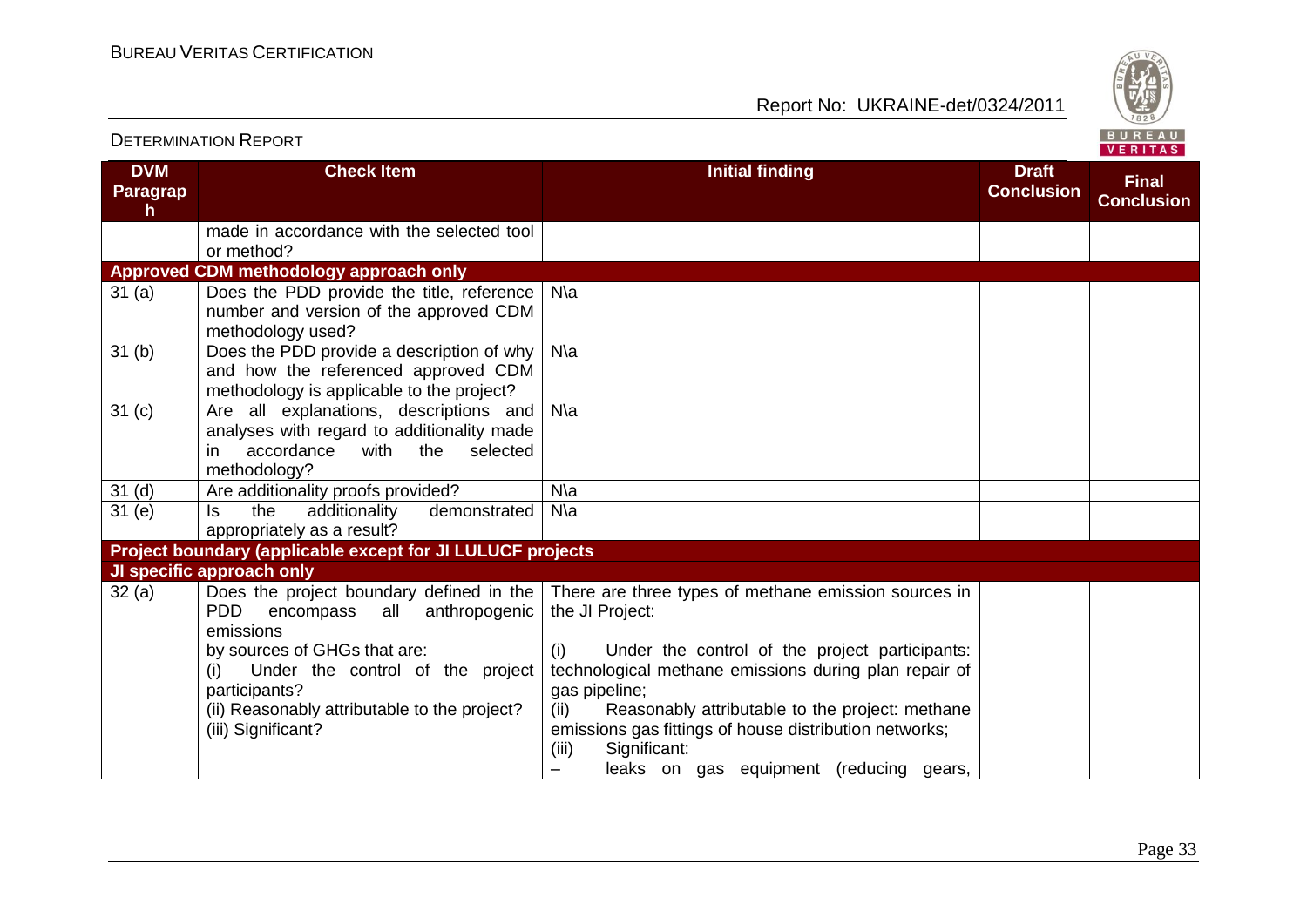

#### **DVM Paragrap h Check Item Initial finding Initial finding Draft Conclusion Final Conclusion** valves, filters and others like that) of gas-distributing points (cabinet-type gas-distributing points) and leaks on gas armature (faucets, bolts and others like that), threaded and flanged connections that are located on gas-distributing networks of CJSC "Theodosia".  $32$  (b)  $\parallel$  Is the project boundary defined on the basis of a case-by-case assessment with regard to the criteria referred to in 32 (a) above? Yes, the project boundary is defined on the basis of a case-by-case assessment with regard to the criteria referred to in 32 (a) above  $32$  (c)  $\overline{\phantom{a}}$  Are the delineation of the project boundary and the gases and sources included appropriately described and justified in the PDD by using a figure or flow chart as appropriate? Yes, the delineation of the project boundary and the gases and sources included are appropriately described and justified in the PDD by using a figure or flow chart as appropriate 32 (d) Are all gases and sources included explicitly stated, and the exclusions of any sources related to the baseline or the project are appropriately justified? Only methane emissions sources type (iii) are including to the JI project boundary: - leaks on gas equipment of gas-distributing points (cabinet-type gas-distributing points); - leaks on gas armature, threaded and flange joints that are located on gas-distributing networks of CJSC "Theodosia". Complete list of gas-distributing points (2 units), cabinet-type gas-distributing points (138 units) and gas armature (424 units), that are including into the JI project boundary, are set in the Accompanying document 1. Sources of leaks of type (i) - technological leaks of gas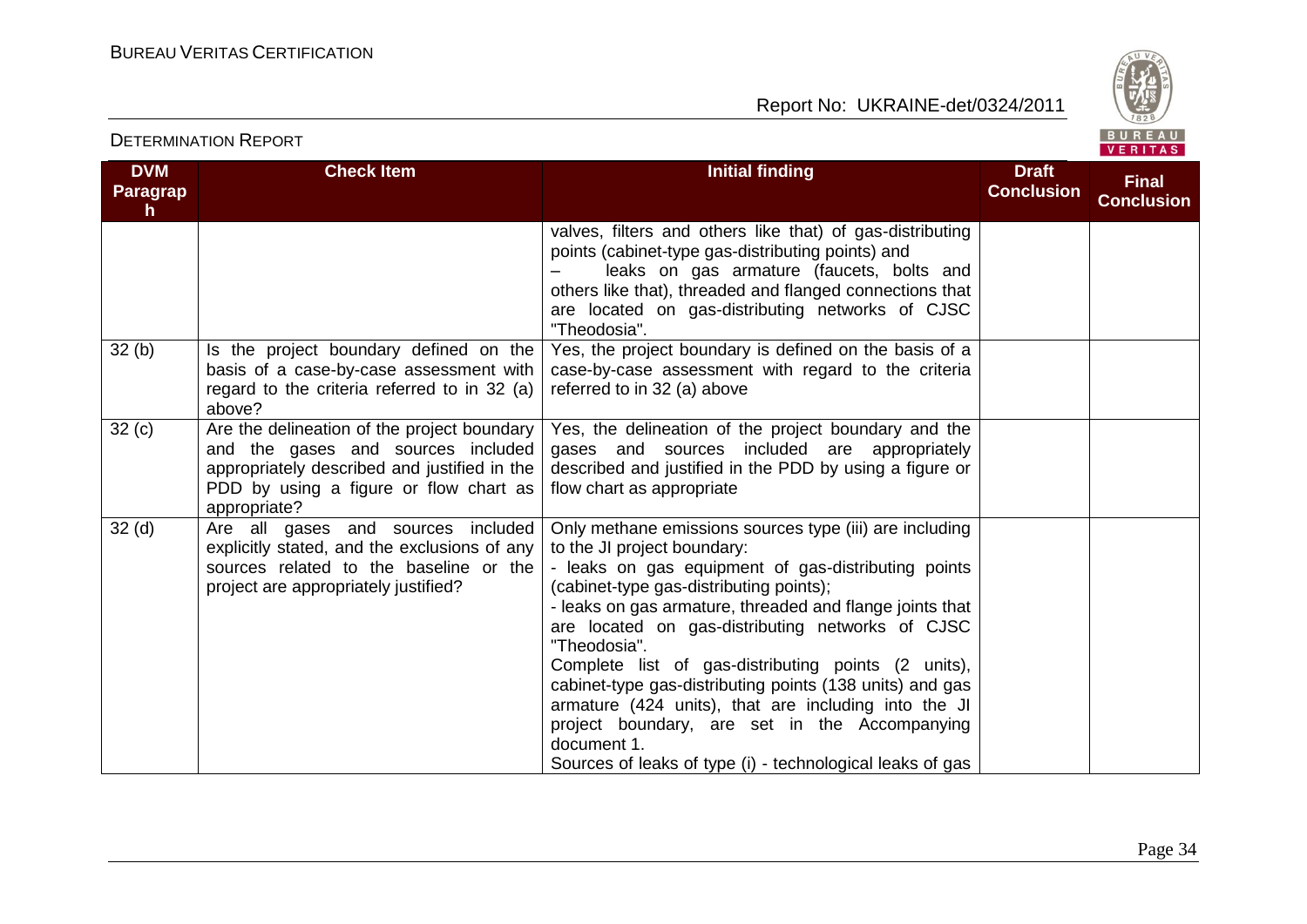

| <b>DVM</b><br><b>Paragrap</b><br>$\mathsf{h}$ | <b>Check Item</b>                                                                                                                                                       | <b>Initial finding</b>                                                                                                                                                                                                                                                                                                                                                                                                                                                                               | <b>Draft</b><br><b>Conclusion</b> | <b>Final</b><br><b>Conclusion</b> |
|-----------------------------------------------|-------------------------------------------------------------------------------------------------------------------------------------------------------------------------|------------------------------------------------------------------------------------------------------------------------------------------------------------------------------------------------------------------------------------------------------------------------------------------------------------------------------------------------------------------------------------------------------------------------------------------------------------------------------------------------------|-----------------------------------|-----------------------------------|
|                                               |                                                                                                                                                                         | at repair of pipes of gas pipelines - are not included in<br>project boundary as CJSC "Theodosia" does not apply<br>technology which allow not to suppose such leaks.<br>Sources of leaks of type (ii) - gas leaks in house<br>distributing networks - are not included in the JI project<br>boundary as first, volumes of such leaks it is much<br>less, than volumes of leaks of sources of type (iii), and<br>secondly, sources of these leaks, as a rule, are in<br>private houses (apartments). |                                   |                                   |
|                                               | Approved CDM methodology approach only                                                                                                                                  |                                                                                                                                                                                                                                                                                                                                                                                                                                                                                                      |                                   |                                   |
| 33                                            | Is the project boundary defined in<br>accordance with the approved CDM<br>methodology?                                                                                  | $N\$                                                                                                                                                                                                                                                                                                                                                                                                                                                                                                 |                                   |                                   |
| <b>Crediting period</b>                       |                                                                                                                                                                         |                                                                                                                                                                                                                                                                                                                                                                                                                                                                                                      |                                   |                                   |
| 34(a)                                         | Does the PDD state the starting date of the<br>project as the date on which the<br>implementation or construction or real<br>action of the project will begin or began? | Project activity start date is 18.01.2005                                                                                                                                                                                                                                                                                                                                                                                                                                                            |                                   |                                   |
| 34(a)                                         | Is the starting date after the beginning of<br>2000?                                                                                                                    | Yes, see above                                                                                                                                                                                                                                                                                                                                                                                                                                                                                       |                                   |                                   |
| 34(b)                                         | Does the PDD state the expected<br>operational lifetime of the project in years<br>and months?                                                                          | Operational lifetime is 18 years / 215 months                                                                                                                                                                                                                                                                                                                                                                                                                                                        |                                   |                                   |
| 34(c)                                         | Does the PDD state the length of the<br>crediting period in years and months?                                                                                           | The JI project refers to the first commitment period and<br>presents 5 years/60 months (January 01, 2008 -<br>December 31, 2012).<br>By the initial date of crediting period the date of the first<br>feasible measures were on Project on gas pipelines of                                                                                                                                                                                                                                          |                                   |                                   |

DETERMINATION REPORT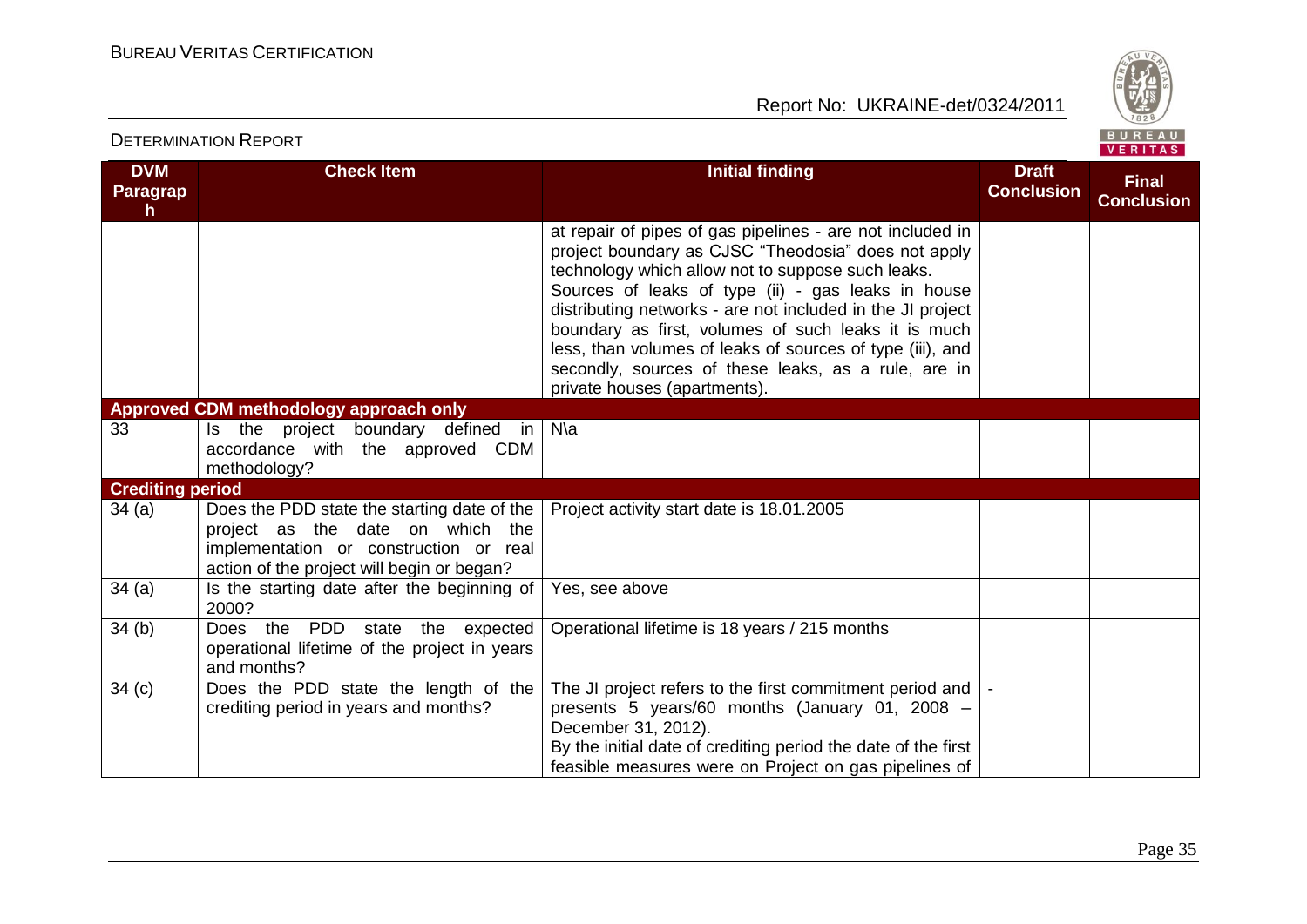

| <b>DVM</b><br>Paragrap<br>h. | <b>Check Item</b>                                                                                                                                                                                                           | <b>Initial finding</b>                                                                                                                                                                                                                                                                                                                                                                                                                                                                                                                                                 | <b>Draft</b><br><b>Conclusion</b> | <b>Final</b><br><b>Conclusion</b> |
|------------------------------|-----------------------------------------------------------------------------------------------------------------------------------------------------------------------------------------------------------------------------|------------------------------------------------------------------------------------------------------------------------------------------------------------------------------------------------------------------------------------------------------------------------------------------------------------------------------------------------------------------------------------------------------------------------------------------------------------------------------------------------------------------------------------------------------------------------|-----------------------------------|-----------------------------------|
|                              |                                                                                                                                                                                                                             | CJSC "Theodosia", namely on February, 07, 2005 was<br>taken.<br>The end date of the crediting period is December 31,<br>2012. Therefore, length of the crediting period will<br>make 8 years/95 months.<br>If after the first commitment period according to Kyoto<br>Protocol its action will continue, a crediting period of a<br>project will continue till December, 31, 2022. The<br>general period of crediting (before the period of<br>crediting, period of crediting and after completion the<br>period of crediting) will amount in 18 years /215<br>months. |                                   |                                   |
|                              |                                                                                                                                                                                                                             | Please see CAR03 above.                                                                                                                                                                                                                                                                                                                                                                                                                                                                                                                                                |                                   |                                   |
| 34(c)                        | Is the starting date of the crediting period<br>on or after the date of the first emission<br>reductions or enhancements of net<br>removals generated by the project?                                                       | The starting date is before the date of the first emission<br>reductions or enhancements of net removals generated<br>by the project                                                                                                                                                                                                                                                                                                                                                                                                                                   |                                   |                                   |
| 34 <sub>(d)</sub>            | Does the PDD state that the crediting<br>period for issuance of ERUs starts only<br>after the beginning of 2008 and does not<br>extend beyond the operational lifetime of<br>the project?                                   | Please see above 34 (b)                                                                                                                                                                                                                                                                                                                                                                                                                                                                                                                                                |                                   |                                   |
| 34 <sub>(d)</sub>            | If the crediting period extends beyond<br>2012, does the PDD state that the<br>extension is subject to the host Party<br>approval?<br>Are the estimates of emission reductions or<br>enhancements of net removals presented | Please see above 34 (b)                                                                                                                                                                                                                                                                                                                                                                                                                                                                                                                                                |                                   |                                   |

#### DETERMINATION REPORT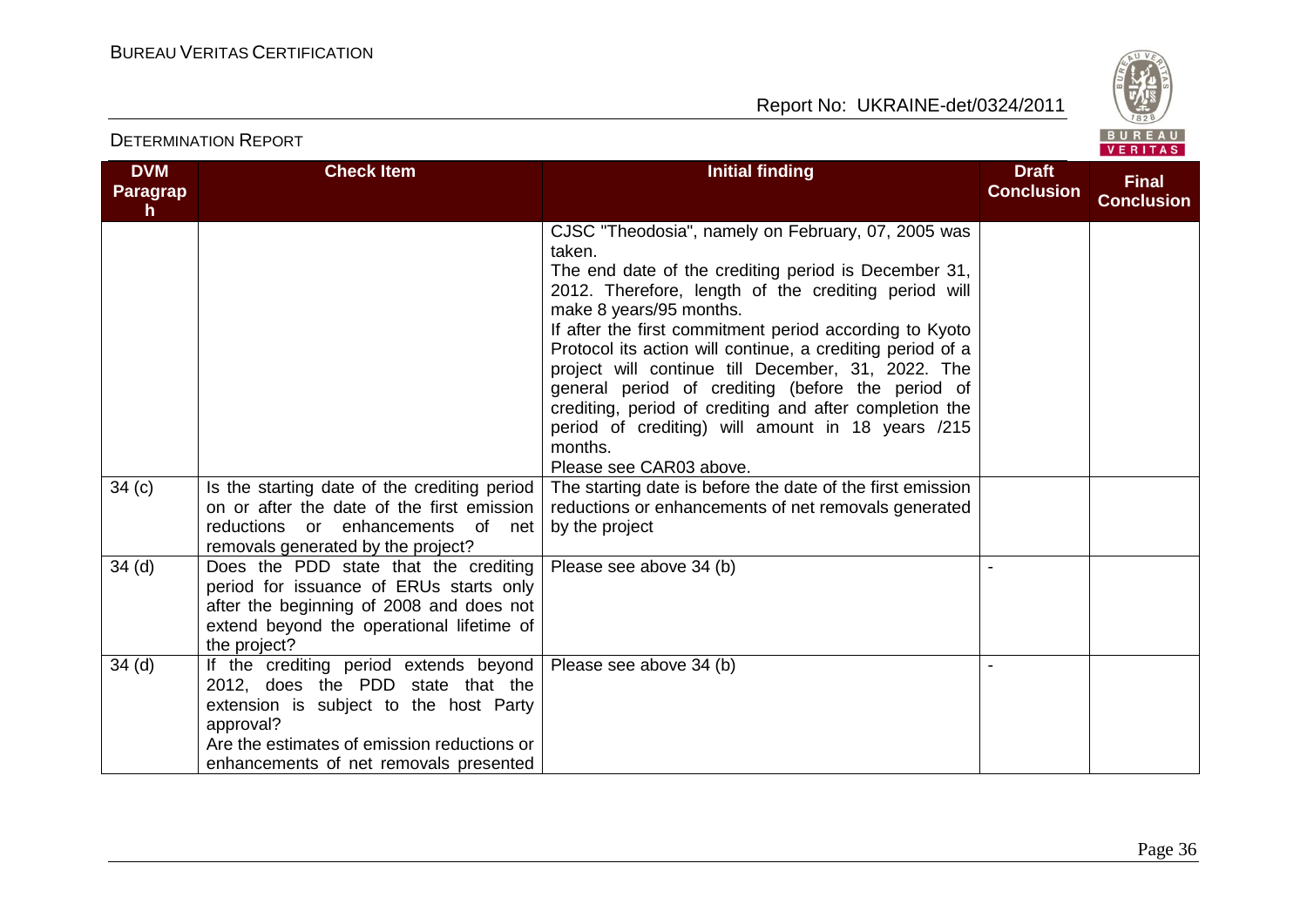

|                                               | <b>DETERMINATION REPORT</b>                                                                                                                                                                                                                                         |                                                                                                                                                                                                                                                                                                                                                                                                                                                                                                                                                                                                                                                                                                                                                                                                                                                                                                                                                                                                                                                                                                                                        |                                   | BUREAU<br><b>VERITAS</b>          |
|-----------------------------------------------|---------------------------------------------------------------------------------------------------------------------------------------------------------------------------------------------------------------------------------------------------------------------|----------------------------------------------------------------------------------------------------------------------------------------------------------------------------------------------------------------------------------------------------------------------------------------------------------------------------------------------------------------------------------------------------------------------------------------------------------------------------------------------------------------------------------------------------------------------------------------------------------------------------------------------------------------------------------------------------------------------------------------------------------------------------------------------------------------------------------------------------------------------------------------------------------------------------------------------------------------------------------------------------------------------------------------------------------------------------------------------------------------------------------------|-----------------------------------|-----------------------------------|
| <b>DVM</b><br><b>Paragrap</b><br>$\mathsf{h}$ | <b>Check Item</b>                                                                                                                                                                                                                                                   | <b>Initial finding</b>                                                                                                                                                                                                                                                                                                                                                                                                                                                                                                                                                                                                                                                                                                                                                                                                                                                                                                                                                                                                                                                                                                                 | <b>Draft</b><br><b>Conclusion</b> | <b>Final</b><br><b>Conclusion</b> |
|                                               | separately for those until 2012 and those<br>after 2012?                                                                                                                                                                                                            |                                                                                                                                                                                                                                                                                                                                                                                                                                                                                                                                                                                                                                                                                                                                                                                                                                                                                                                                                                                                                                                                                                                                        |                                   |                                   |
| <b>Monitoring plan</b>                        |                                                                                                                                                                                                                                                                     |                                                                                                                                                                                                                                                                                                                                                                                                                                                                                                                                                                                                                                                                                                                                                                                                                                                                                                                                                                                                                                                                                                                                        |                                   |                                   |
| 35                                            | Does the PDD explicitly indicate which of<br>the following approaches is used?<br>- JI specific approach<br>- Approved CDM methodology approach                                                                                                                     | JI specific approach is used.                                                                                                                                                                                                                                                                                                                                                                                                                                                                                                                                                                                                                                                                                                                                                                                                                                                                                                                                                                                                                                                                                                          |                                   |                                   |
|                                               | JI specific approach only                                                                                                                                                                                                                                           |                                                                                                                                                                                                                                                                                                                                                                                                                                                                                                                                                                                                                                                                                                                                                                                                                                                                                                                                                                                                                                                                                                                                        |                                   |                                   |
| 36(a)                                         | Does the monitoring plan describe:<br>All<br>relevant factors<br>and<br>key<br>characteristics that will be monitored?<br>The period in which they will<br>-<br>be<br>monitored?<br>- All decisive factors for the control and<br>reporting of project performance? | After detection and measuring of methane emissions<br>the monitoring program was worked out for all gas<br>equipment GDP (CGDP), locking-regulating gas<br>armature, flanged and threaded connections of gas<br>pipelines of CJSC "Theodosia". Implementation of such<br>program is component part of the project activity.<br>Monitoring embraces both emissions from the sources<br>of leakages that appear again and control after the<br>already repaired gas equipment, on which methane<br>emissions were observed before. Within the framework<br>of JI Project a working group of CJSC "Theodosia" the<br>Register of gas-distributing points and gas armature of<br>JI project "Reduction of methane emissions" was drawn<br>for the gas equipment of gas-distributing points and on<br>the gas armature of gas-distributing networks of CJSC<br>"Theodosia" (see the Supporting document 1), that<br>includes complete information about all GDP (CGDP),<br>locking-regulating gas armature, flanged and threaded<br>connections that enter to the Project boundary. All<br>corresponding data related to the calculation of |                                   |                                   |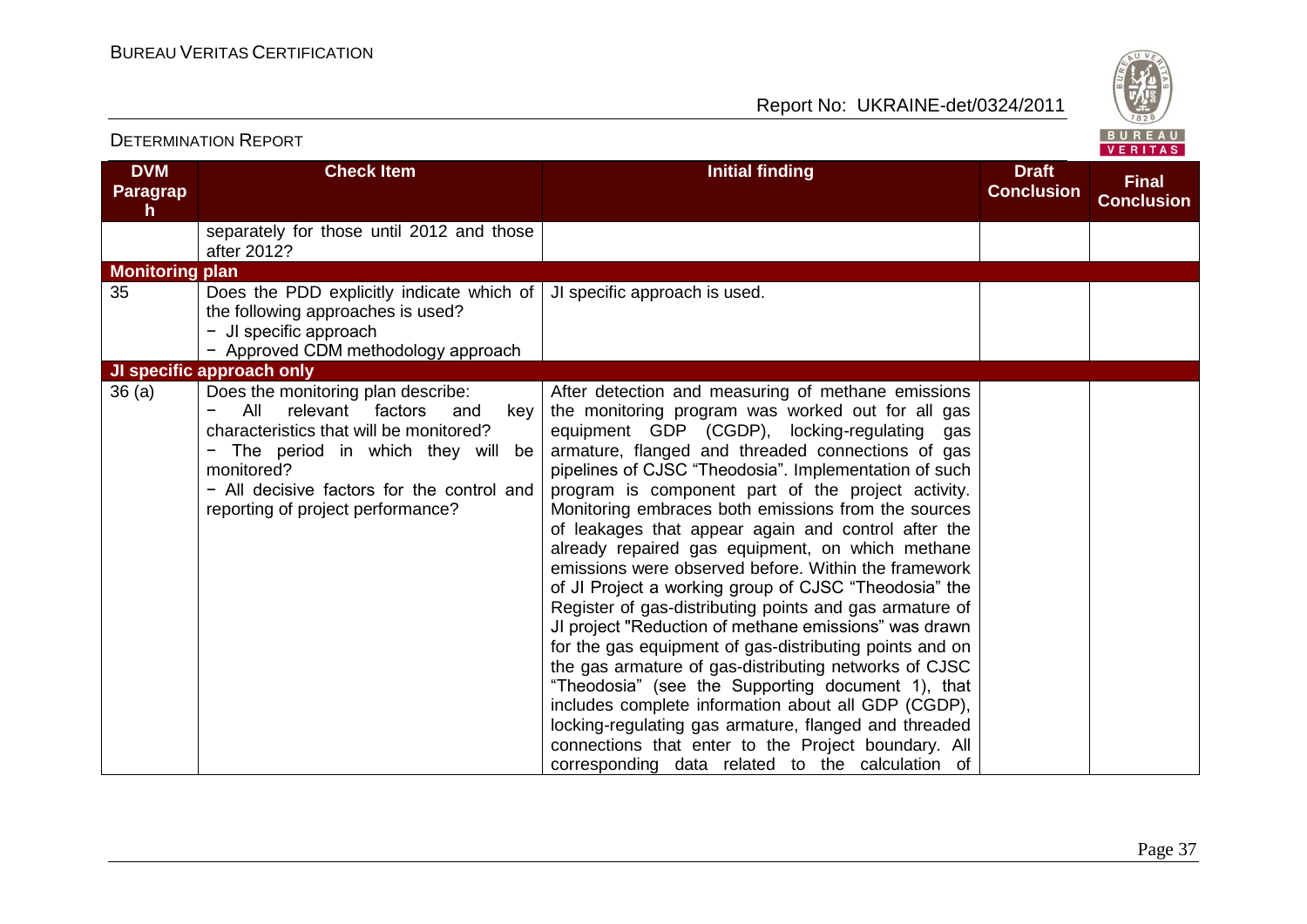Report No: UKRAINE-det/0324/2011



#### **DVM Paragrap h Check Item Initial finding Draft Draft Conclusion Final Conclusion** reduction of methane emissions are kept in an electronic database. Every monitoring report will include all necessary information from this database. The Project data and documents in a paper and/or electronic kind, in accordance with the CJSC "Theodosia" heads orders of 22.01.2005 № 22/01-05 and of 12/05/2011 № 283 are kept till 31.12.2024. 36 (b) Does the monitoring plan specify the indicators, constants and variables used that are reliable, valid and provide transparent picture of the emission reductions or enhancements of net removals to be monitored? Yes, the monitoring plan specifies the indicators, constants and variables used that are reliable, valid and provide transparent picture of the emission reductions or enhancements of net removals to be monitored 36 (b) If default values are used: − Are accuracy and reasonableness carefully balanced in their selection? − Do the default values originate from recognized sources? − Are the default values supported by statistical analyses providing reasonable confidence levels? − Are the default values presented in a transparent manner? CAR 07. Please indicate the revision of IPCC, from which the data is taken. CAR 08. Please correct for parameter "Potential of global warming" that it is estimated but not calculated since it is taken from IPCC. CAR 07, 08 36 (b) (i) For those values that are to be provided by the project participants, does the monitoring plan clearly indicate how the values are to be selected and justified? Yes, for those values that are to be provided by the project participants, the monitoring plan clearly indicates how the values are to be selected and iustified 36 (b) (ii) For other values, Yes, the monitoring plan clearly and conservatively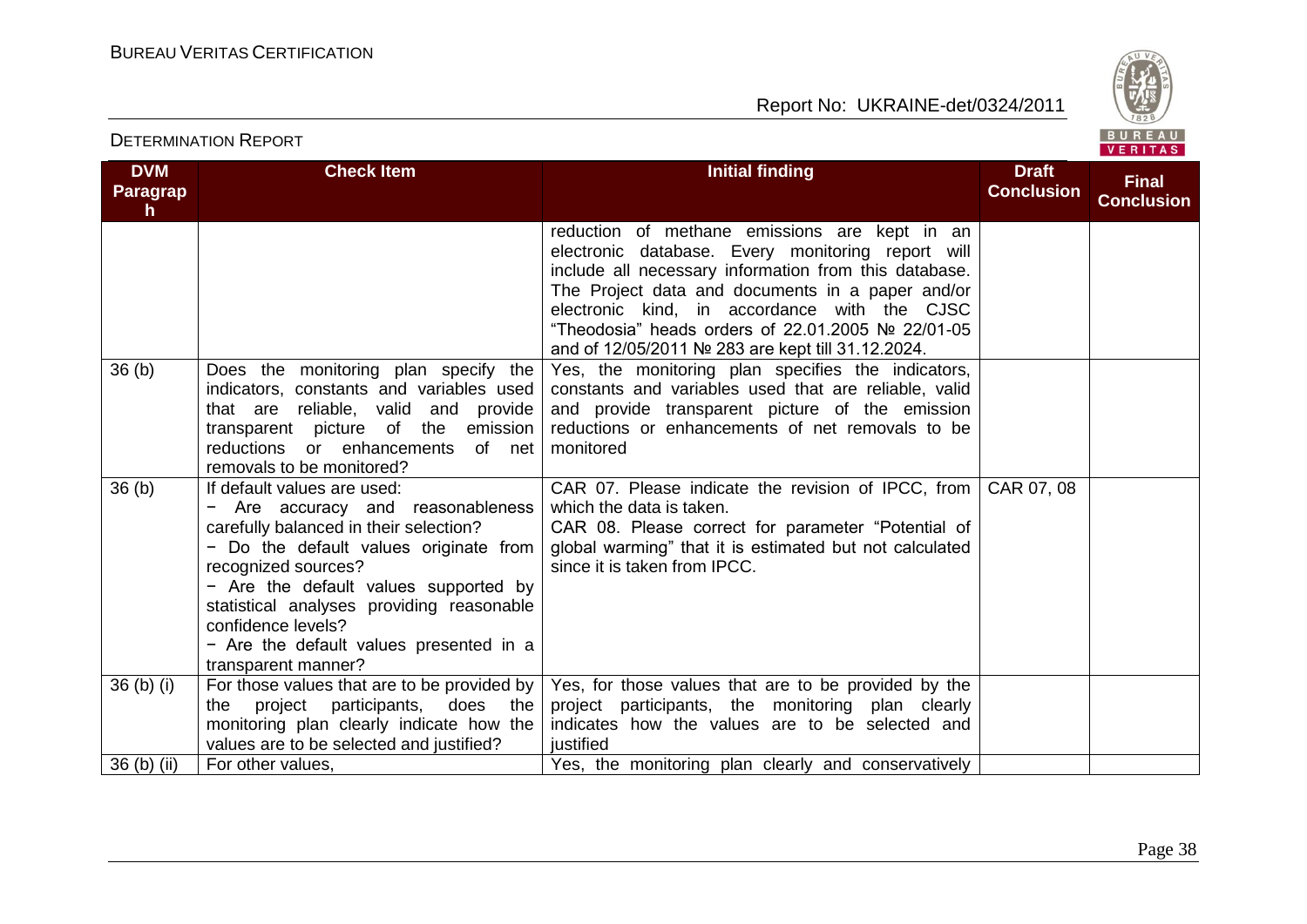Report No: UKRAINE-det/0324/2011



#### **DVM Paragrap h Check Item Initial finding Initial finding Draft Conclusion Final Conclusion** − Does the monitoring plan clearly indicate the precise references from which these values are taken? − Is the conservativeness of the values provided justified? indicates the precise references from which these values are taken 36 (b) (iii) For all data sources, does the monitoring plan specify the procedures to be followed if expected data are unavailable? See 36 (a) 36 (b) (iv) Are International System Unit (SI units) used? See 36 (a) 36 (b) (v) Does the monitoring plan note any parameters, coefficients, variables, etc. that are used to calculate baseline emissions or net removals but are obtained through monitoring? n/a  $36$  (b) (v) Is the use of parameters, coefficients, variables, etc. consistent between the baseline and monitoring plan? Yes, the use of parameters, coefficients, variables, etc. are consistent between the baseline and monitoring plan 36 (c) Does the monitoring plan draw on the list of standard variables contained in appendix B of "Guidance on criteria for baseline setting and monitoring"? Yes, the monitoring plan draw on the list of standard variables contained in appendix B of "Guidance on criteria for baseline setting and monitoring" 36 (d) Does the monitoring plan explicitly and clearly distinguish: (i) Data and parameters that are not monitored throughout the crediting period, but are determined only once (and thus remain fixed throughout the crediting Please refer to Annex 3 of the PDD version 02.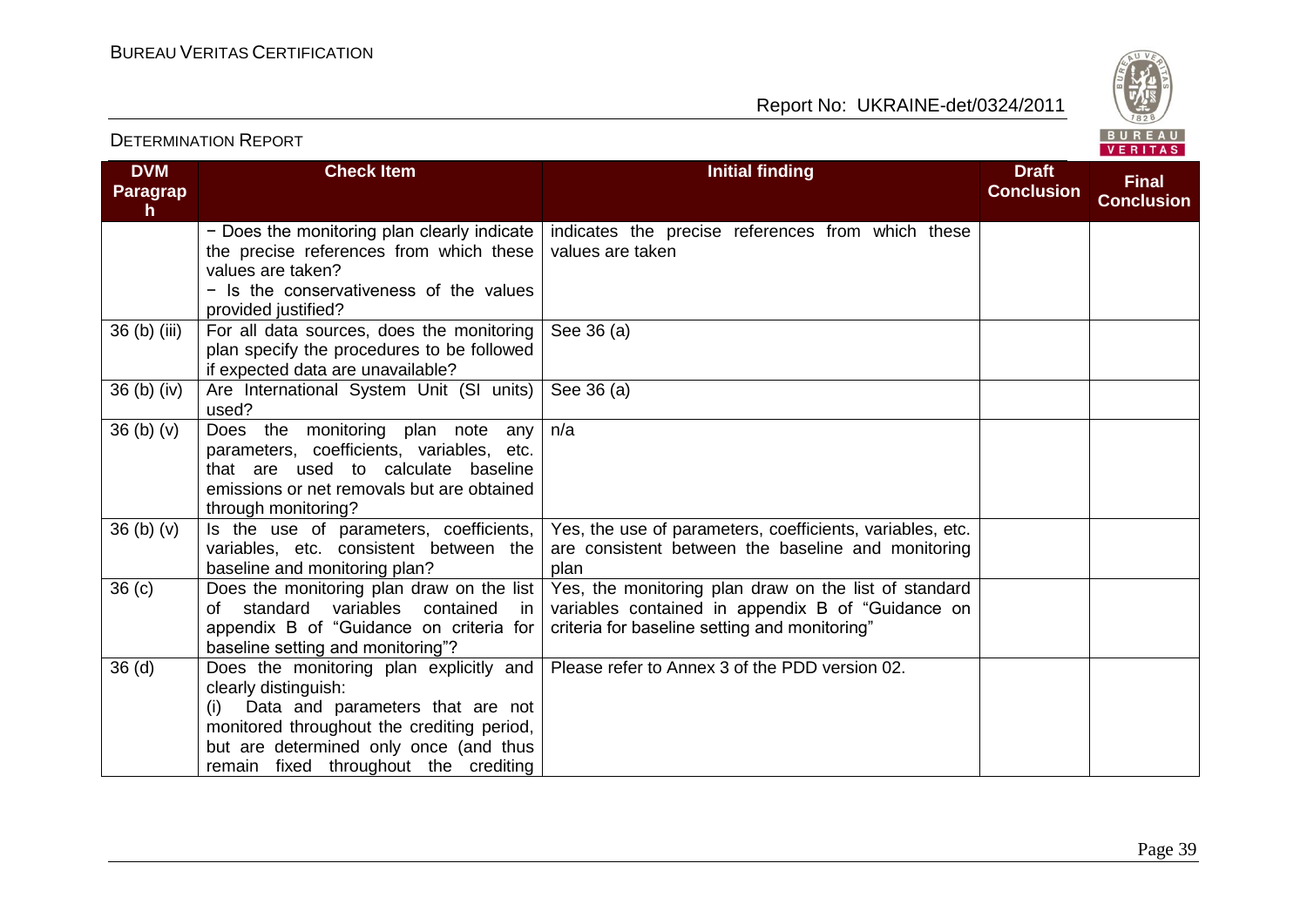

| <b>DETERMINATION REPORT</b> |                                                                                                                                                                                                                                                                                                                                                                                                                          |                                                                                                                                                                                                                                                                     |                                   | BUREAU<br>VERITAS                 |  |
|-----------------------------|--------------------------------------------------------------------------------------------------------------------------------------------------------------------------------------------------------------------------------------------------------------------------------------------------------------------------------------------------------------------------------------------------------------------------|---------------------------------------------------------------------------------------------------------------------------------------------------------------------------------------------------------------------------------------------------------------------|-----------------------------------|-----------------------------------|--|
| <b>DVM</b><br>Paragrap<br>h | <b>Check Item</b>                                                                                                                                                                                                                                                                                                                                                                                                        | <b>Initial finding</b>                                                                                                                                                                                                                                              | <b>Draft</b><br><b>Conclusion</b> | <b>Final</b><br><b>Conclusion</b> |  |
|                             | period), and that are available already at<br>the stage of determination?<br>(ii) Data and parameters that are not<br>monitored throughout the crediting period,<br>but are determined only once (and thus<br>remain fixed throughout the crediting<br>period), but that are not already available<br>at the stage of determination?<br>(iii) Data and parameters that are<br>monitored throughout the crediting period? |                                                                                                                                                                                                                                                                     |                                   |                                   |  |
| 36(e)                       | Does the monitoring plan describe the<br>methods employed for data monitoring<br>(including its frequency) and recording?                                                                                                                                                                                                                                                                                                | See 36 (a) above                                                                                                                                                                                                                                                    |                                   |                                   |  |
| 36(f)                       | Does the monitoring plan elaborate all<br>algorithms and formulae used for the<br>estimation/calculation<br><b>of</b><br>baseline<br>emissions/removals<br>and<br>project<br>emissions/removals or direct monitoring of<br>emission reductions from the project,<br>leakage, as appropriate?                                                                                                                             | Yes, the monitoring plan elaborates all algorithms and<br>formulae used for the estimation/calculation of baseline<br>emissions/removals and project emissions/removals or<br>direct monitoring of emission reductions from the<br>project, leakage, as appropriate |                                   |                                   |  |
| 36 (f) (i)                  | Is the underlying rationale for the<br>algorithms/formulae explained?                                                                                                                                                                                                                                                                                                                                                    | Yes                                                                                                                                                                                                                                                                 |                                   |                                   |  |
| 36 (f) (ii)                 | Are consistent variables, equation formats,<br>subscripts etc. used?                                                                                                                                                                                                                                                                                                                                                     | Yes                                                                                                                                                                                                                                                                 |                                   |                                   |  |
| 36 (f) (iii)<br>36(f)(iv)   | Are all equations numbered?<br>Are all variables, with units indicated<br>defined?                                                                                                                                                                                                                                                                                                                                       | Yes<br>Yes                                                                                                                                                                                                                                                          |                                   |                                   |  |
| 36 $(f)(v)$                 | ls<br>the<br>conservativeness<br>of<br>the                                                                                                                                                                                                                                                                                                                                                                               | Yes                                                                                                                                                                                                                                                                 |                                   |                                   |  |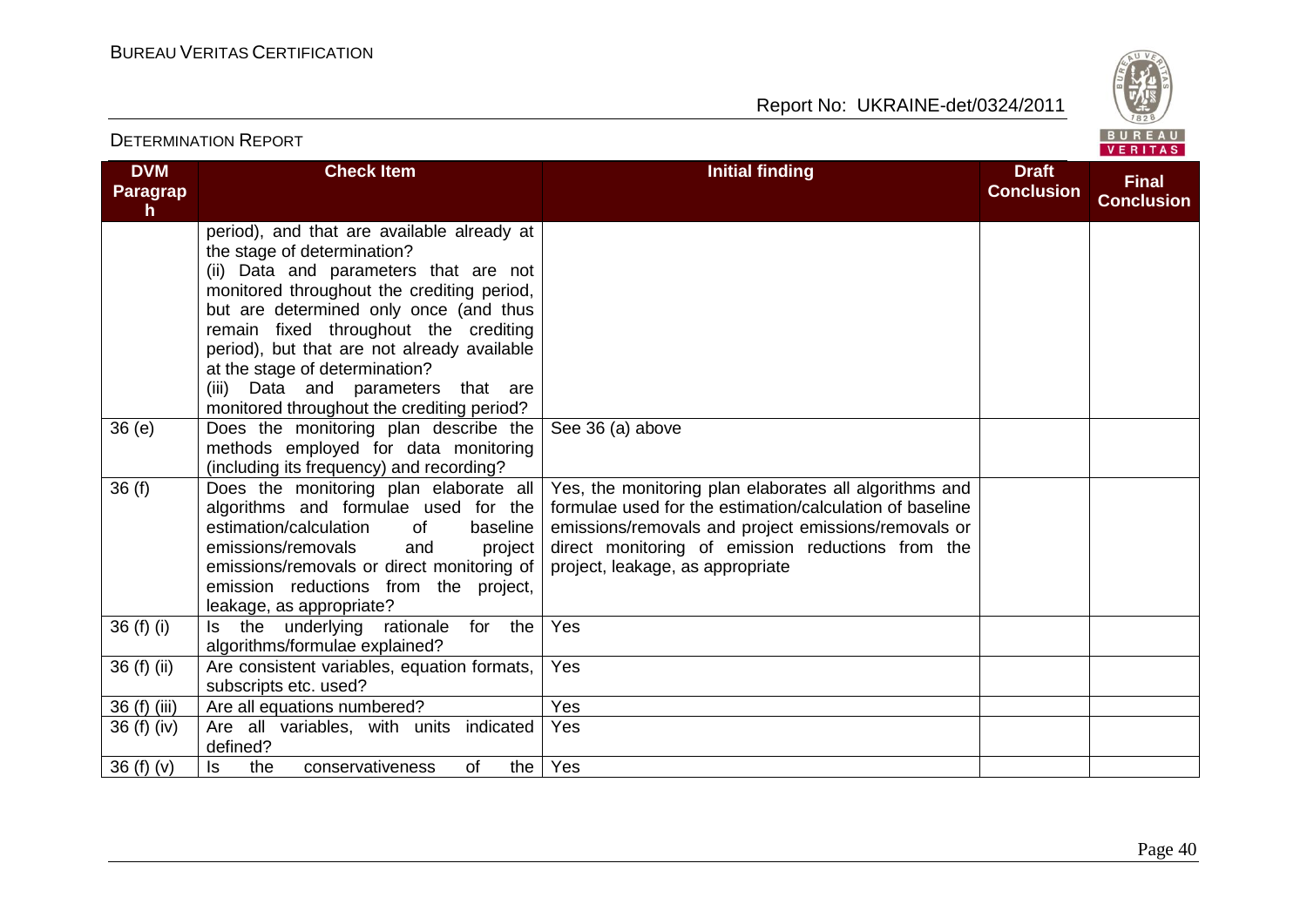Report No: UKRAINE-det/0324/2011



#### **DVM Paragrap h Check Item Initial finding Initial finding Draft Conclusion Final Conclusion** algorithms/procedures justified? 36 (f) (v)  $\vert$  To the extent possible, are methods to quantitatively account for uncertainty in key parameters included? Yes 36 (f) (vi)  $\vert$  Is consistency between the elaboration of the baseline scenario and the procedure for calculating the emissions or net removals of the baseline ensured? Yes 36 (f) (vii)  $\vert$  Are any parts of the algorithms or formulae that are not self-evident explained? Yes 36 (f) (vii)  $\vert$  is it justified that the procedure is consistent with standard technical procedures in the relevant sector? Yes 36 (f) (vii) Are references provided as necessary? Yes 36 (f) (vii) Are implicit and explicit key assumptions explained in a transparent manner? Yes 36 (f) (vii)  $\vert$  is it clearly stated which assumptions and procedures have significant uncertainty associated with them, and how such uncertainty is to be addressed? Yes 36 (f) (vii)  $\vert$  is the uncertainty of key parameters described and, where possible, is an uncertainty range at 95% confidence level for key parameters for the calculation of emission reductions or enhancements of net removals provided? Yes 36 (g)  $\log$  Does the monitoring plan identify a national  $\log$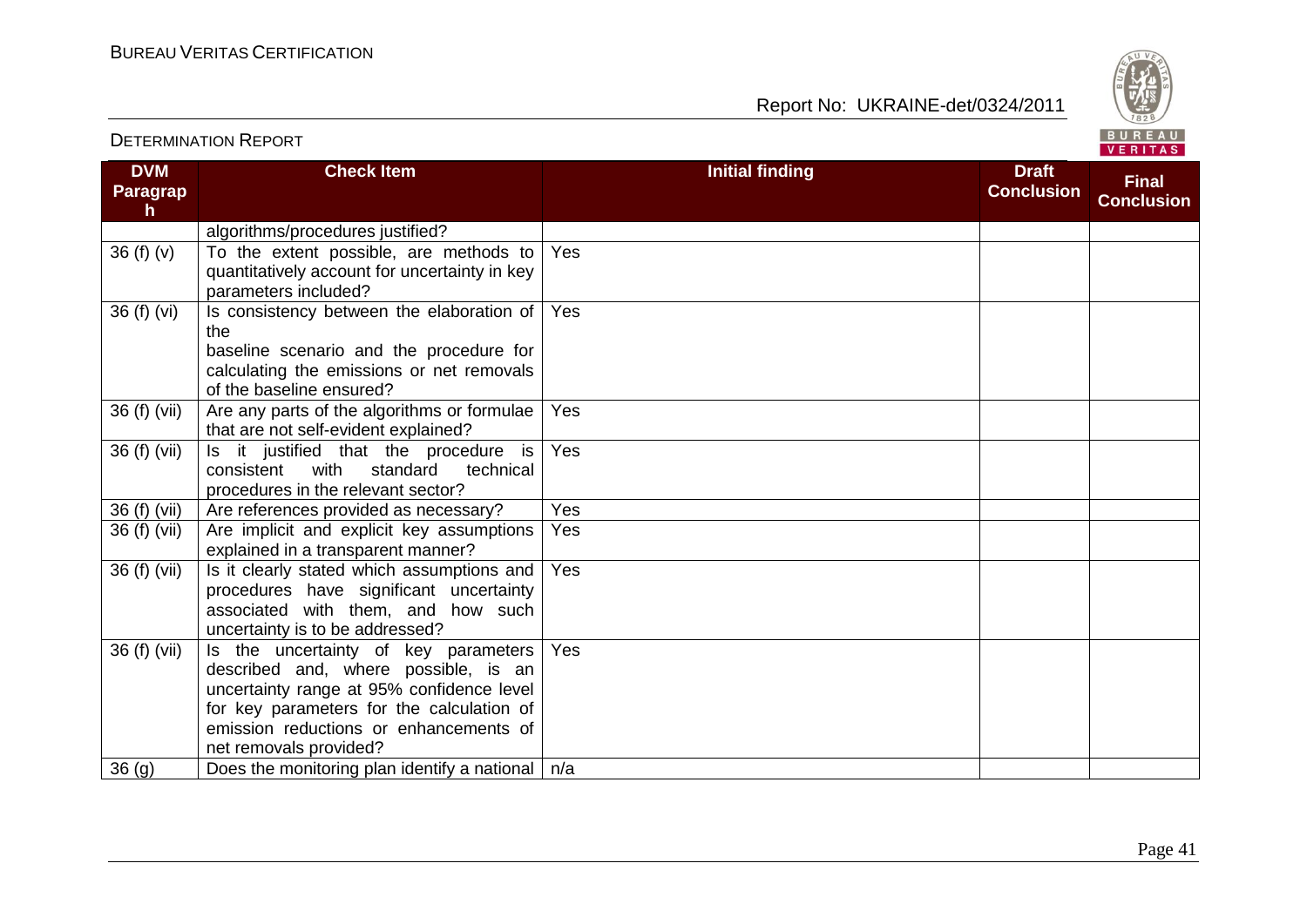Report No: UKRAINE-det/0324/2011



#### VERITAS **Check Item Initial finding Initial finding Draft DVM Conclusion Final Paragrap Conclusion h** or international monitoring standard if such standard has to be and/or is applied to certain aspects of the project? Does the monitoring plan provide a reference as to where a detailed description of the standard can be found? 36 (h) Does the monitoring plan document Please refer to section D.2 of the PDD statistical techniques, if used for monitoring, and that they are used in a conservative manner? 36 (i) Does the monitoring plan present the Please refer to section D.2 of the PDD quality assurance and control procedures for the monitoring process, including, as appropriate, information on calibration and on how records on data and/or method validity and accuracy are kept and made available upon request? 36 (i) Does the monitoring plan clearly identify Please refer to section D.3 of the PDD the responsibilities and the authority regarding the monitoring activities? 36 (k) Does the monitoring plan, on the whole, Please refer to section D.3 of the PDD reflect good monitoring practices appropriate to the project type? If it is a JI LULUCF project, is the good practice guidance developed by IPCC applied? 36 (I)  $\qquad$  Does the monitoring plan provide, in Yes, the monitoring plan provides, in tabular form, a tabular form, a complete compilation of the  $\vert$  complete compilation of the data that need to be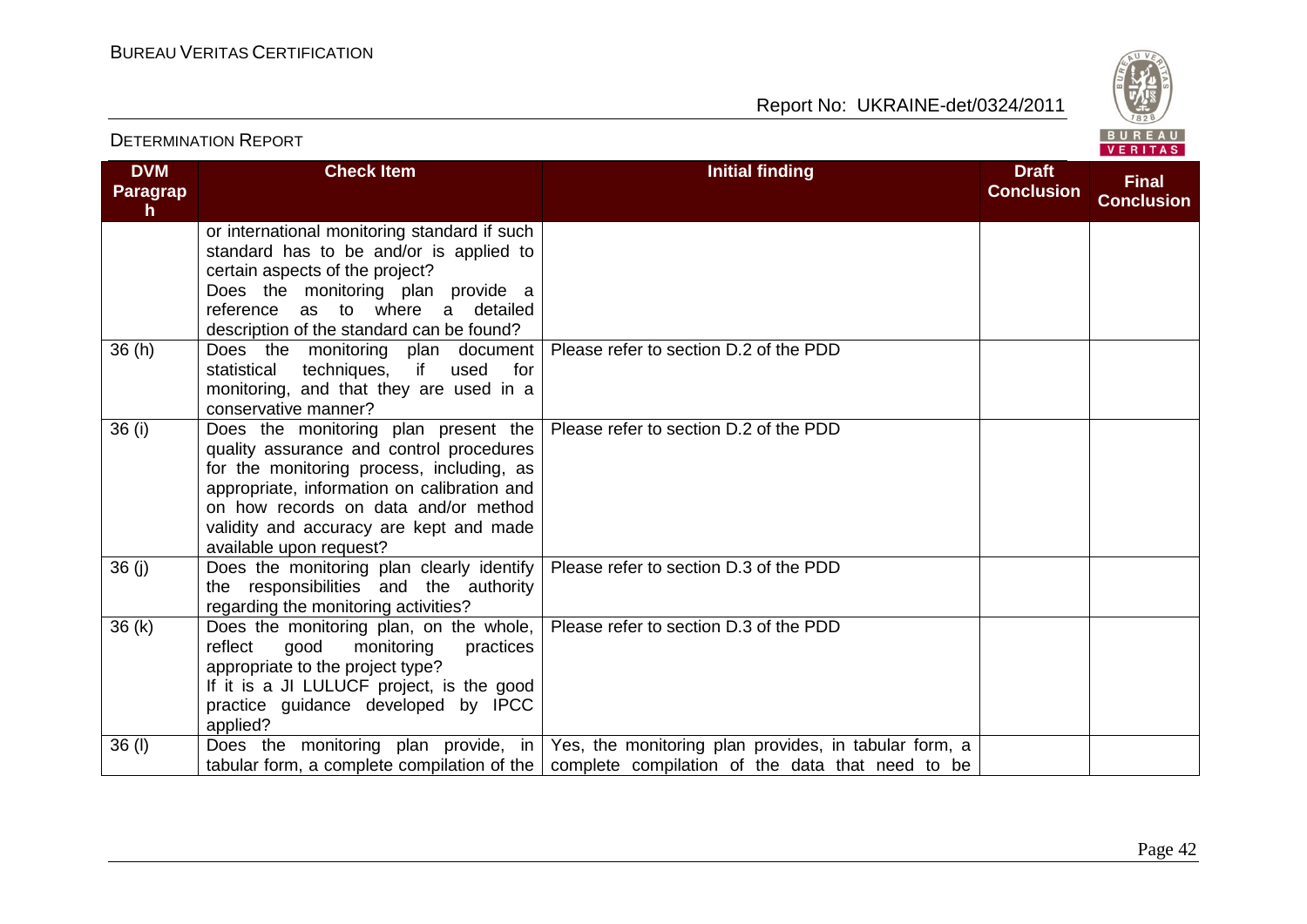

#### **DVM Paragrap h Check Item Initial finding Initial finding Draft Conclusion Final Conclusion** data that need to be collected for its application, including data that are measured or sampled and data that are collected from other sources but not including data that are calculated with equations? collected for its application, including data that are measured or sampled and data that are collected from other sources but not including data that are calculated with equations 36 (m) Does the monitoring plan indicate that the data monitored and required for verification are to be kept for two years after the last transfer of ERUs for the project? Yes, the monitoring plan indicates that the data monitored and required for verification are to be kept for two years after the last transfer of ERUs for the project 37 If selected elements or combinations of approved CDM methodologies or methodological tools are used for establishing the monitoring plan, are the selected elements or combination, together with elements supplementary developed by the project participants in line with 36 above? Yes, selected elements or combinations of approved CDM methodologies or methodological tools are used for establishing the monitoring plan, are the selected elements or combination, together with elements supplementary developed by the project participants are in line with 36 above **Approved CDM methodology approach only** 38 (a) Does the PDD provide the title, reference number and version of the approved CDM methodology used? N\a  $38$  (a) Is the approved CDM methodology the most recent valid version when the PDD is submitted for publication? If not, is the methodology still within the grace period (was the methodology revised to a newer version in the past two months)? N\a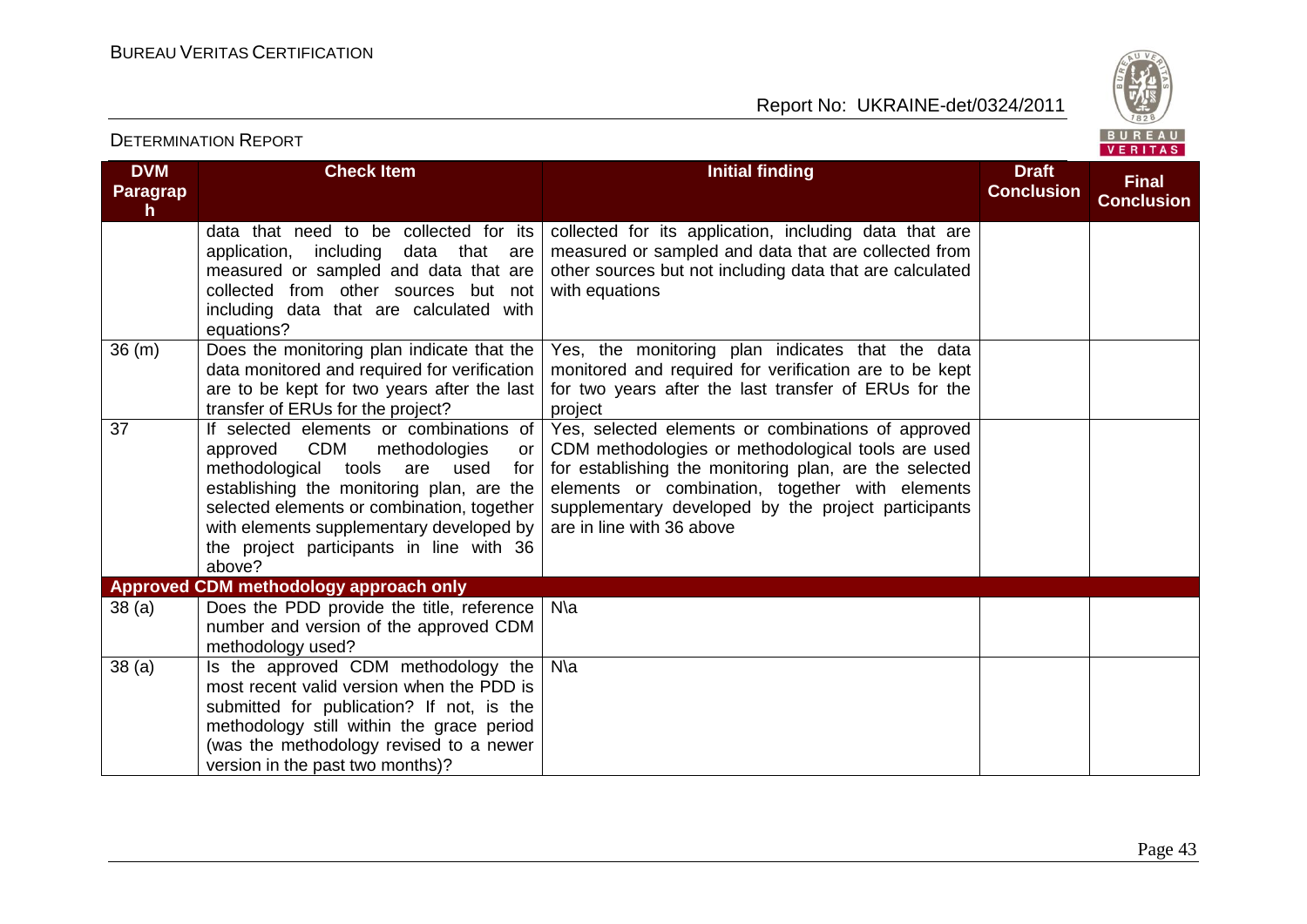

#### **DVM Paragrap h Check Item Initial finding Initial finding Draft Conclusion Final Conclusion** 38 (b) Does the PDD provide a description of why the approved CDM methodology is applicable to the project? N\a 38 (c) Are all explanations, descriptions and analyses pertaining to monitoring in the PDD made in accordance with the referenced approved CDM methodology? N\a 38 (d) Is the monitoring plan established N\a appropriately as a result? **Applicable to both JI specific approach and approved CDM methodology approach** 39 If the monitoring plan indicates overlapping monitoring periods during the crediting period: (a) Is the underlying project composed of clearly identifiable components for which emission reductions or enhancements of removals can be calculated independently? (b) Can monitoring be performed independently for each of these components (i.e. the data/parameters monitored for one component are not dependent on/effect data/parameters to be monitored for another component)? (c) Does the monitoring plan ensure that monitoring is performed for all components and that in these cases all the requirements of the JI guidelines and further guidance by the JISC regarding n/a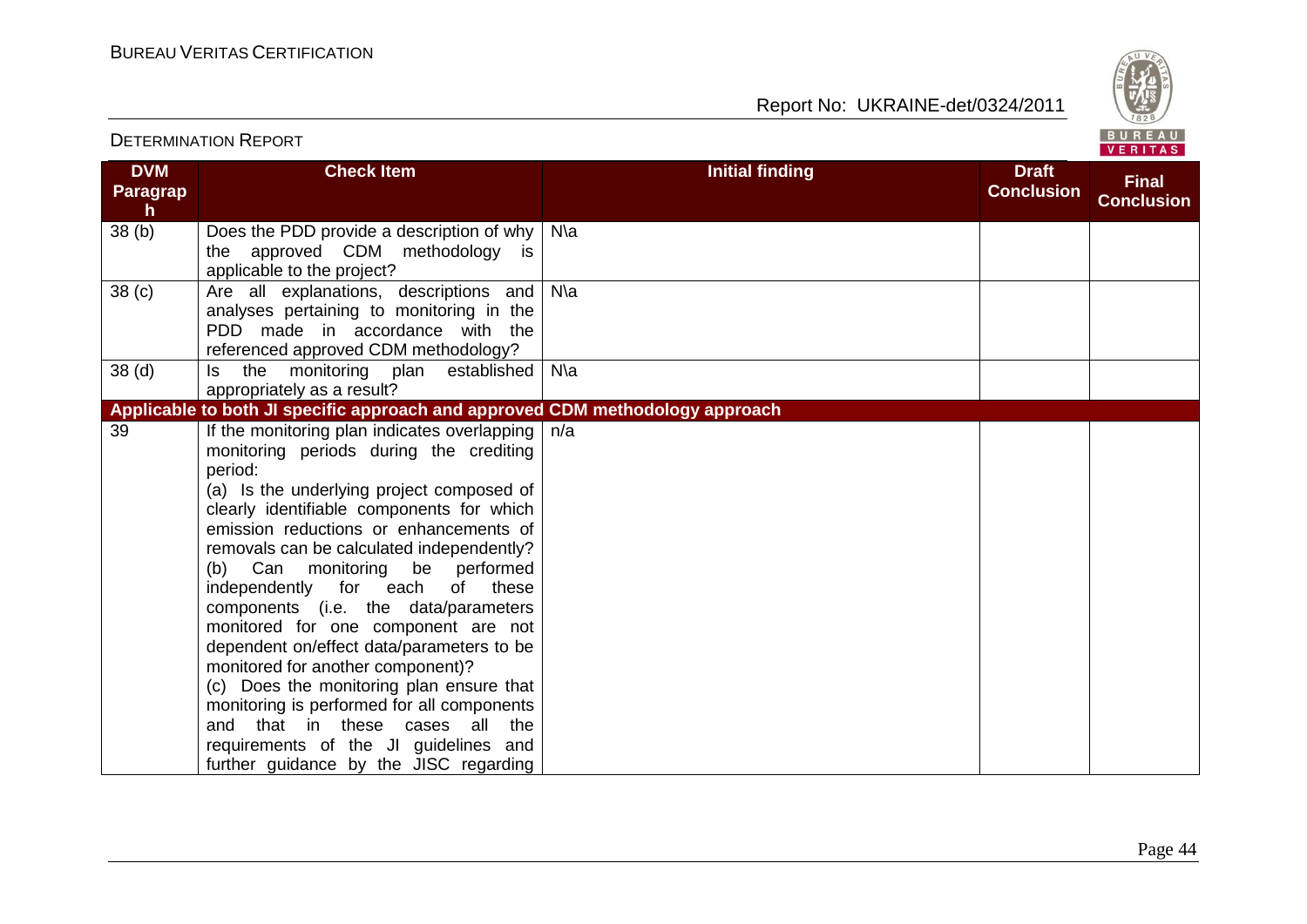

| <b>DETERMINATION REPORT</b>        |                                                                                                                                                                                                                                          |                                                                                                         |                                   | BUREAU<br>VERITAS                 |  |
|------------------------------------|------------------------------------------------------------------------------------------------------------------------------------------------------------------------------------------------------------------------------------------|---------------------------------------------------------------------------------------------------------|-----------------------------------|-----------------------------------|--|
| <b>DVM</b><br><b>Paragrap</b><br>h | <b>Check Item</b>                                                                                                                                                                                                                        | <b>Initial finding</b>                                                                                  | <b>Draft</b><br><b>Conclusion</b> | <b>Final</b><br><b>Conclusion</b> |  |
|                                    | monitoring are met?<br>(d) Does the monitoring plan explicitly<br>provide for overlapping monitoring periods<br>of clearly defined project components,<br>justify its need and state how the<br>conditions mentioned in (a)-(c) are met? |                                                                                                         |                                   |                                   |  |
| <b>Leakage</b>                     | JI specific approach only                                                                                                                                                                                                                |                                                                                                         |                                   |                                   |  |
| 40(a)                              | Does the PDD appropriately describe an<br>assessment of the potential leakage of the<br>project and appropriately explain which<br>sources of leakage are to be calculated<br>and which can be neglected?                                | Leakage is not foreseen                                                                                 |                                   |                                   |  |
| 40(b)                              | Does the PDD provide a procedure for an $\vert$<br>ex ante estimate of leakage?                                                                                                                                                          | See above                                                                                               |                                   |                                   |  |
|                                    | Approved CDM methodology approach only                                                                                                                                                                                                   |                                                                                                         |                                   |                                   |  |
| 41                                 | Are the leakage and the procedure for its<br>estimation defined in accordance with the<br>approved CDM methodology?                                                                                                                      | $N\$                                                                                                    |                                   |                                   |  |
|                                    | <b>Estimation of emission reductions or enhancements of net removals</b>                                                                                                                                                                 |                                                                                                         |                                   |                                   |  |
| 42                                 | Does the PDD indicate which of the<br>following approaches it chooses?<br>(a) Assessment of emissions or net<br>removals in the baseline scenario and in<br>the project scenario<br>Direct assessment of emission<br>(b)<br>reductions   | Assessment of emissions or net removals in the<br>baseline scenario and in the project scenario is used |                                   |                                   |  |
| 43                                 | If the approach (a) in 42 is chosen, does $\sqrt{$ Yes, baseline,                                                                                                                                                                        | emission<br>project emissions<br>and                                                                    |                                   |                                   |  |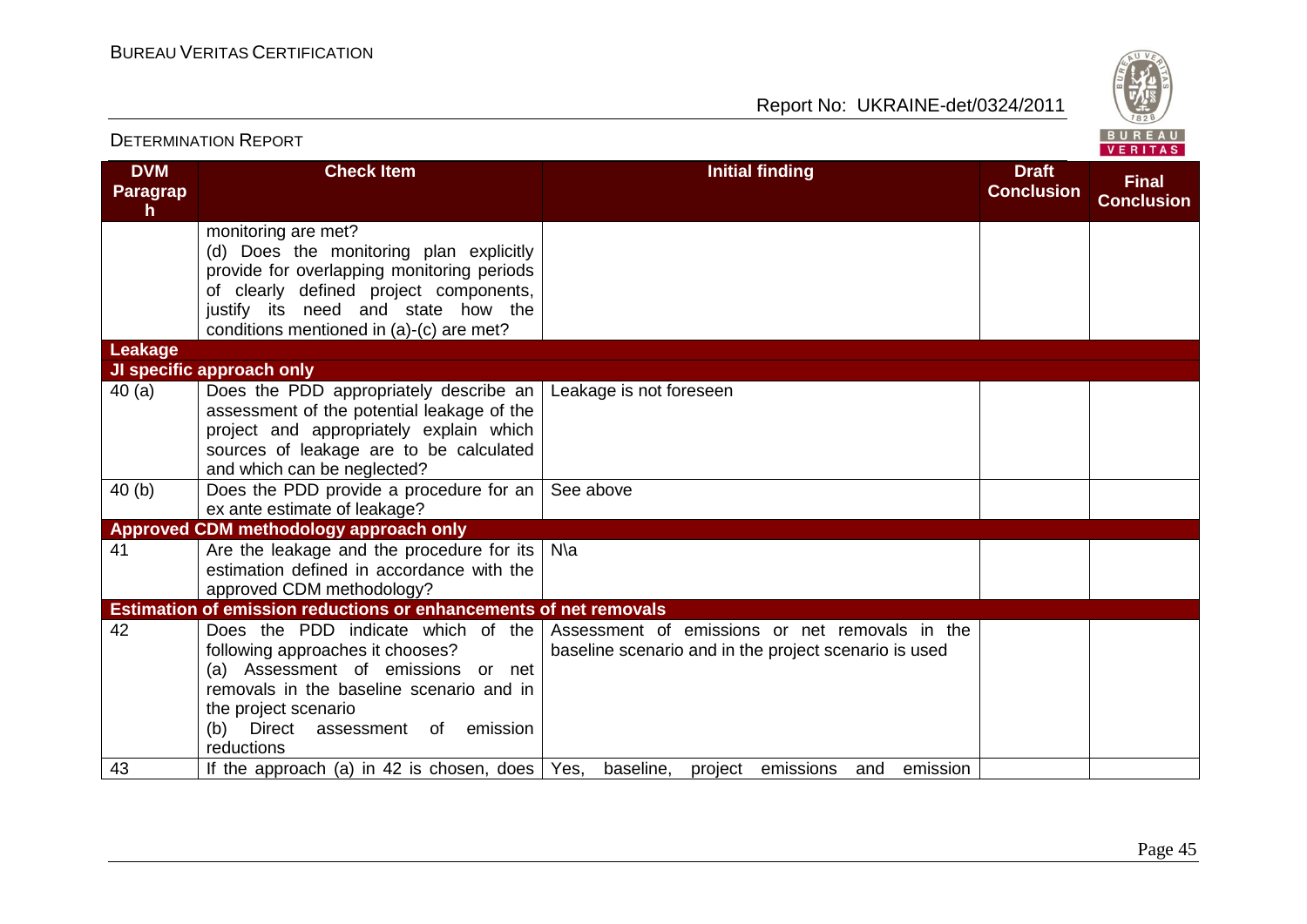

|                                     |                                                                                                                                                                                                                                                                                                                                                           |                                                                                                                                                                                                                                                                                                                                                                                                                                                                                                                                                 |                                    | VERITAS                           |
|-------------------------------------|-----------------------------------------------------------------------------------------------------------------------------------------------------------------------------------------------------------------------------------------------------------------------------------------------------------------------------------------------------------|-------------------------------------------------------------------------------------------------------------------------------------------------------------------------------------------------------------------------------------------------------------------------------------------------------------------------------------------------------------------------------------------------------------------------------------------------------------------------------------------------------------------------------------------------|------------------------------------|-----------------------------------|
| <b>DVM</b><br><b>Paragrap</b><br>h. | <b>Check Item</b>                                                                                                                                                                                                                                                                                                                                         | <b>Initial finding</b>                                                                                                                                                                                                                                                                                                                                                                                                                                                                                                                          | <b>Draft</b><br><b>Conclusion</b>  | <b>Final</b><br><b>Conclusion</b> |
|                                     | the PDD provide ex ante estimates of:<br>(a) Emissions or net removals for the<br>project scenario (within the<br>project<br>boundary)?<br>(b) Leakage, as applicable?<br>(c) Emissions or net removals for the<br>baseline scenario (within the project<br>boundary)?<br>(d) Emission reductions or enhancements<br>of net removals adjusted by leakage? | reductions are clearly identified                                                                                                                                                                                                                                                                                                                                                                                                                                                                                                               |                                    |                                   |
| 44                                  | If the approach (b) in 42 is chosen, does<br>the PDD provide ex ante estimates of:<br>(a) Emission reductions or enhancements<br>of net removals (within the project<br>boundary)?<br>(b) Leakage, as applicable?<br>(c) Emission reductions or enhancements<br>of net removals adjusted by leakage?                                                      | n/a                                                                                                                                                                                                                                                                                                                                                                                                                                                                                                                                             |                                    |                                   |
| 45                                  | For both approaches in 42<br>(a) Are the estimates in 43 or 44 given:<br>(i) On a periodic basis?<br>(ii) At least from the beginning until the<br>end of the crediting period?<br>(iii) On a source-by-source/sink-by-sink<br>basis?<br>(iv) For each GHG?<br>In tones of CO2 equivalent, using<br>(V)<br>global warming potentials defined by           | Yes, all the estimates are provided for the whole<br>crediting period on a source by source basis in tones of<br>CO2 equivalent, using global warming potentials<br>defined by decision 2/CP.3 or as subsequently revised<br>in accordance with Article 5 of the Kyoto Protocol. The<br>formulae is consistent throughout the PDD. All the data<br>are provided according to relevant format.<br>CAR 09. Please provide excel spreadsheet of ERUs<br>calculation in English as well.<br>CAR 10. In the section E.6, please provide total values | <b>CAR</b><br>09.<br><b>CAR 10</b> |                                   |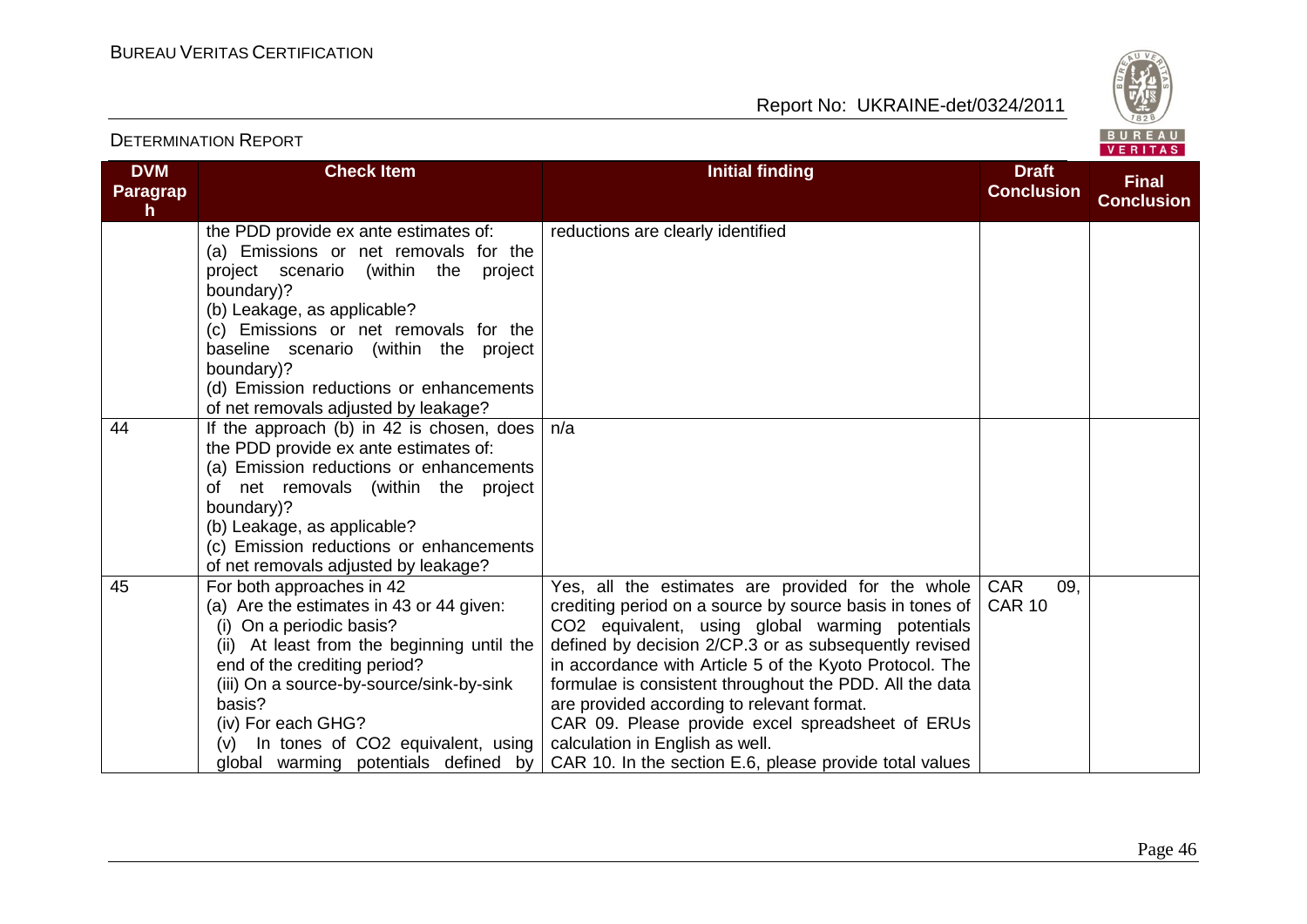

| <b>DVM</b><br>Paragrap<br>$\mathsf{h}$ | <b>Check Item</b>                                                                                                                                                                                                                                                                                                                                                                                                                                                                                                                                                                                                                                                                                                                                                                                                                                                                                                                                                                                                                                                                                                                                                                   | <b>Initial finding</b>       | <b>Draft</b><br><b>Conclusion</b> | <b>Final</b><br><b>Conclusion</b> |
|----------------------------------------|-------------------------------------------------------------------------------------------------------------------------------------------------------------------------------------------------------------------------------------------------------------------------------------------------------------------------------------------------------------------------------------------------------------------------------------------------------------------------------------------------------------------------------------------------------------------------------------------------------------------------------------------------------------------------------------------------------------------------------------------------------------------------------------------------------------------------------------------------------------------------------------------------------------------------------------------------------------------------------------------------------------------------------------------------------------------------------------------------------------------------------------------------------------------------------------|------------------------------|-----------------------------------|-----------------------------------|
|                                        | decision $2/CP.3$ or as subsequently<br>revised in accordance with Article 5 of the<br>Kyoto Protocol?<br>(b) Are the formula used for calculating the<br>estimates in 43 or 44 consistent throughout<br>the PDD?<br>(c) For calculating estimates in 43 or 44,<br>are key factors influencing the baseline<br>emissions or removals and the activity<br>level of the project and the emissions or<br>net removals as well as risks associated<br>with the project taken into account, as<br>appropriate?<br>(d) Are data sources used for calculating<br>the estimates in 43 or 44 clearly identified,<br>reliable and transparent?<br>(e) Are emission factors (including default<br>emission factors) if used for calculating the<br>estimates in 43 or 44 selected by carefully<br>balancing accuracy and reasonableness,<br>and appropriately justified of the choice?<br>(f) Is the estimation in 43 or 44 based on<br>conservative assumptions and the most<br>plausible scenarios in a transparent<br>manner?<br>Are the estimates in 43 or 44<br>(q)<br>consistent throughout the PDD?<br>(h) Is the annual average of estimated<br>emission reductions or enhancements of | for the period of 2013-2022. |                                   |                                   |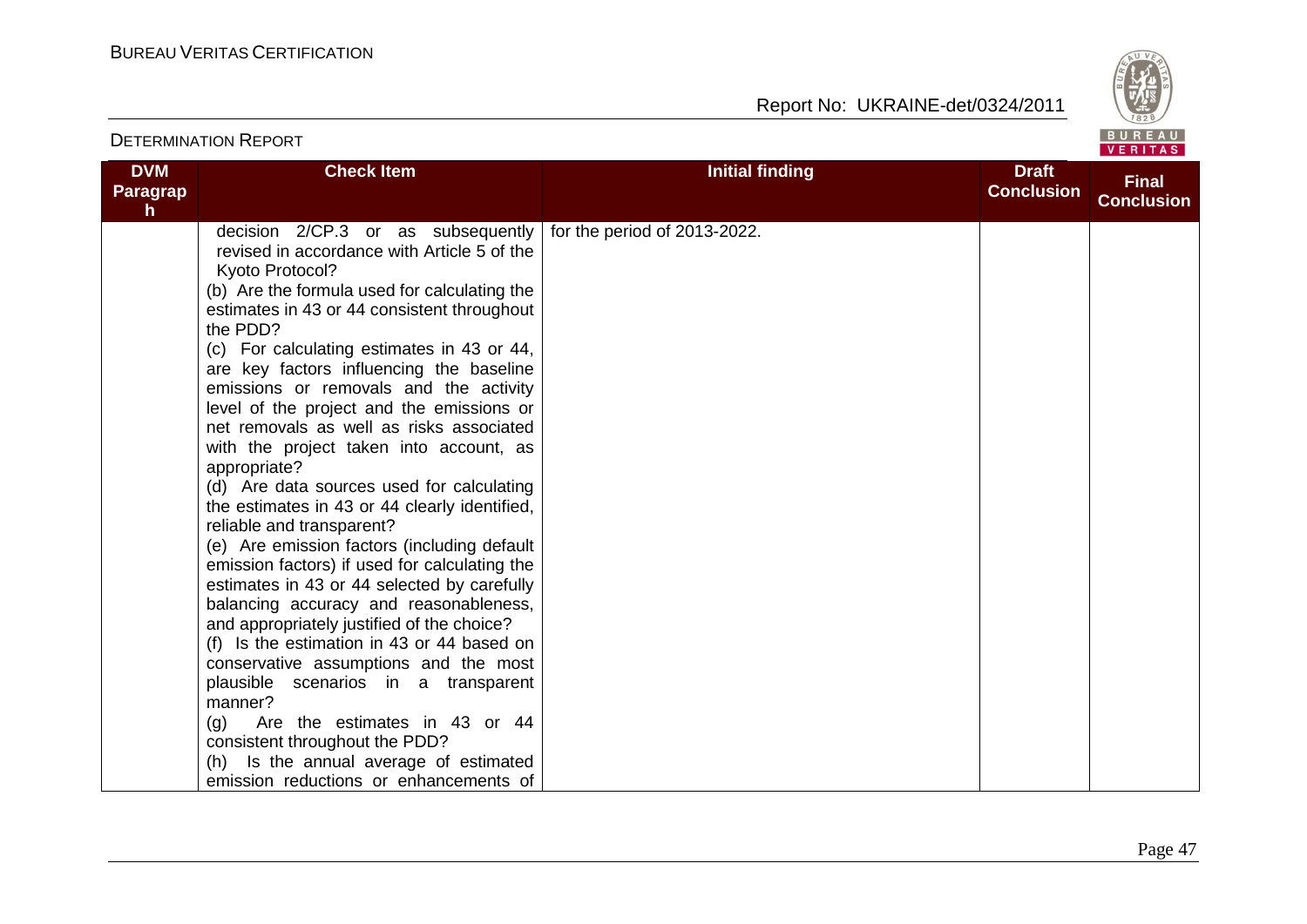Report No: UKRAINE-det/0324/2011



#### **DVM Paragrap h Check Item Initial finding Initial finding Draft Conclusion Final Conclusion** net removals calculated by dividing the total estimated emission reductions or enhancements of net removals over the crediting period by the total months of the crediting period and multiplying by twelve? 46 If the calculation of the baseline emissions or net removals is to be performed ex post, does the PDD include an illustrative ex ante emissions or net removals calculation? n/a **Approved CDM methodology approach only** 47 (a) Is the estimation of emission reductions or | N\a enhancements of net removals made in accordance with the approved CDM methodology? 47 (b) Is the estimation of emission reductions or enhancements of net removals presented in the PDD: − On a periodic basis? − At least from the beginning until the end of the crediting period? − On a source-by-source/sink-by-sink basis? − For each GHG? − In tones of CO2 equivalent, using global warming potentials defined by decision 2/CP.3 or as subsequently revised in N\a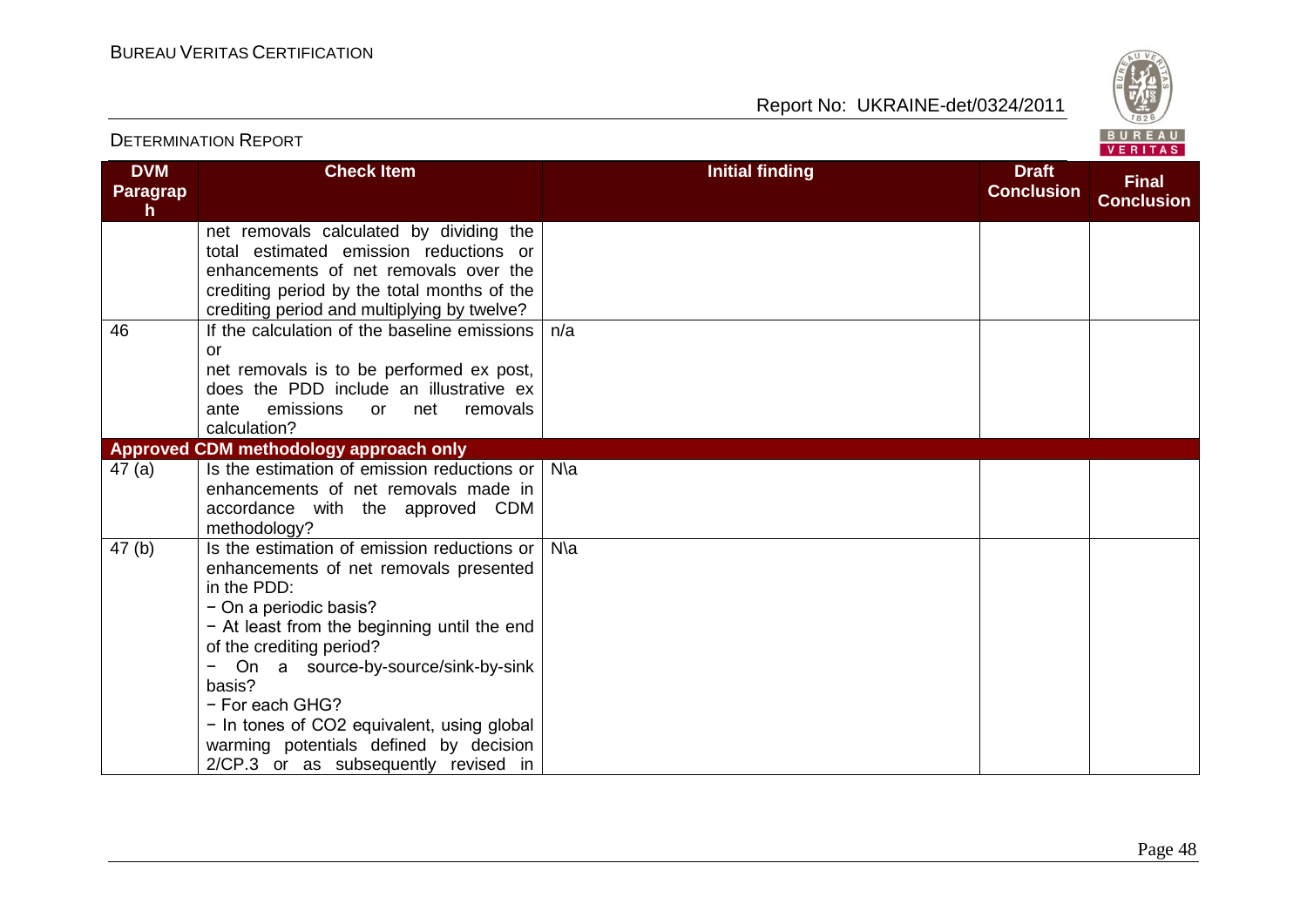

| <b>DETERMINATION REPORT</b>         |                                                                                                                                                                                                                                                                                                                                                                                                                                                                                                                         |                                                                                                                                                                                                                                                                                                                                                                                                                                                                                                                                                                                                                                                                                                               | BUREAU<br><b>VERITAS</b>          |                                   |
|-------------------------------------|-------------------------------------------------------------------------------------------------------------------------------------------------------------------------------------------------------------------------------------------------------------------------------------------------------------------------------------------------------------------------------------------------------------------------------------------------------------------------------------------------------------------------|---------------------------------------------------------------------------------------------------------------------------------------------------------------------------------------------------------------------------------------------------------------------------------------------------------------------------------------------------------------------------------------------------------------------------------------------------------------------------------------------------------------------------------------------------------------------------------------------------------------------------------------------------------------------------------------------------------------|-----------------------------------|-----------------------------------|
| <b>DVM</b><br><b>Paragrap</b><br>h. | <b>Check Item</b>                                                                                                                                                                                                                                                                                                                                                                                                                                                                                                       | <b>Initial finding</b>                                                                                                                                                                                                                                                                                                                                                                                                                                                                                                                                                                                                                                                                                        | <b>Draft</b><br><b>Conclusion</b> | <b>Final</b><br><b>Conclusion</b> |
|                                     | accordance with Article 5 of the Kyoto<br>Protocol?<br>- Are the formula used for calculating the<br>estimates consistent throughout the PDD?<br>- Are the estimates consistent throughout<br>the<br>PDD?<br>- Is the annual average of estimated<br>emission reductions or enhancements of<br>net removals calculated by dividing the<br>total estimated emission reductions or<br>enhancements of net removals over the<br>crediting period by the total months of the<br>crediting period and multiplying by twelve? |                                                                                                                                                                                                                                                                                                                                                                                                                                                                                                                                                                                                                                                                                                               |                                   |                                   |
|                                     | <b>Environmental impacts</b>                                                                                                                                                                                                                                                                                                                                                                                                                                                                                            |                                                                                                                                                                                                                                                                                                                                                                                                                                                                                                                                                                                                                                                                                                               |                                   |                                   |
| 48 (a)                              | <b>PDD</b><br>the<br>list<br>attach<br><b>Does</b><br>and<br>documentation on the analysis of the<br>environmental impacts of the project,<br>transboundary<br>impacts, in<br>including<br>accordance with procedures as determined<br>by the host Party?                                                                                                                                                                                                                                                               | Under the ecological norms of Ukraine the emissions of<br>natural gas in atmosphere ignore contaminating.<br>Therefore no ecological permissions on transporting<br>and supply of natural gas are needed. The only<br>influence on environment is reduction of emissions of<br>natural gas in the atmosphere.<br>Introduction of this project will allow to promote safety<br>of exploitation of gas-distributing networks, that will<br>decrease probability of explosions or fires.<br>Transfrontal influence from project activity,<br>in.<br>accordance with their determination in text of the<br>"Convention on transfrontal contamination at long<br>range", ratified by Ukraine, will not take place. |                                   |                                   |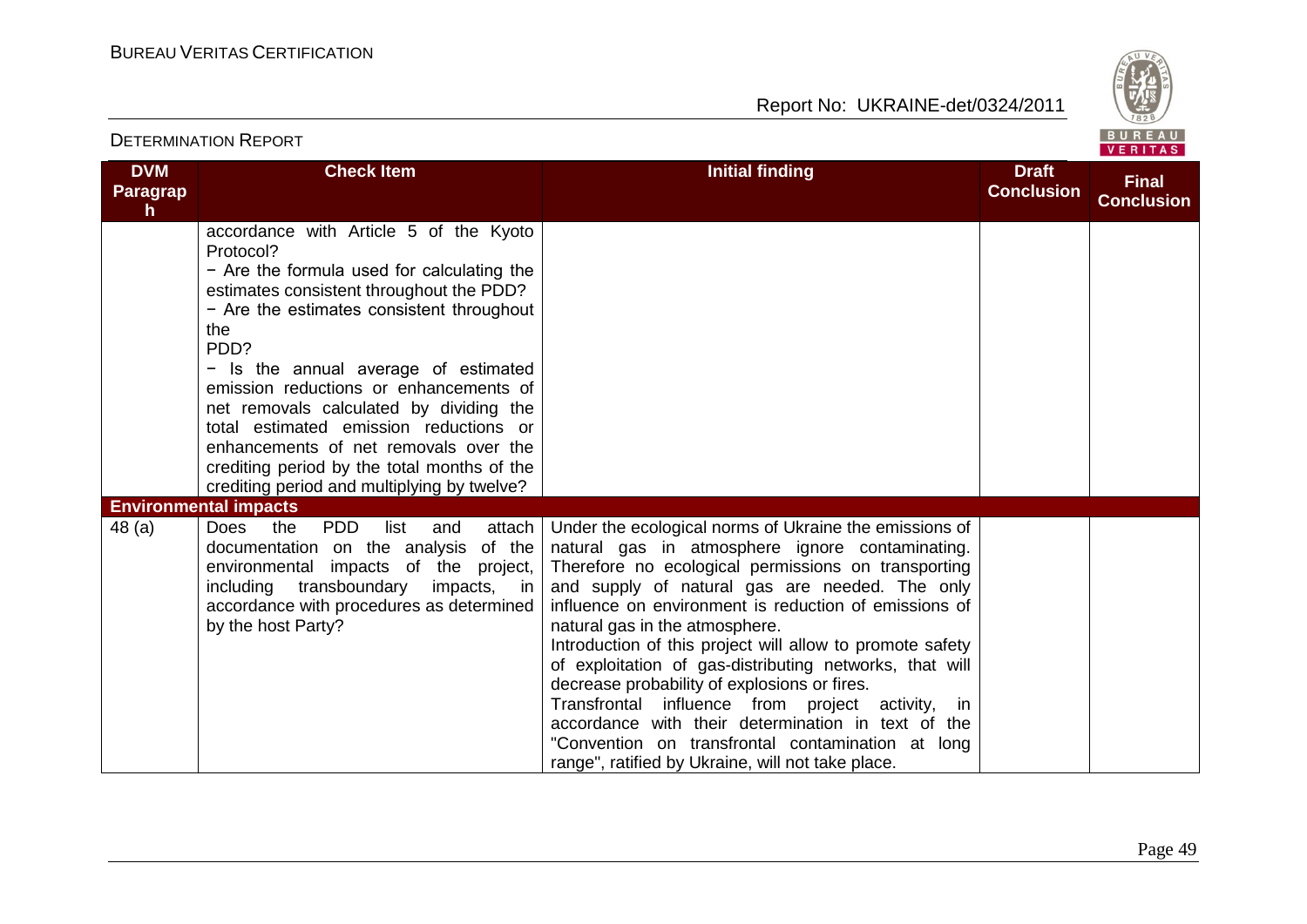

|                             |                                                                                                                                                                                                                                                                                                                                                                       |                                                                                                                                                                                                                                                                            |                                   | <b>VERIIAS</b>                    |
|-----------------------------|-----------------------------------------------------------------------------------------------------------------------------------------------------------------------------------------------------------------------------------------------------------------------------------------------------------------------------------------------------------------------|----------------------------------------------------------------------------------------------------------------------------------------------------------------------------------------------------------------------------------------------------------------------------|-----------------------------------|-----------------------------------|
| <b>DVM</b><br>Paragrap<br>h | <b>Check Item</b>                                                                                                                                                                                                                                                                                                                                                     | <b>Initial finding</b>                                                                                                                                                                                                                                                     | <b>Draft</b><br><b>Conclusion</b> | <b>Final</b><br><b>Conclusion</b> |
|                             |                                                                                                                                                                                                                                                                                                                                                                       | Harmful influences on the environment the introduction<br>of the Project is not envisaged.                                                                                                                                                                                 |                                   |                                   |
| 48 (b)                      | If the analysis in 48 (a) indicates that the<br>environmental impacts are considered<br>significant by the project participants or the<br>host Party, does the PDD provide<br>conclusion and all references to supporting<br>documentation of an environmental impact<br>assessment undertaken in accordance with<br>the procedures as required by the host<br>Party? | See above.                                                                                                                                                                                                                                                                 |                                   |                                   |
|                             | <b>Stakeholder comments</b>                                                                                                                                                                                                                                                                                                                                           |                                                                                                                                                                                                                                                                            |                                   |                                   |
| 49                          | If stakeholder consultation was undertaken<br>in<br>accordance with the procedure as required<br>by the host Party, does the PDD provide:<br>(a) A list of stakeholders from whom<br>comments on the projects have been<br>received, if any?<br>(b) The nature of the comments?<br>(c) A description on whether and how the<br>comments have been addressed?          | Consultations were conducted with the specialists of<br>Institute of General Energy of NAS of Ukraine.<br>Comments from Parties concerned were not received.<br>The project activity does not foresee negative influence<br>on the environment and negative social effect. |                                   |                                   |
|                             | Determination regarding small-scale projects (additional elements for assessment)                                                                                                                                                                                                                                                                                     |                                                                                                                                                                                                                                                                            |                                   |                                   |
| 50                          | Does the PDD appropriately specify and<br>justify the SSC project type(s) and<br>category(ies) that fall under:<br>(a) One of the types and thresholds of JI<br>SSC projects as defined in . Provisions for                                                                                                                                                           | $N\$                                                                                                                                                                                                                                                                       |                                   |                                   |

#### DETERMINATION REPORT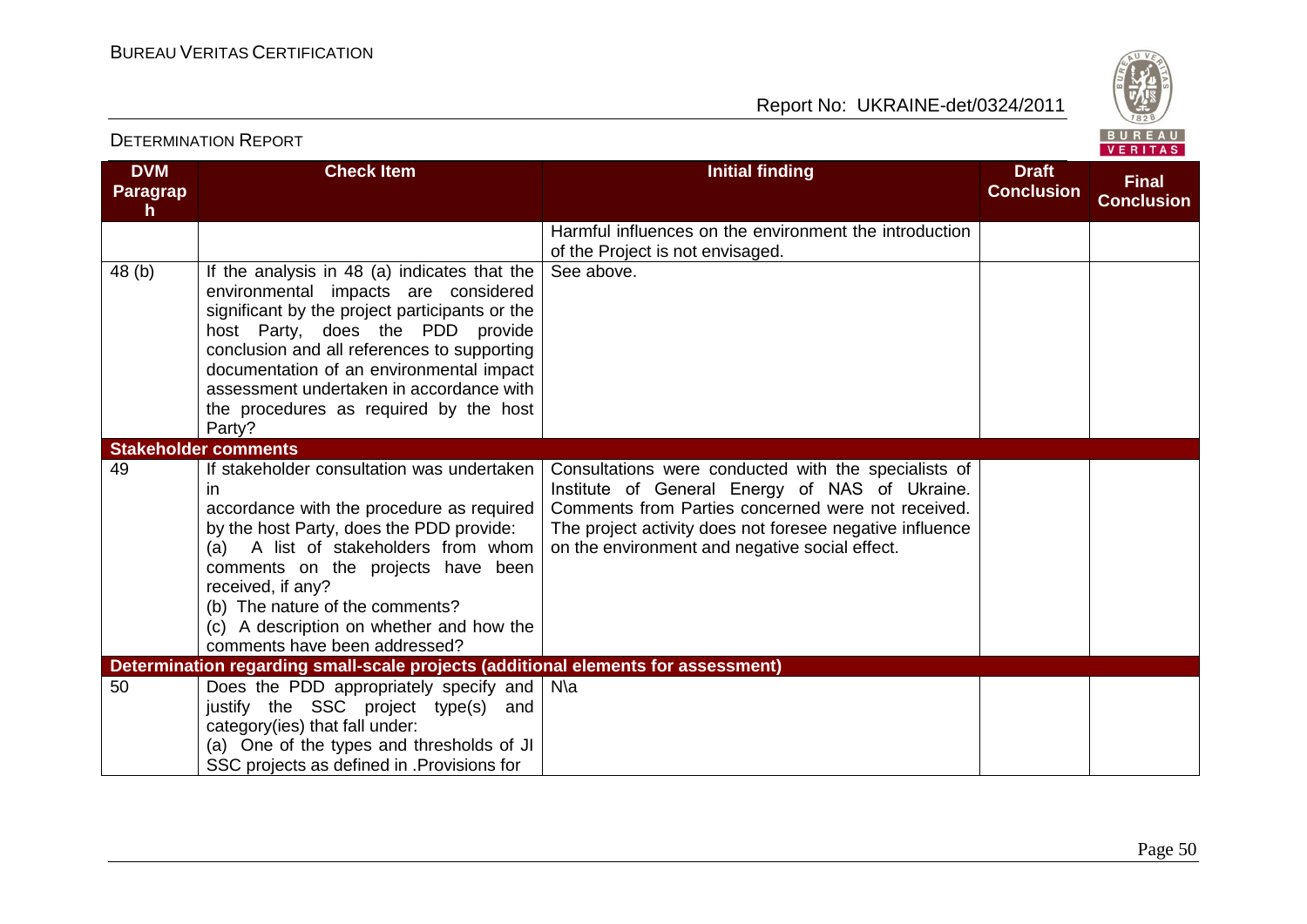

|                                     |                                                                                                                                                                                                                                                                                                                                                                                                                                                                                                                                                                                                                     |                        |                                   | <b>VERITAS</b>                    |
|-------------------------------------|---------------------------------------------------------------------------------------------------------------------------------------------------------------------------------------------------------------------------------------------------------------------------------------------------------------------------------------------------------------------------------------------------------------------------------------------------------------------------------------------------------------------------------------------------------------------------------------------------------------------|------------------------|-----------------------------------|-----------------------------------|
| <b>DVM</b><br><b>Paragrap</b><br>h. | <b>Check Item</b>                                                                                                                                                                                                                                                                                                                                                                                                                                                                                                                                                                                                   | <b>Initial finding</b> | <b>Draft</b><br><b>Conclusion</b> | <b>Final</b><br><b>Conclusion</b> |
|                                     | joint implementation small-scale projects.?<br>If the project contains more than one JI<br>SSC project type component, does each<br>component meet the relevant threshold<br>criterion?<br>(b) One of the SSC project categories<br>defined in the most recent version of<br>appendix B of annex II to decision<br>4/CMP.1, or an additional project category<br>approved by<br>the JISC in accordance with the relevant<br>"Provisions<br>provision in<br>for<br>joint<br>implementation small-scale projects"?                                                                                                    |                        |                                   |                                   |
| 51                                  | Does the SSC PDD confirms and shows<br>that the proposed JI SSC project is not a<br>debundled component of a large project by<br>explaining that there does not exist a JI<br>(SSC) project with a publicly available<br>determination in<br>accordance<br>with<br>paragraph 34 of the JI guidelines:<br>(a) Which has the same<br>project<br>participants; and<br>Which<br>applies<br>(b)<br>the<br>same<br>technology/measure and pertains to the<br>same project category; and<br>(c) Whose determination has been made<br>publicly available in accordance with<br>paragraph 34 of the JI guidelines within the | $N\$                   |                                   |                                   |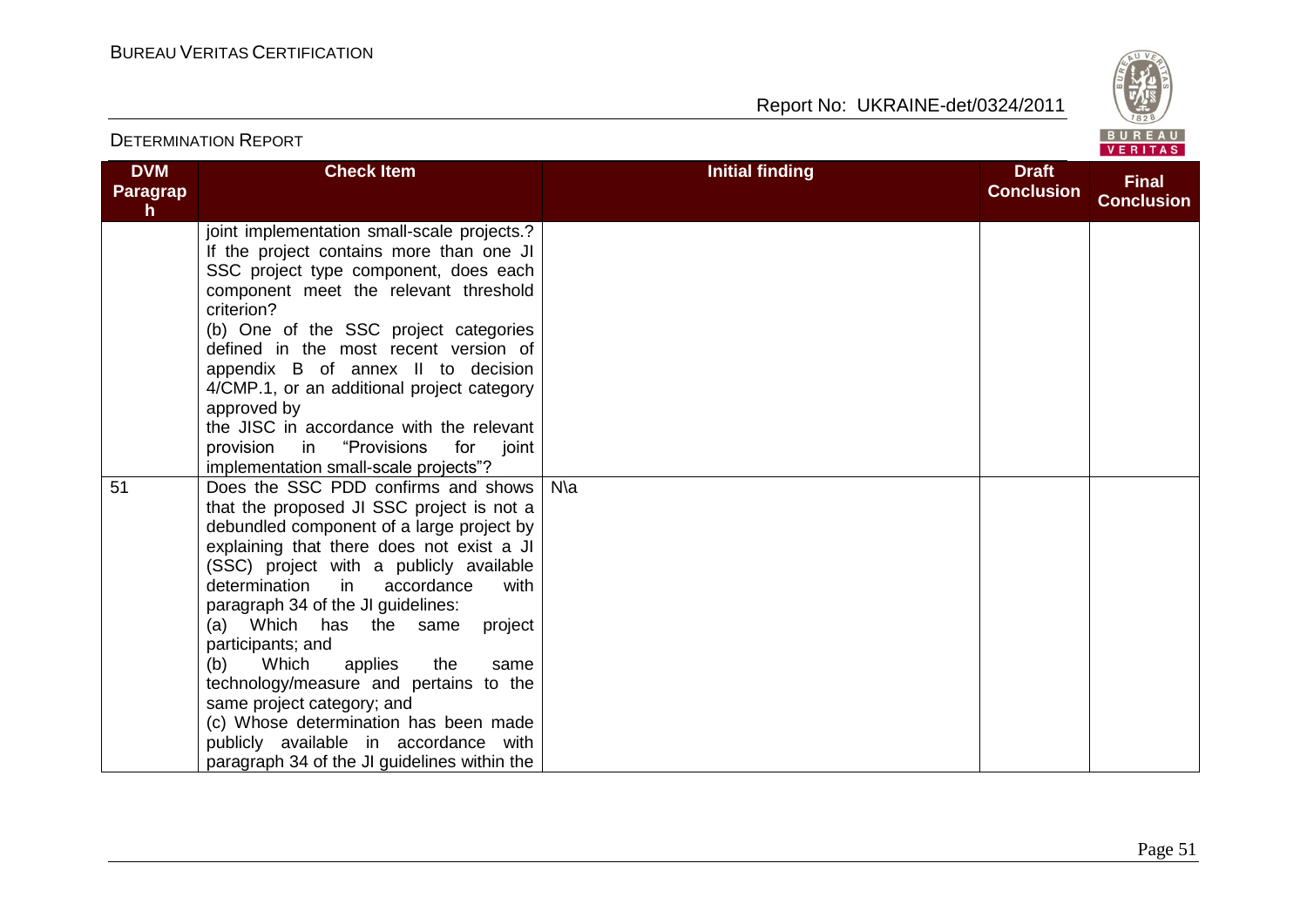

#### DETERMINATION REPORT **DVM Paragrap h Check Item Initial finding Initial finding Draft Conclusion Final Conclusion** previous 2 years; and (d) Whose project boundary is within 1 km of the project boundary of the proposed JI SSC project at the closest point? **Applicable to bundled JI SSC projects only** 52 (a) Do all projects in the bundle: (i) Have the same crediting period? (ii) Comply with the provisions for JI SSC projects defined in "Provisions for joint implementation small-scale projects", in particular the thresholds referred to in 50 (a) above? (iii) Retain their distinctive characteristics (i.e. location, technology/measure etc.)? N\a 52 (b) Does the composition of the bundle not N\a change over time? 52 (c) Has the AIE received (from the project participants): (i) Information on the bundle using the form developed by the JISC (F-JI-SSCBUNDLE<sup>12</sup> (ii) A written statement signed by all project participants indicating that they agree that their individual projects are part of the bundle and nominating one project participant to represent all project participants in communicating with the JISC? N\a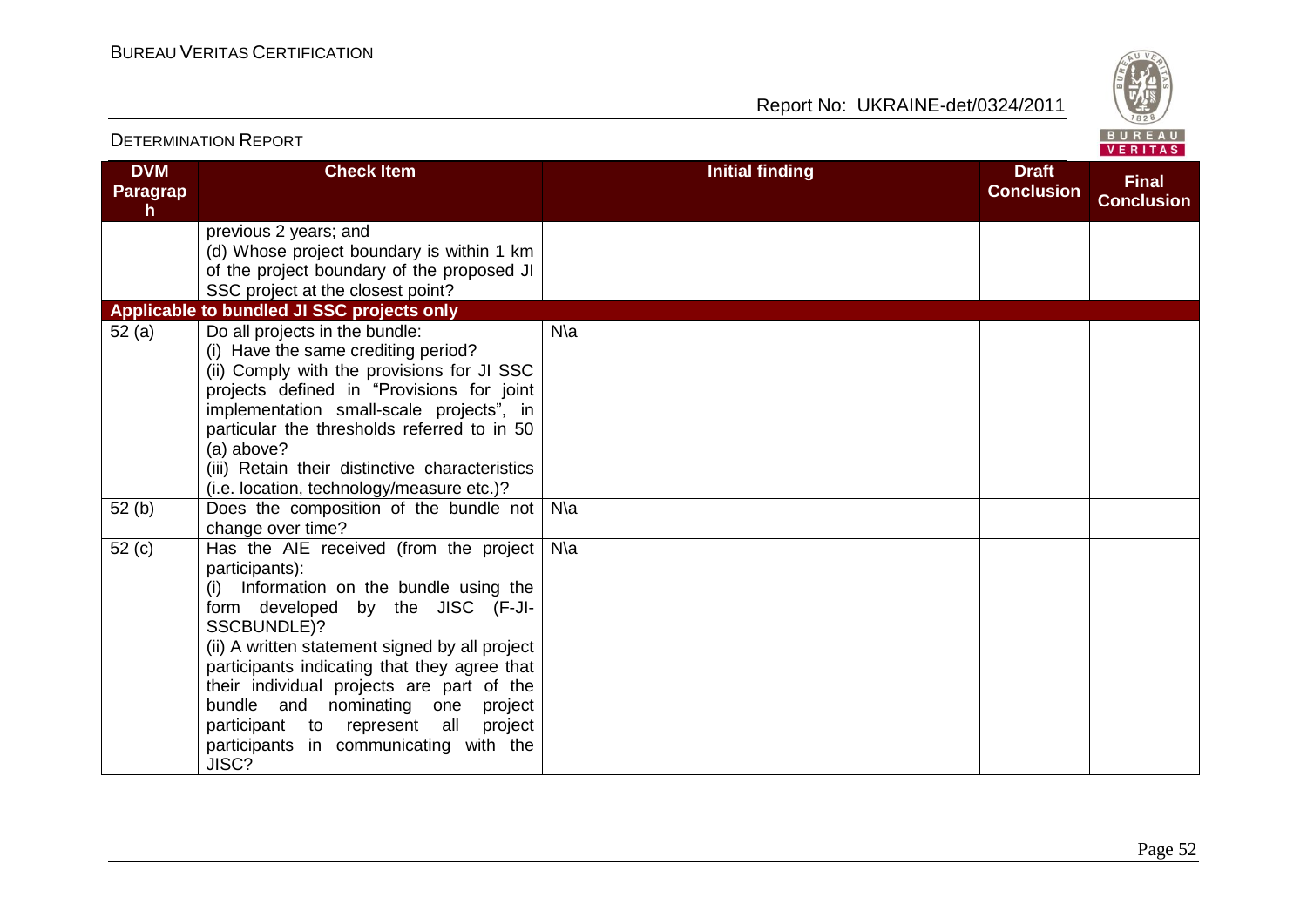

#### **DVM Paragrap h Check Item Initial finding Initial finding Draft Conclusion Final Conclusion** (iii) Indication by the Parties involved that they are aware of the bundle in their project approvals referred to in 19 above? 53 **If the project participants prepared a single** SSC PDD for the bundled JI SSC projects, do(are) all the projects: (a) Pertain to the same JI SSC project category? (b) Apply the same technology or measure? (c) Located in the territory of the same host Party? N\a 54 If the project participants prepared N\a separate SSC PDDs for the bundled JI SSC projects, do(are) all the projects: (a) Have SSC PDDs been prepared for all JI SSC projects in the bundle? (b) Does each SSC PDD contain a single JI SCC project in the bundle? 55 If the projects in the bundle use the same baseline, does the F-JI-SSC-BUNDLE provide an appropriate justification for the use of the same baseline considering the particular situation of each project in the bundle? N\a 56 Does the PDD indicate which of the following approaches is used for N\a

#### DETERMINATION REPORT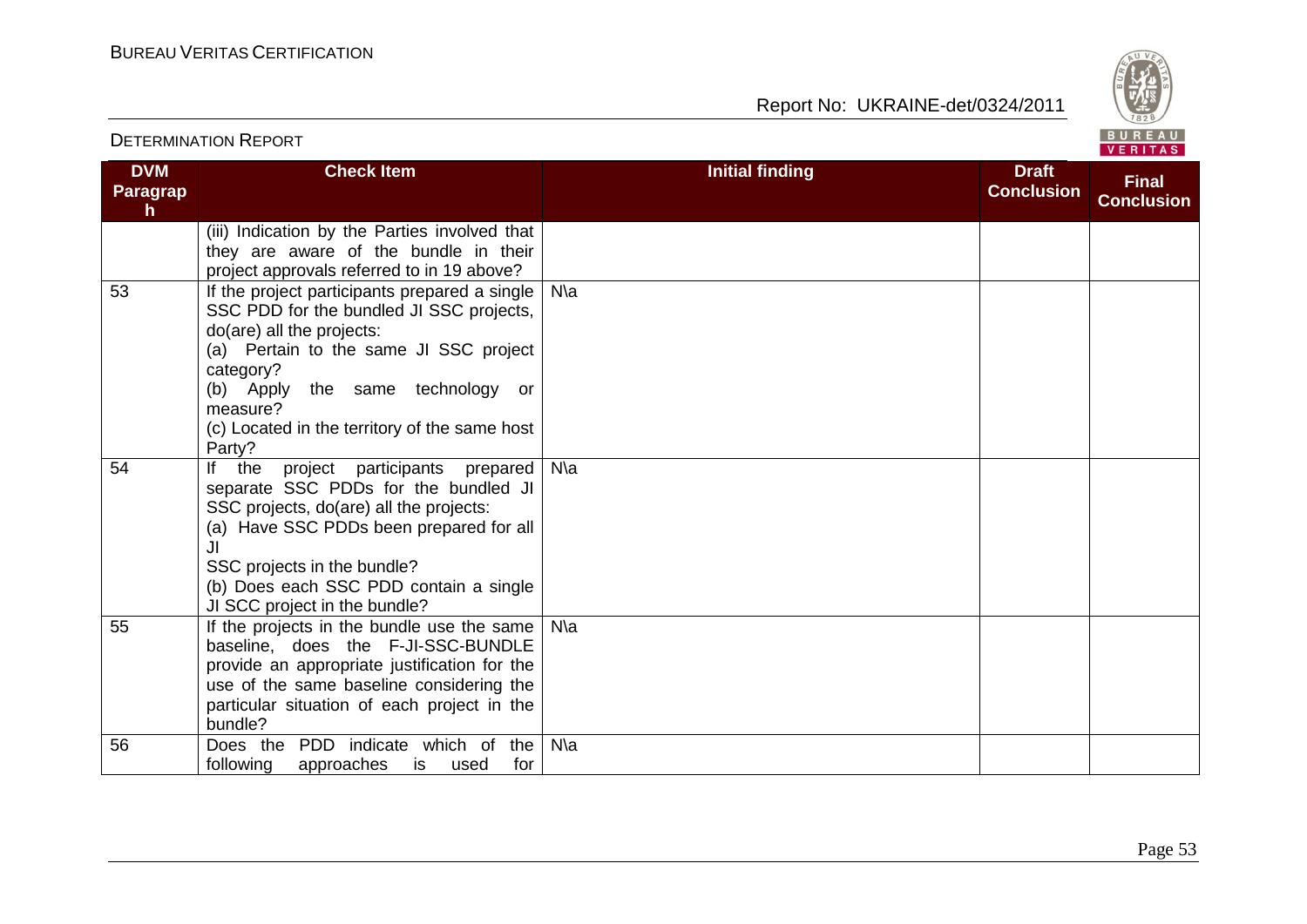Report No: UKRAINE-det/0324/2011



#### **DVM Paragrap h Check Item Initial finding Initial finding Draft Conclusion Final Conclusion** establishing a monitoring plan? (a) By preparing a separate monitoring plan for each of the constituent projects; (b) By preparing an overall monitoring plan including a proposal of monitoring of performance of the constituent projects on a sample basis, as appropriate. 56 (b) If the approach 57 (b) above is used, (i) Are all the JI SSC projects located in the territory of the same host Party? (ii) Do all the JI SSC projects pertain to the same project category? (iii) Do all the JI SSC projects apply the same technology or measure? (iv) Does the overall monitoring plan reflect good monitoring practice appropriate to the bundled JI SSC projects and provide for collection and archiving of the data needed to calculate the emission reductions achieved by the bundled projects? N\a **Applicable to all JI SSC projects** 57 Social Lubstange only within the boundaries of  $\vert$  N\and N\and N\and N\and N\a non-Annex I Parties considered? **Determination regarding land use, land-use change and forestry projects (additional/alternative elements for assessment)** 58 **Does the PDD appropriately specify how** N\a the LULUCF project conforms to: (a) The definitions of LULUCF activities included in paragraph 1 of the annex to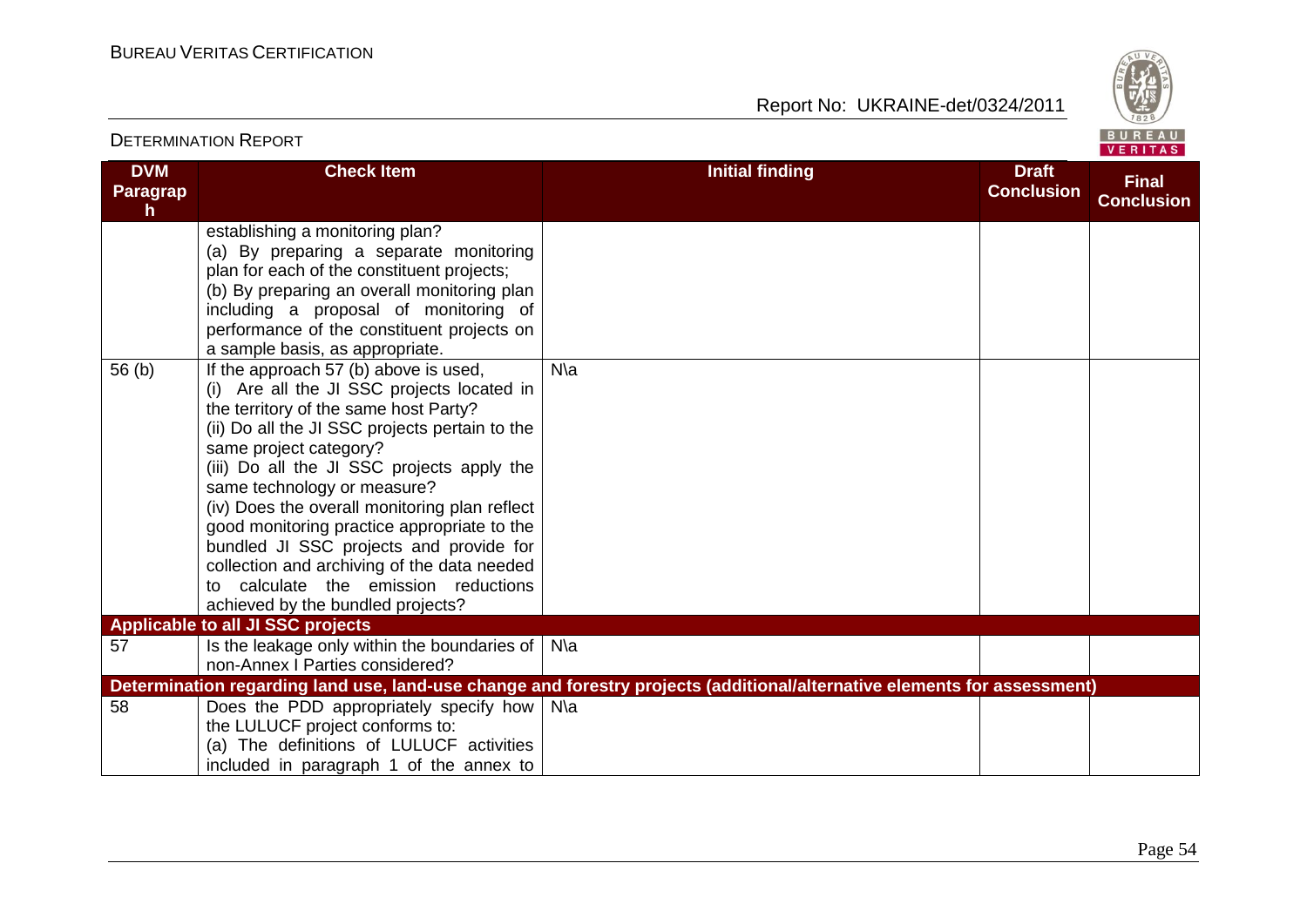

| <b>DETERMINATION REPORT</b> |                                                                                                                                                                                                                                                                                                                                                                                                                                                                                                                                                              |                        |                                   | BUREAU<br><b>VERITAS</b>          |
|-----------------------------|--------------------------------------------------------------------------------------------------------------------------------------------------------------------------------------------------------------------------------------------------------------------------------------------------------------------------------------------------------------------------------------------------------------------------------------------------------------------------------------------------------------------------------------------------------------|------------------------|-----------------------------------|-----------------------------------|
| <b>DVM</b><br>Paragrap<br>h | <b>Check Item</b>                                                                                                                                                                                                                                                                                                                                                                                                                                                                                                                                            | <b>Initial finding</b> | <b>Draft</b><br><b>Conclusion</b> | <b>Final</b><br><b>Conclusion</b> |
|                             | decision 16/CMP.1, applying good practice<br>guidance for LULUCF as decided by the<br>CMP, as appropriate?<br>(b) In the case of afforestation,<br>reforestation and/or forest management<br>projects, the definition of "forest" selected<br>by the host Party, which specifies:<br>A single minimum tree crown cover<br>(i)<br>value (between 10 and 30 per cent)? and<br>(ii) A single minimum land area value<br>(between 0.05 and 1 hectare)? and<br>(iii) A single minimum tree height value<br>(between 2 and 5 metres)?<br>JI specific approach only |                        |                                   |                                   |
| 59<br>60                    | Baseline setting - in addition to 22-26<br>above Does the PDD provide an<br>explanation how the baseline chosen:<br>- Takes into account the good practice<br>guidance for LULUCF, developed by the<br>IPCC?<br>- Ensures conformity with the definitions,<br>accounting rules, modalities and guidelines<br>under Article 3, paragraphs 3 and 4, of the<br>Kyoto Protocol?<br>Project boundary - alternative to 32-33                                                                                                                                       | N\a<br>$N\$            |                                   |                                   |
|                             | Does the project boundary<br>(a)<br>geographically delineate the JI LULUCF<br>project under the control of the project                                                                                                                                                                                                                                                                                                                                                                                                                                       |                        |                                   |                                   |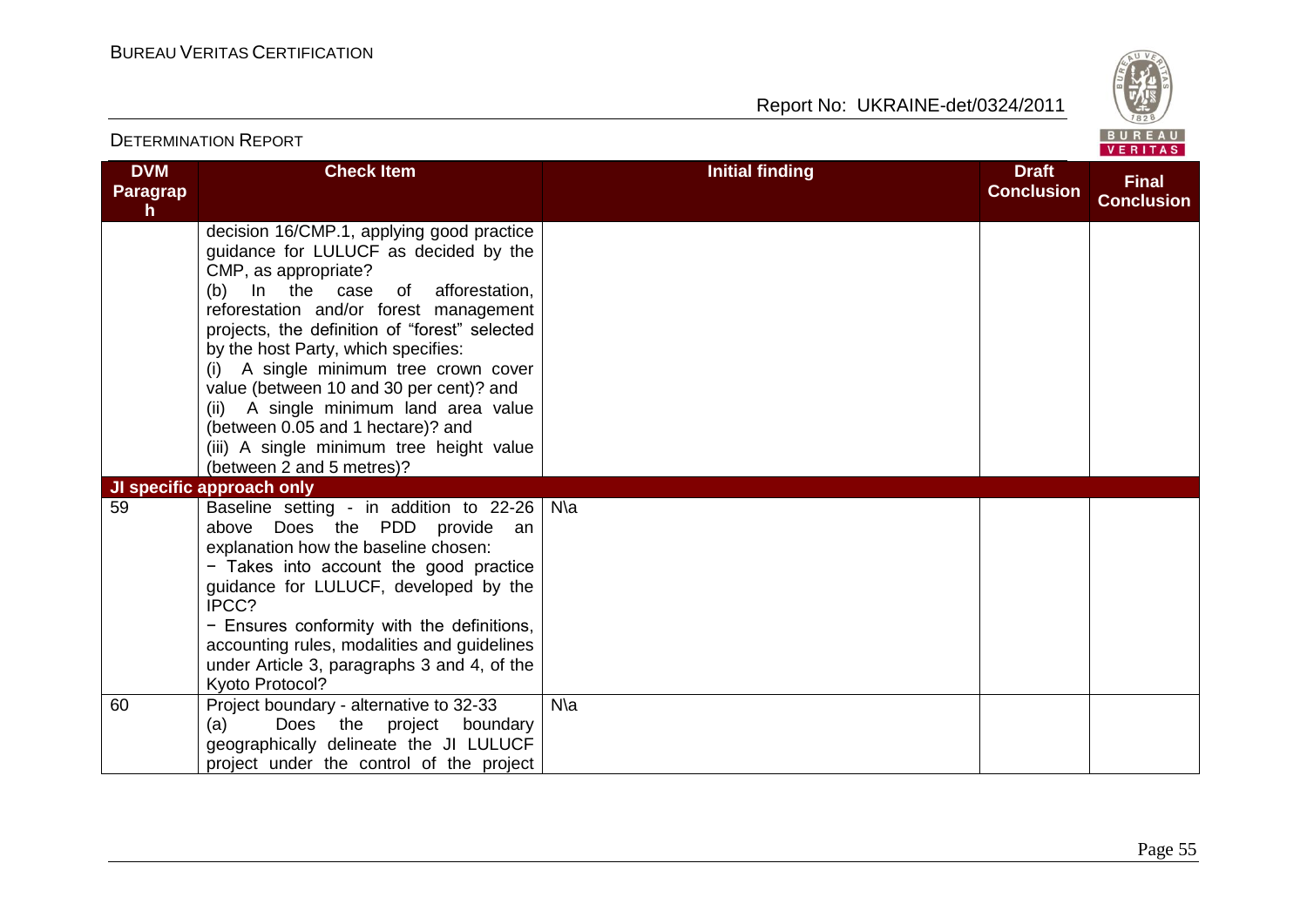

| <b>DETERMINATION REPORT</b> |                                                                                                                                                                                                                                                                                                                                                                                                                                                                                                                                                                                                                                                                                                                                                                                                                                                                                                                                                                              |                        | BUREAU<br>VERITAS                 |                                   |
|-----------------------------|------------------------------------------------------------------------------------------------------------------------------------------------------------------------------------------------------------------------------------------------------------------------------------------------------------------------------------------------------------------------------------------------------------------------------------------------------------------------------------------------------------------------------------------------------------------------------------------------------------------------------------------------------------------------------------------------------------------------------------------------------------------------------------------------------------------------------------------------------------------------------------------------------------------------------------------------------------------------------|------------------------|-----------------------------------|-----------------------------------|
| <b>DVM</b><br>Paragrap<br>h | <b>Check Item</b>                                                                                                                                                                                                                                                                                                                                                                                                                                                                                                                                                                                                                                                                                                                                                                                                                                                                                                                                                            | <b>Initial finding</b> | <b>Draft</b><br><b>Conclusion</b> | <b>Final</b><br><b>Conclusion</b> |
|                             | participants?<br>(a) If the JI LULUCF project contains more<br>than one discrete area of land,<br>(i) Does each discrete area of land have a<br>unique geographical identification?<br>(ii) Is the boundary defined for each<br>discrete area?<br>(ii) Does the boundary not include the<br>areas in between these discrete areas of<br>land?<br>(b) Does the project boundary encompass<br>all anthropogenic emissions by sources<br>and removals by sinks of GHGs which are:<br>Under the control of the project<br>(i)<br>participants;<br>(ii) Reasonably attributable to the project;<br>and<br>(iii) Significant?<br>(c) Does the project boundary account for<br>all changes in the following carbon pools:<br>- Above-ground biomass;<br>- Below-ground biomass;<br>$-$ Litter;<br>- Dead wood; and<br>- Soil organic carbon?<br>(c) Does the PDD provide:<br>(i) The information of which carbon pools<br>are selected?<br>(ii) If one or more carbon pools are not |                        |                                   |                                   |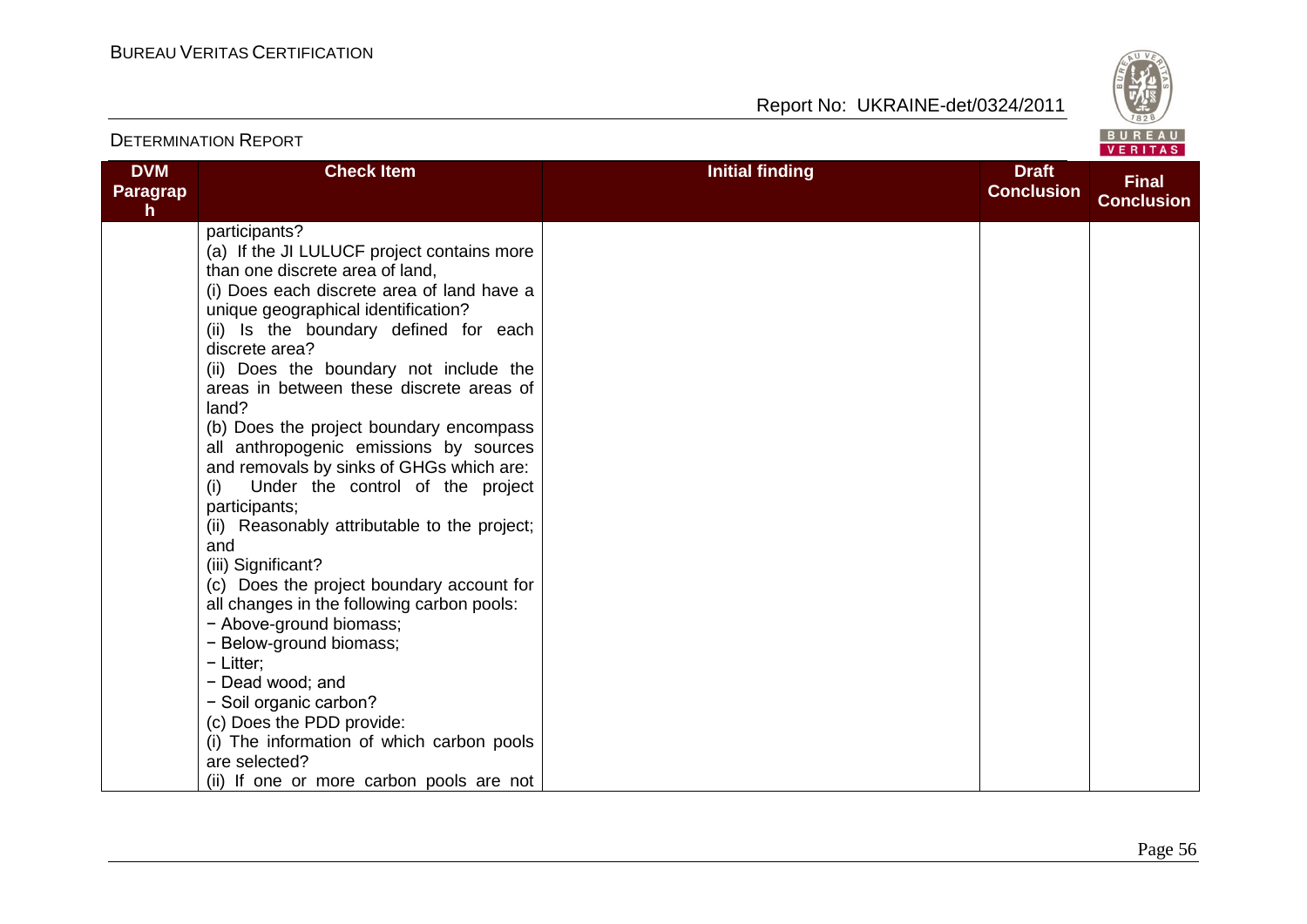Report No: UKRAINE-det/0324/2011



#### **DVM Paragrap h Check Item Initial finding Initial finding Draft Conclusion Final Conclusion** selected, transparent and verifiable information that indicates, based on conservative assumptions, that the pool is not a source? (d) Is the project boundary defined on the basis of a case-by-case assessment with regard to the criteria in (b) above? 61 (a) Project boundary - alternative to 32-33 N\a (cont.) Are the delineation of the project boundary and the gases and sources/sinks included appropriately described and justified in the PDD? 61 (b) Project boundary - alternative to 32-33 (cont.) Are all gases and sources/sinks included explicitly stated, and the exclusions of any sources/sinks related to the baseline or the LULUCF project appropriately justified? N\a 62 Monitoring plan - in addition to 35-39 Does the PDD provide an appropriate description of the sampling design that will be used for the calculation of the net anthropogenic removals by sinks occurring within the project boundary in the project scenario and, in case the baseline is monitored, in the baseline scenario, including, inter alia, stratification, determination of number of N\a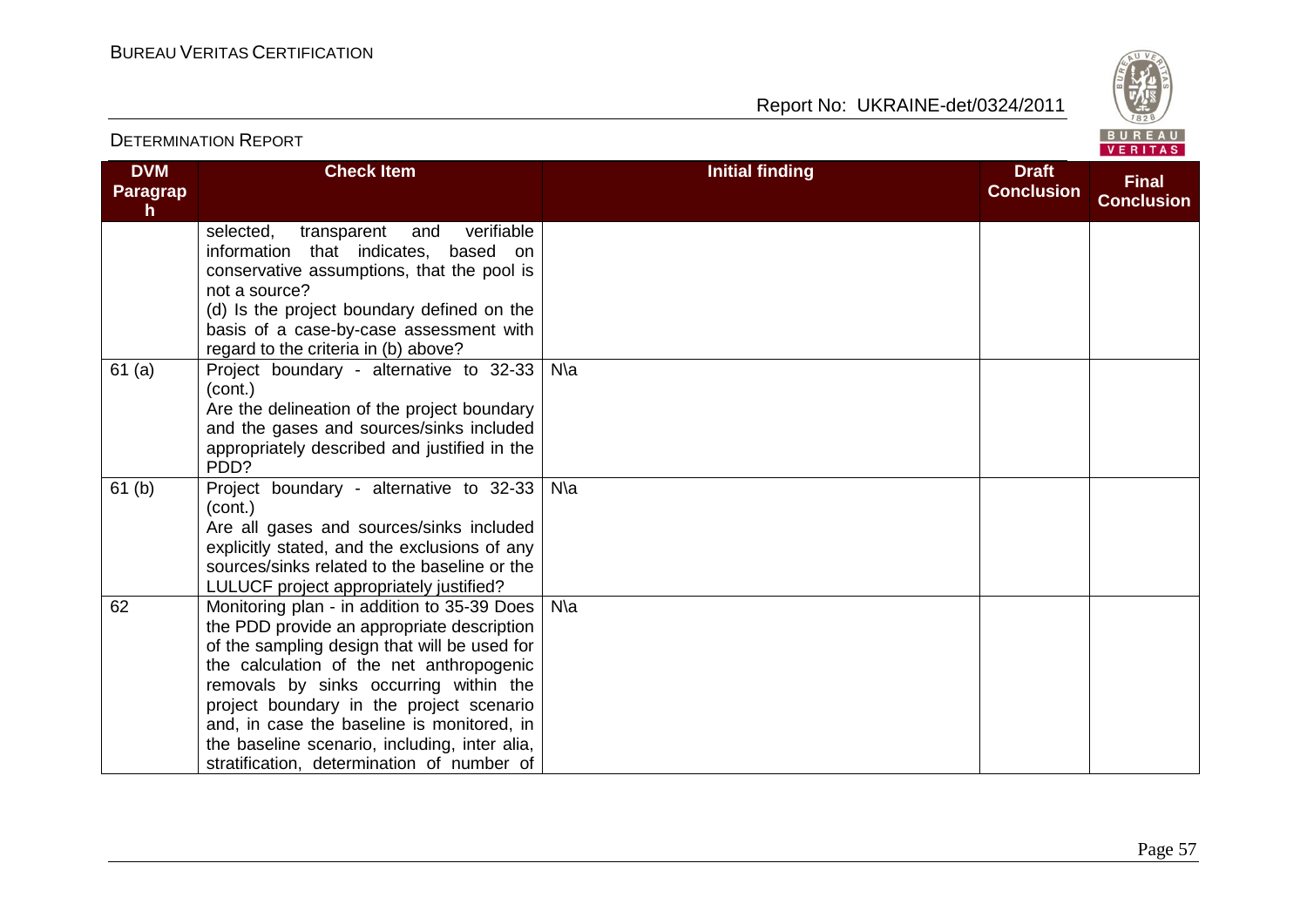

|                                    |                                                                                                                                                                                                                                                           |                                                                                                   | VERITAS                           |
|------------------------------------|-----------------------------------------------------------------------------------------------------------------------------------------------------------------------------------------------------------------------------------------------------------|---------------------------------------------------------------------------------------------------|-----------------------------------|
| <b>DVM</b><br><b>Paragrap</b><br>h | <b>Check Item</b>                                                                                                                                                                                                                                         | <b>Initial finding</b><br><b>Draft</b><br><b>Conclusion</b>                                       | <b>Final</b><br><b>Conclusion</b> |
|                                    | plots and plot distribution etc.?                                                                                                                                                                                                                         |                                                                                                   |                                   |
| 63                                 | Does the PDD take into account only the<br>increased anthropogenic emissions by<br>sources and/or reduced anthropogenic<br>removals by sinks of GHGs outside the<br>project boundary?                                                                     | $N\$                                                                                              |                                   |
|                                    | Approved CDM methodology approach only                                                                                                                                                                                                                    |                                                                                                   |                                   |
| 64(a)                              | Does the PDD provide the title, reference<br>number and version of the approved CDM<br>methodology used?                                                                                                                                                  | $N\$ a                                                                                            |                                   |
| 64(a)                              | Is the approved CDM methodology the<br>most recent valid version when the PDD is<br>submitted for publication? If not, is the<br>methodology still within the grace period<br>(was the methodology revised to a newer<br>version in the past two months)? | $N\$                                                                                              |                                   |
| 64 <sub>(b)</sub>                  | Does the PDD provide a description of why<br>the approved CDM methodology is<br>applicable to the project?                                                                                                                                                | $N\$                                                                                              |                                   |
| 64 (c)                             | Are all explanations, descriptions and<br>analyses made in accordance with the<br>referenced approved CDM methodology?                                                                                                                                    | $N\$                                                                                              |                                   |
| 64 (d)                             | Are the baseline, additionality, project<br>boundary, monitoring plan, estimation of<br>enhancements of net removals and<br>leakage established appropriately as a<br>result?                                                                             | $N\$                                                                                              |                                   |
|                                    |                                                                                                                                                                                                                                                           | Determination regarding programmes of activities (additional/alternative elements for assessment) |                                   |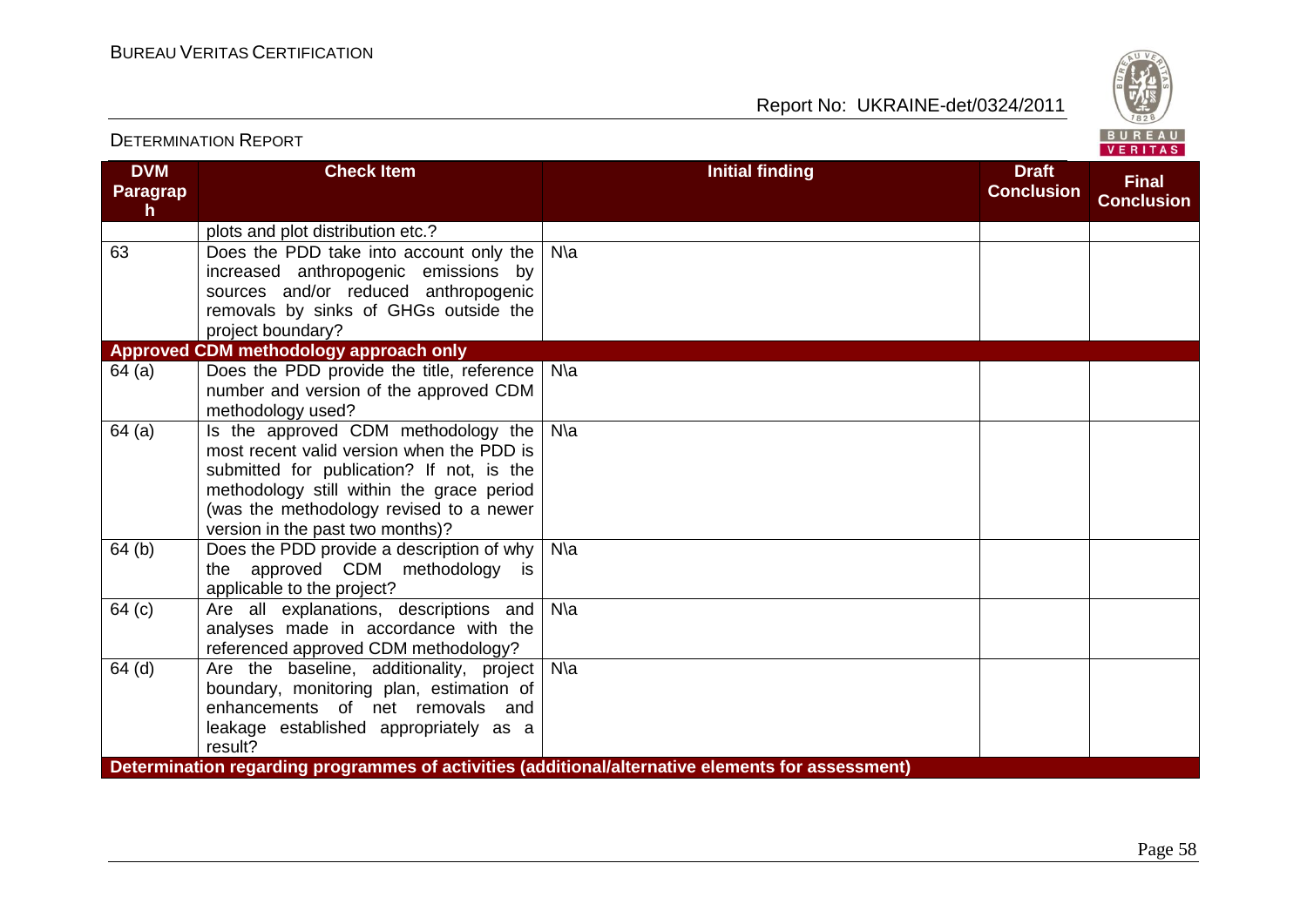

|                                               |                                                                                                                                                                                                                                                                                                                                                                                                                                                                                                                                                                                                                                                                                                                                                                                                                                                                                                                                                                                                                                                                     |                        |                                   | <b>VENIIAS</b>                    |
|-----------------------------------------------|---------------------------------------------------------------------------------------------------------------------------------------------------------------------------------------------------------------------------------------------------------------------------------------------------------------------------------------------------------------------------------------------------------------------------------------------------------------------------------------------------------------------------------------------------------------------------------------------------------------------------------------------------------------------------------------------------------------------------------------------------------------------------------------------------------------------------------------------------------------------------------------------------------------------------------------------------------------------------------------------------------------------------------------------------------------------|------------------------|-----------------------------------|-----------------------------------|
| <b>DVM</b><br><b>Paragrap</b><br>$\mathsf{h}$ | <b>Check Item</b>                                                                                                                                                                                                                                                                                                                                                                                                                                                                                                                                                                                                                                                                                                                                                                                                                                                                                                                                                                                                                                                   | <b>Initial finding</b> | <b>Draft</b><br><b>Conclusion</b> | <b>Final</b><br><b>Conclusion</b> |
| 66                                            | Does the PDD include:<br>(a) A description of the policy or goal that<br>the JI PoA seeks to promote?<br>(b) A geographical boundary for the JI PoA<br>(e.g. municipality, region within a country,<br>country or several countries) within which<br>all JPAs included in the JI PoA will be<br>implemented?<br>(c) A description of the operational and<br>management arrangements established by<br>coordinating<br>entity<br>for<br>the<br>the<br>implementation of the JI PoA, including:<br>- The maintenance of records for each<br>JPA?<br>- A system/procedure to avoid double<br>counting (e.g. to avoid including a new JPA<br>that has already been determined)?<br>Provisions to ensure that persons<br>operating JPAs are aware and have<br>agreed to their activity being added to the<br>JI PoA?<br>(d) A description of each type of JPAs that<br>will be included in the JI PoA, including the<br>technology or measures to be used?<br>(e) The eligibility criteria for inclusion of<br>JPAs to the JI PoA for each type of JPA in<br>the JI PoA? | $N\$                   |                                   |                                   |
| 67                                            | Project approvals by Parties involved -                                                                                                                                                                                                                                                                                                                                                                                                                                                                                                                                                                                                                                                                                                                                                                                                                                                                                                                                                                                                                             | N∖a                    |                                   |                                   |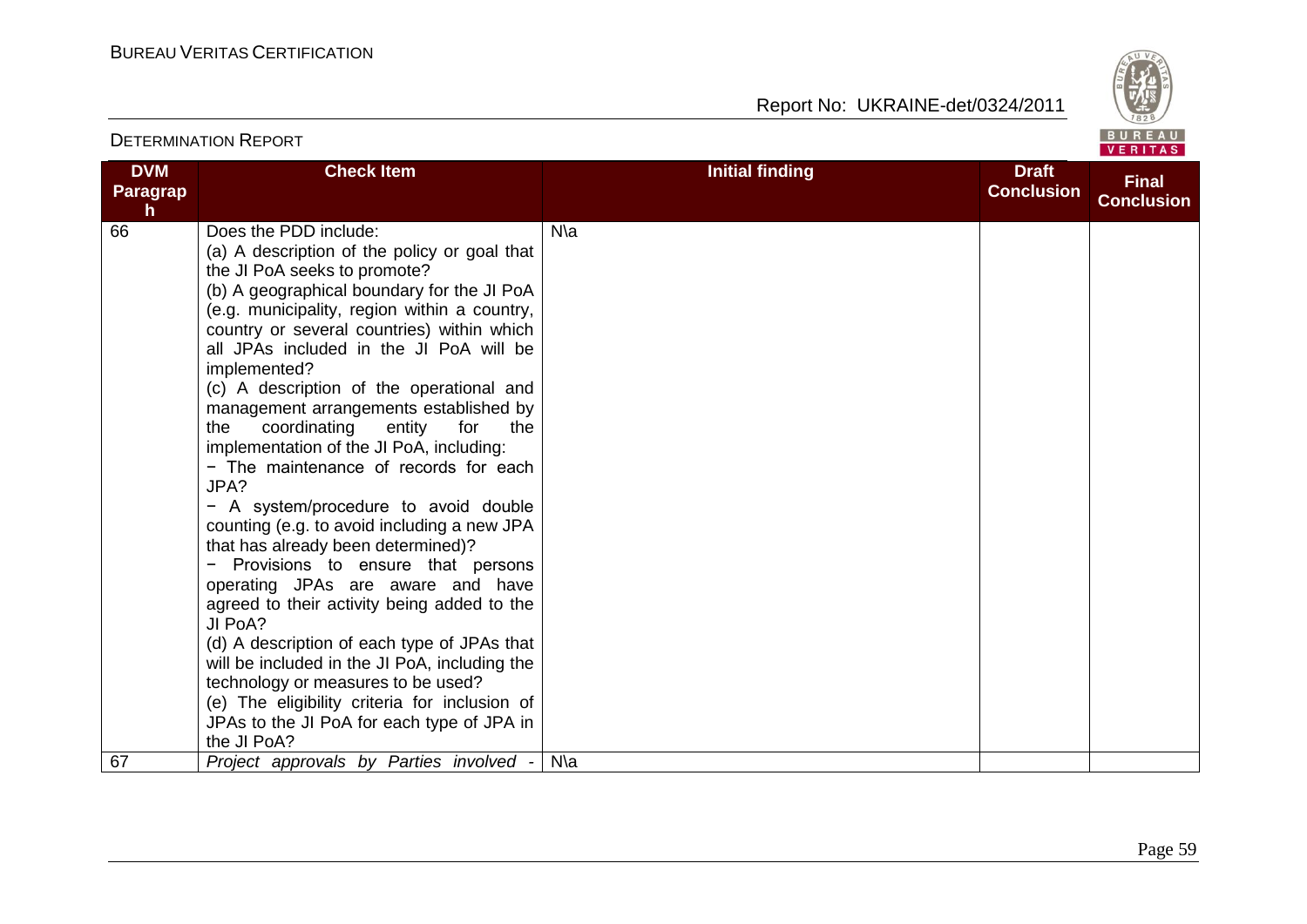Report No: UKRAINE-det/0324/2011



#### **DVM Paragrap h Check Item Initial finding Initial finding Draft Conclusion Final Conclusion** *additional to 19-20*  Are all Parties partly or entirely within the geographical boundary for the JI PoA listed as "Parties involved" and indicated as host Parties in the PDD? 68 *Authorization of project participants by*  N\a *Parties involved - additional to 21*  Is the coordinating entity presented in the PDD authorized by all host Parties to coordinate and manage the JI PoA? 69 *Baseline setting - additional to 22-26*  Is the baseline established for each type of JPA? N\a 70 *Additionality - additional to 27-31*  Does the PDD indicate at which of the following levels that additionality is demonstrated? (a) For the JI PoA (b) For each type of JPA N\a 71 *Crediting period - additional to 34*  Is the starting date of the JI PoA after the beginning of 2006 (instead of 2000)? N\a 72 *Monitoring plan - additional to 35-39*  Is the monitoring plan established for each technology and/or measure under each type of JPA included in the JI PoA? N\a 73 Does the PDD include a table listing at N\aleast one real JPA for each type of JPA?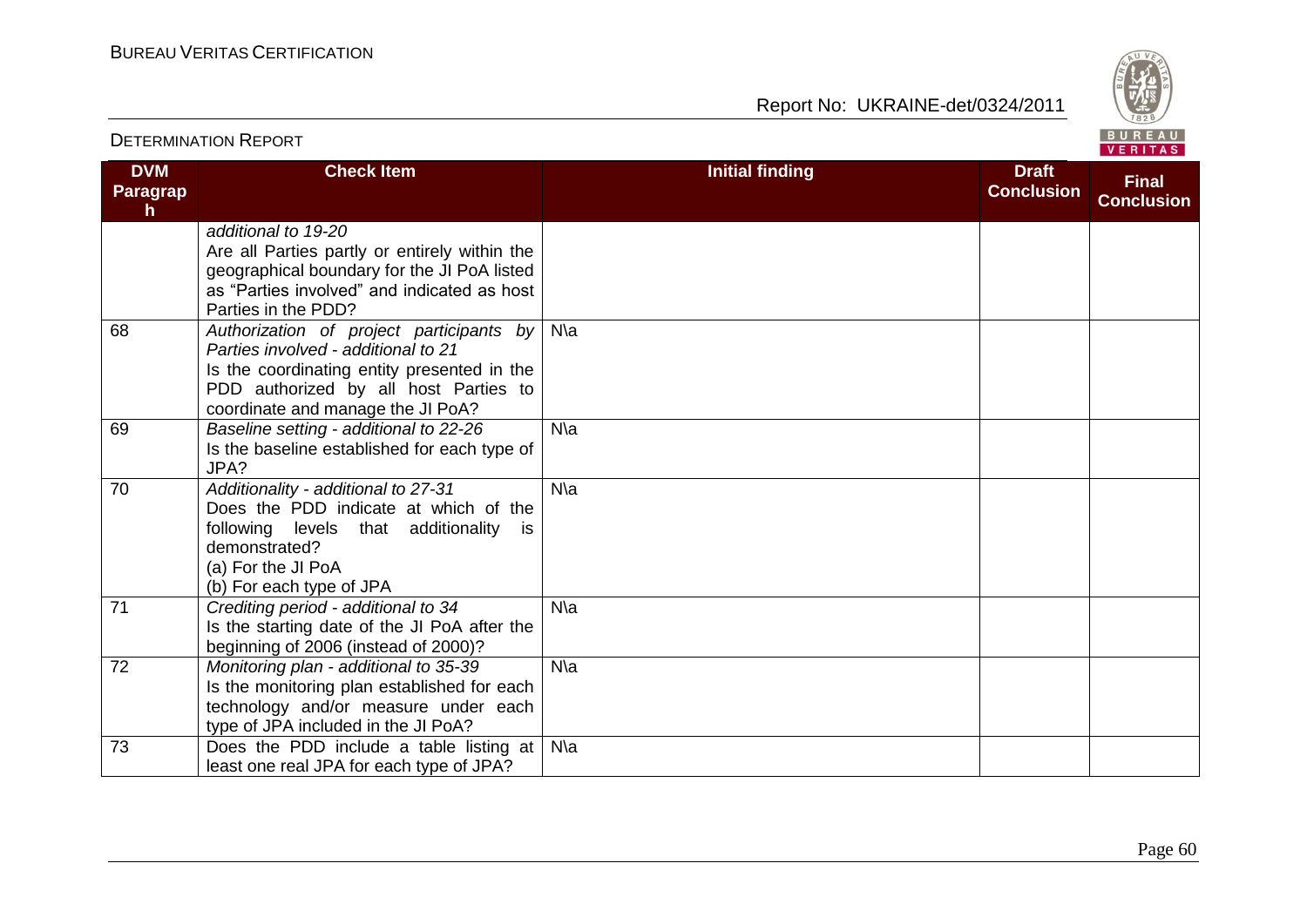

|                                     |                                                                                                                                                                                                                                                                                                                                                                                                                                                                                                                                                                                                                                                                                                                                                         |                        |                                   | .                                 |
|-------------------------------------|---------------------------------------------------------------------------------------------------------------------------------------------------------------------------------------------------------------------------------------------------------------------------------------------------------------------------------------------------------------------------------------------------------------------------------------------------------------------------------------------------------------------------------------------------------------------------------------------------------------------------------------------------------------------------------------------------------------------------------------------------------|------------------------|-----------------------------------|-----------------------------------|
| <b>DVM</b><br><b>Paragrap</b><br>h. | <b>Check Item</b>                                                                                                                                                                                                                                                                                                                                                                                                                                                                                                                                                                                                                                                                                                                                       | <b>Initial finding</b> | <b>Draft</b><br><b>Conclusion</b> | <b>Final</b><br><b>Conclusion</b> |
| 73                                  | For each real JPA listed, does the PDD<br>provide the information of:<br>(a) Name and brief summary of the JPA?<br>(b) The type of JPA?<br>(c) A geographical reference or other<br>means of identification?<br>(d) The name and contact details of the<br>entity/individual responsible<br>for<br>the<br>operation of the JPA?<br>(e) The host Party(ies)?<br>(f) The starting date of the JPA?<br>(g) The length of the crediting period of the<br>JPA?<br>(h) Confirmation that the JPA meets all the<br>eligibility requirements for its<br>type,<br>including a description of how<br>these<br>requirements are met?<br>(i) Confirmation that the JPA has not been<br>determined as a single JI project or<br>determined under a different JI PoA? | N∖a                    |                                   |                                   |

#### DETERMINATION REPORT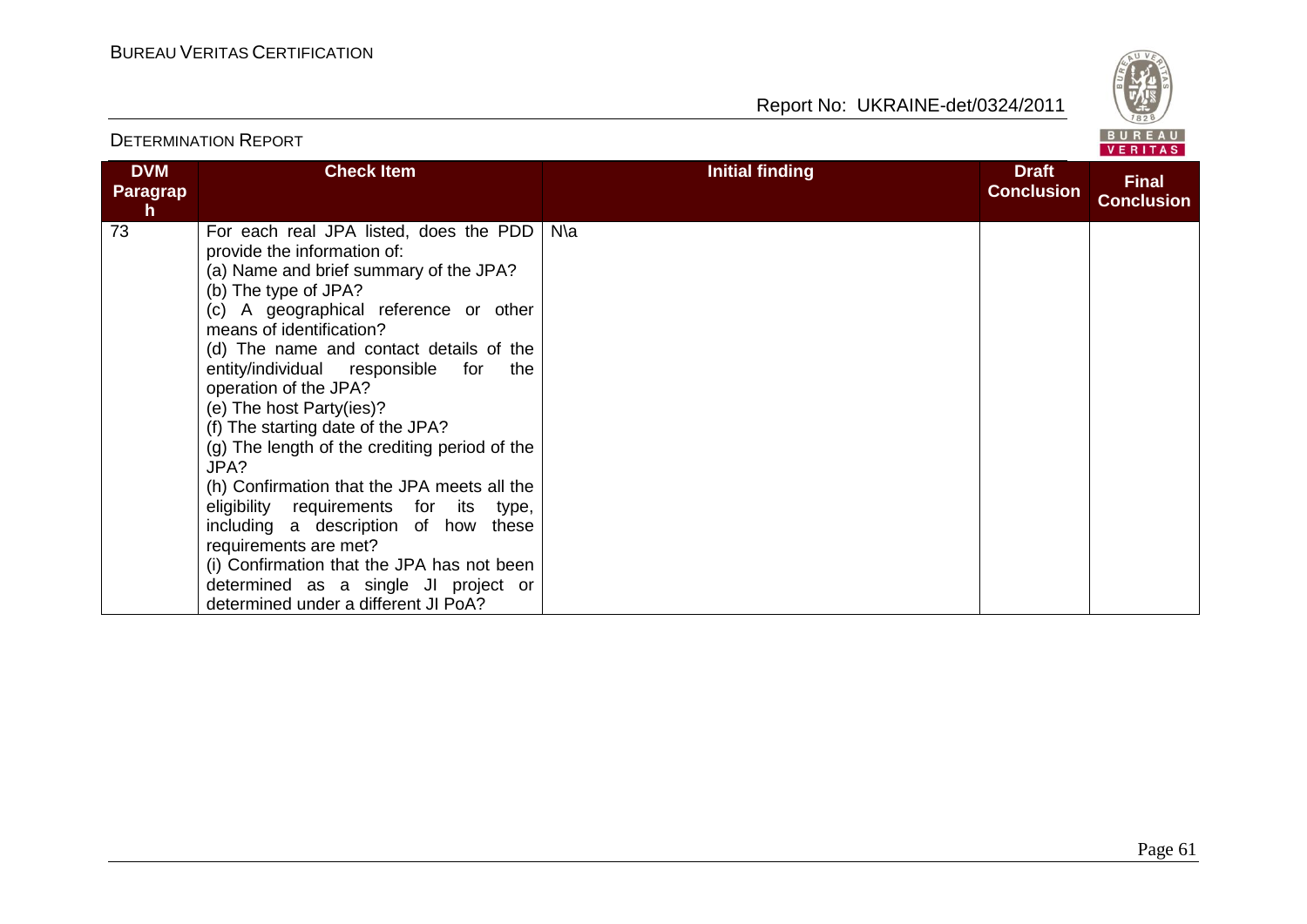

# DETERMINATION REPORT

### **Table 2 Resolution of Corrective Action and Clarification Requests**

| Draft report clarifications and<br>corrective<br>action requests by validation team        | Ref. to<br>checklist<br>question<br>in table 1 | <b>Summary</b><br>project<br><b>of</b><br>response                                                                                                                                                                                                                                                                                                                                                                                                                                                                                                                                                                                                                                                             | participant   Determination team conclusion               |
|--------------------------------------------------------------------------------------------|------------------------------------------------|----------------------------------------------------------------------------------------------------------------------------------------------------------------------------------------------------------------------------------------------------------------------------------------------------------------------------------------------------------------------------------------------------------------------------------------------------------------------------------------------------------------------------------------------------------------------------------------------------------------------------------------------------------------------------------------------------------------|-----------------------------------------------------------|
| CAR 01. Please provide all the documentation<br>that proves implementation schedule dates. |                                                | Such documents have been presented:<br>The copy of preliminary investment<br>1.<br>contract on January, 18, 2005 in<br>relation to JI project between<br>company VEMA S.A. and CJSC<br>«Theodosia».<br>The copy of the Order of the General<br>2.<br>Director Nº22/01-05 from 22/01/2005<br>about organization of Working group<br>under the JI project.<br>The copy of the Order of the General<br>3.<br>Director Nº283 from 12/05/2011<br>about upgrade of Working group<br>under the JI project.<br>PDD version 01 of 07/02/2005<br>$4_{\cdot}$<br>Letter of Endorsement for the JI<br>5 <sub>1</sub><br>Project № 1778/23/7 of 08.07.2011 of<br><b>State Environmental Investment</b><br>Agency of Ukraine | All the evidences found<br>satisfactory. Issue is closed. |
| CAR 02. Please provide the data for 2013-2022 in<br>one table.                             |                                                | See corrected PDD version 03                                                                                                                                                                                                                                                                                                                                                                                                                                                                                                                                                                                                                                                                                   | Correction is accepted. Issue is<br>closed.               |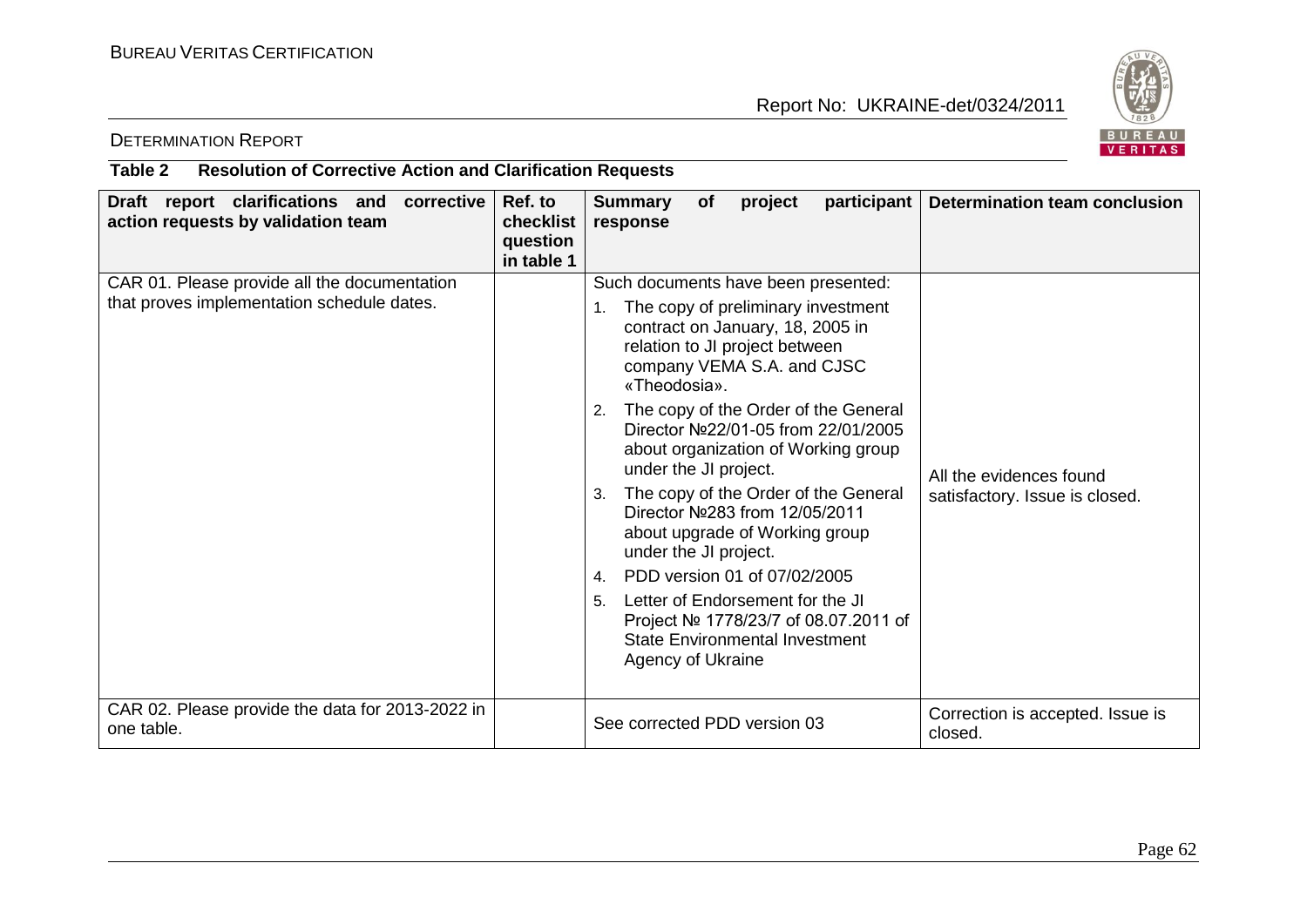

| <b>BUREAU</b><br><b>DETERMINATION REPORT</b><br>VERITAS                                                                                                                                                  |       |                                                                                                                                                                                                                                                                                                                                                                                                                                                                                                                                                          |                                             |  |
|----------------------------------------------------------------------------------------------------------------------------------------------------------------------------------------------------------|-------|----------------------------------------------------------------------------------------------------------------------------------------------------------------------------------------------------------------------------------------------------------------------------------------------------------------------------------------------------------------------------------------------------------------------------------------------------------------------------------------------------------------------------------------------------------|---------------------------------------------|--|
| CAR 03. Please indicate specific start date of the<br>crediting period because in two different abstracts<br>two different dates are indicated 01.01.2008 and<br>22.01.2008. Please clarify and correct. |       | See corrected PDD version 03                                                                                                                                                                                                                                                                                                                                                                                                                                                                                                                             | Correction is accepted. Issue is<br>closed. |  |
| CAR 04. Please provide evidence of project<br>approval by the parties involved.                                                                                                                          | 19    | The JI project will receive approval from<br>both Parties after sending of the<br>determination report to the State<br>Environmental Investment Agency of<br>Ukraine (SEIAU) and to the Federal<br>Office of Environment (FOEN) of Swiss<br>Confederation.                                                                                                                                                                                                                                                                                               | Pending                                     |  |
| CL 01. Please clarify why project approval from<br>the other Party can not be obtained in the<br>moment.                                                                                                 | 19    | According to the Federal Office of<br>Environment (FOEN) of Swiss<br>Confederation procedure the Letters of<br>Approval stand out with 25 on 27 number<br>of each month.<br>If documents are submitted after 10 dates<br>the Letters of Approval can be received<br>with 25 on 27 number of next month.<br>As under the project the package of<br>documents for reception of the Letter of<br>Approval has been submitted to FEON<br>after July, 10th reception of the Letter of<br>Approval from FEON is expected from<br>August, 25 till August, 27th. | Issue is closed.                            |  |
| CAR 05. Please provide a justification of the<br>applicability of the approach chosen.                                                                                                                   | 29(a) | See corrected PDD version 03                                                                                                                                                                                                                                                                                                                                                                                                                                                                                                                             | Correction is accepted. Issue is<br>closed. |  |